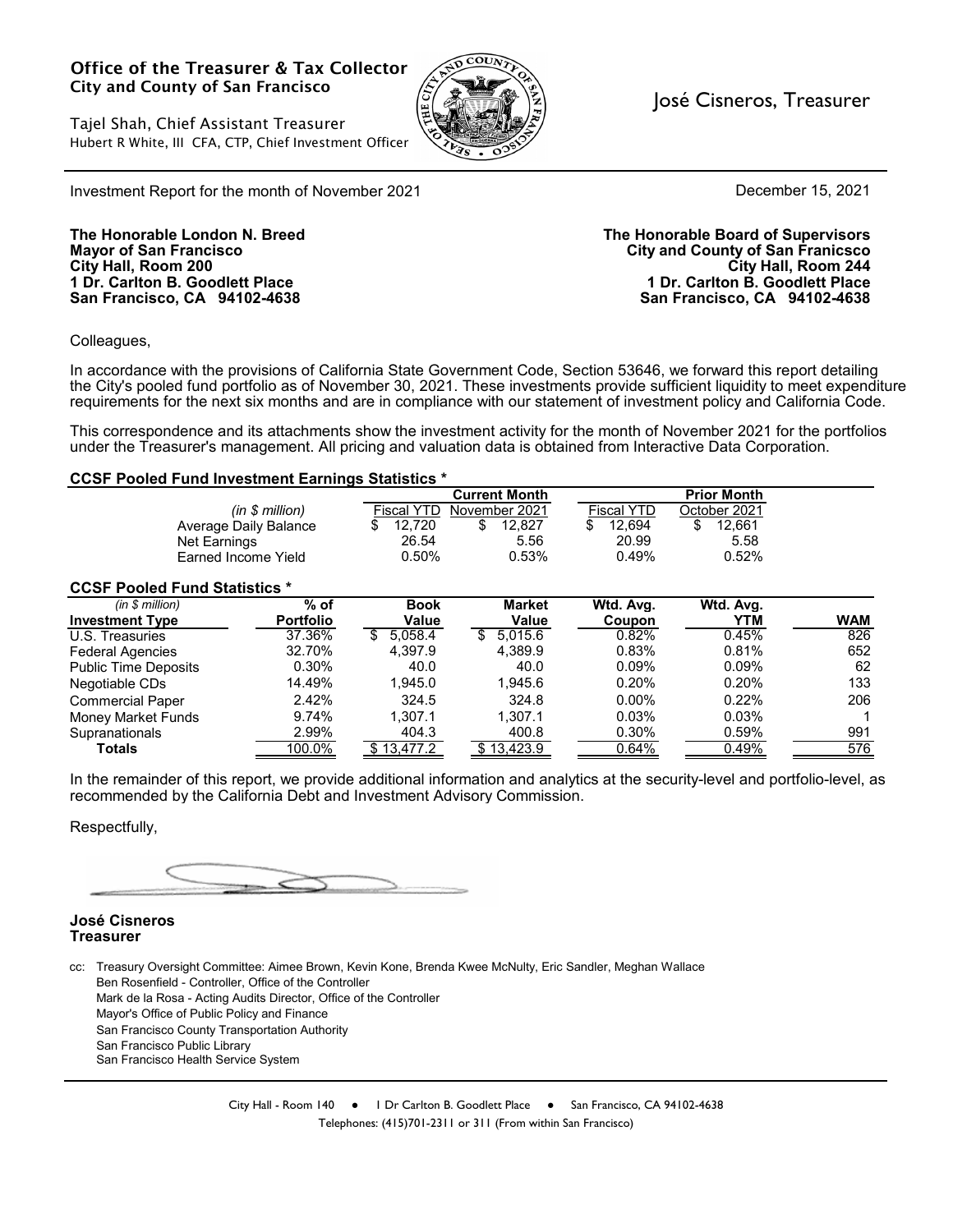# **Portfolio Summary Pooled Fund**

As of November 30, 2021

| (in \$ million)                      |                  | <b>Book</b>              | <b>Market</b> | <b>Market/Book</b> | <b>Current %</b>  | <b>Max. Policy</b> |            |
|--------------------------------------|------------------|--------------------------|---------------|--------------------|-------------------|--------------------|------------|
| <b>Security Type</b>                 | <b>Par Value</b> | Value                    | Value         | <b>Price</b>       | <b>Allocation</b> | <b>Allocation</b>  | Compliant? |
| <b>U.S. Treasuries</b>               | 5,025.0<br>S.    | 5,058.4                  | 5,015.6       | 99.15              | 37.36%            | 100%               | Yes        |
| <b>Federal Agencies</b>              | 4,393.3          | 4,397.9                  | 4,389.9       | 99.82              | 32.70%            | 100%               | Yes        |
| State & Local Government             |                  |                          |               |                    |                   |                    |            |
| <b>Agency Obligations</b>            |                  |                          |               |                    | $0.00\%$          | 20%                | Yes        |
| <b>Public Time Deposits</b>          | 40.0             | 40.0                     | 40.0          | 100.00             | 0.30%             | 100%               | Yes        |
| Negotiable CDs                       | 1,945.0          | 1,945.0                  | 1,945.6       | 100.03             | 14.49%            | 30%                | Yes        |
| <b>Bankers Acceptances</b>           |                  |                          |               |                    | 0.00%             | 40%                | Yes        |
| <b>Commercial Paper</b>              | 325.0            | 324.5                    | 324.8         |                    | 2.42%             | 25%                | Yes        |
| <b>Medium Term Notes</b>             | ۰                | $\overline{\phantom{a}}$ | ۰             | -                  | $0.00\%$          | 30%                | Yes        |
| <b>Repurchase Agreements</b>         | $\blacksquare$   | $\overline{\phantom{a}}$ | ۰             | -                  | 0.00%             | 10%                | Yes        |
| Reverse Repurchase/                  |                  |                          |               |                    |                   |                    |            |
| <b>Securities Lending Agreements</b> |                  |                          |               |                    | $0.00\%$          | \$75mm             | Yes        |
| Money Market Funds - Government      | 1,307.1          | 1,307.1                  | 1,307.1       | 100.00             | 9.74%             | 20%                | Yes        |
| LAIF                                 |                  |                          |               |                    | $0.00\%$          | \$50mm             | Yes        |
| Supranationals                       | 398.4            | 404.3                    | 400.8         | 99.12              | 2.99%             | 30%                | Yes        |
| <b>TOTAL</b>                         | \$13,433.8       | \$13,477.2               | \$13,423.9    | 99.60              | 100.00%           |                    | <b>Yes</b> |

The City and County of San Francisco uses the following methodology to determine compliance: Compliance is pre-trade and calculated on a par value basis of the overall portfolio value. Cash balances are included in the City's compliance calculations.

The full Investment Policy can be found at https://sftreasurer.org/banking-investments/investments Please note the information in this report does not include cash balances. Due to fluctuations in the market value of the securities held in the Pooled Fund and changes in the City's cash position, the allocation limits may be exceeded on a post-trade compliance basis. In these instances, no compliance violation has occurred, as the policy limits were not exceeded prior to trade execution.

Totals may not add due to rounding.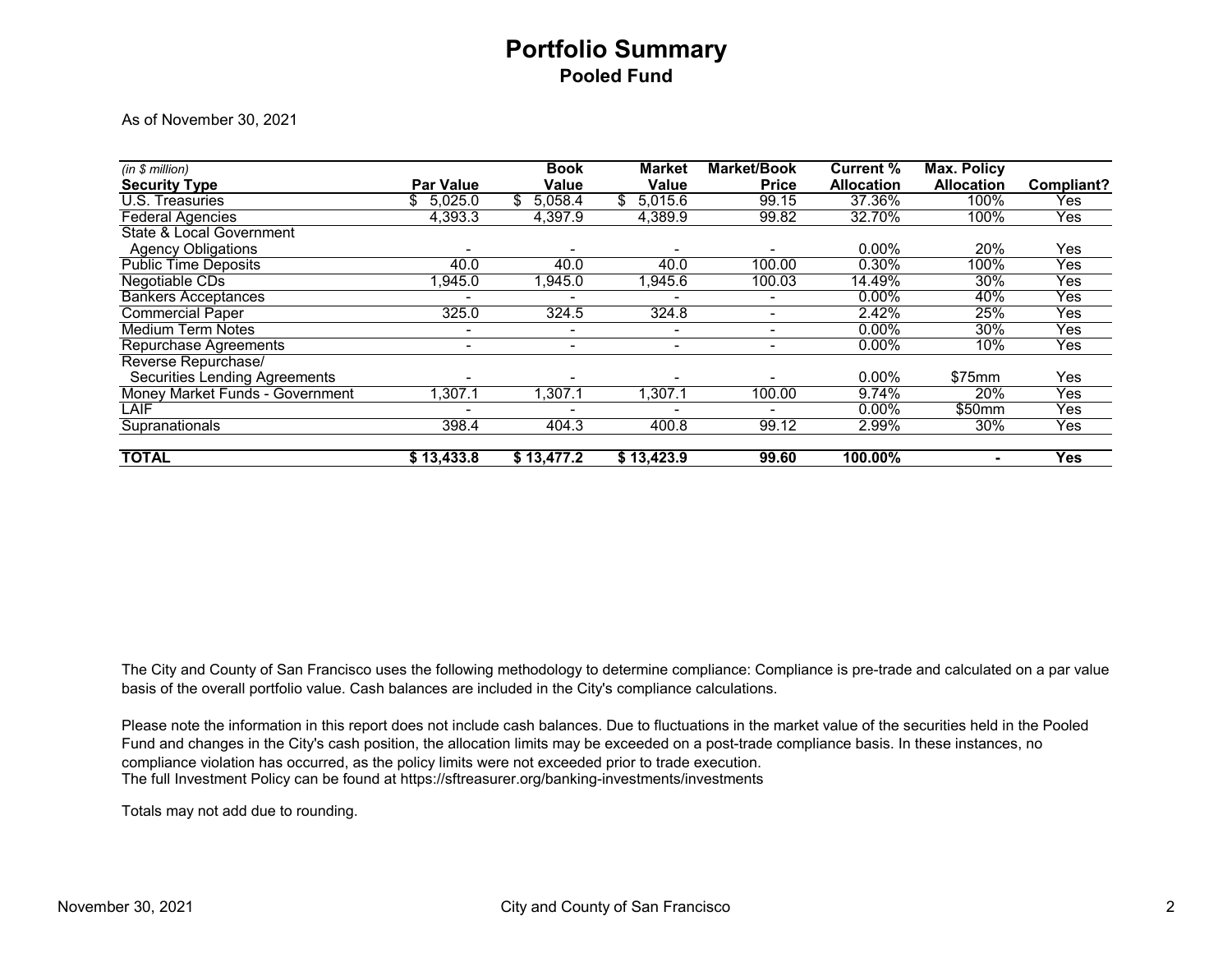# **City and County of San Francisco Pooled Fund Portfolio Statistics**

For the month ended November 30, 2021

| Average Daily Balance<br>Net Earnings<br>Earned Income Yield | <b>Weighted Average Maturity</b> |    | \$12,827,467,911    |                      |    |                        |
|--------------------------------------------------------------|----------------------------------|----|---------------------|----------------------|----|------------------------|
| <b>Investment Type</b>                                       | (\$ million)                     |    | Par<br><b>Value</b> | <b>Book</b><br>Value |    | <b>Market</b><br>Value |
| U.S. Treasuries                                              |                                  | \$ | 5,025.0             | \$<br>5,058.4        | S. | 5,015.6                |
| <b>Federal Agencies</b>                                      |                                  |    | 4.393.3             | 4.397.9              |    | 4,389.9                |
| <b>Public Time Deposits</b>                                  |                                  |    | 40.0                | 40.0                 |    | 40.0                   |
| Negotiable CDs                                               |                                  |    | 1.945.0             | 1.945.0              |    | 1.945.6                |
| <b>Commercial Paper</b>                                      |                                  |    | 325.0               | 324.5                |    | 324.8                  |
| <b>Money Market Funds</b>                                    |                                  |    | 1.307.1             | 1.307.1              |    | 1.307.1                |
| Supranationals                                               |                                  |    | 398.4               | 404.3                |    | 400.8                  |
| Total                                                        |                                  | S. | 13.433.8            | 13,477.2             |    | 13,423.9               |

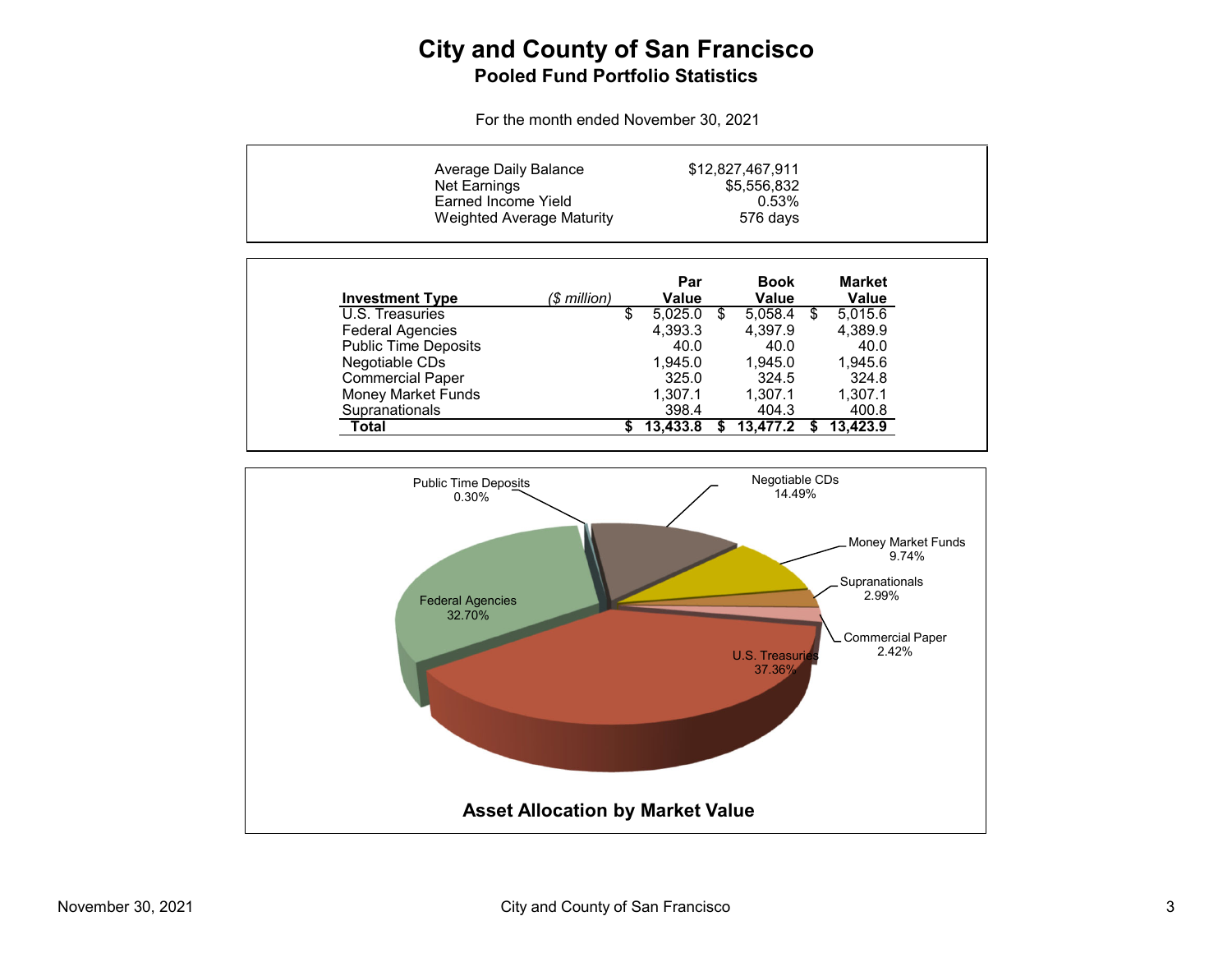### **Portfolio Analysis Pooled Fund**

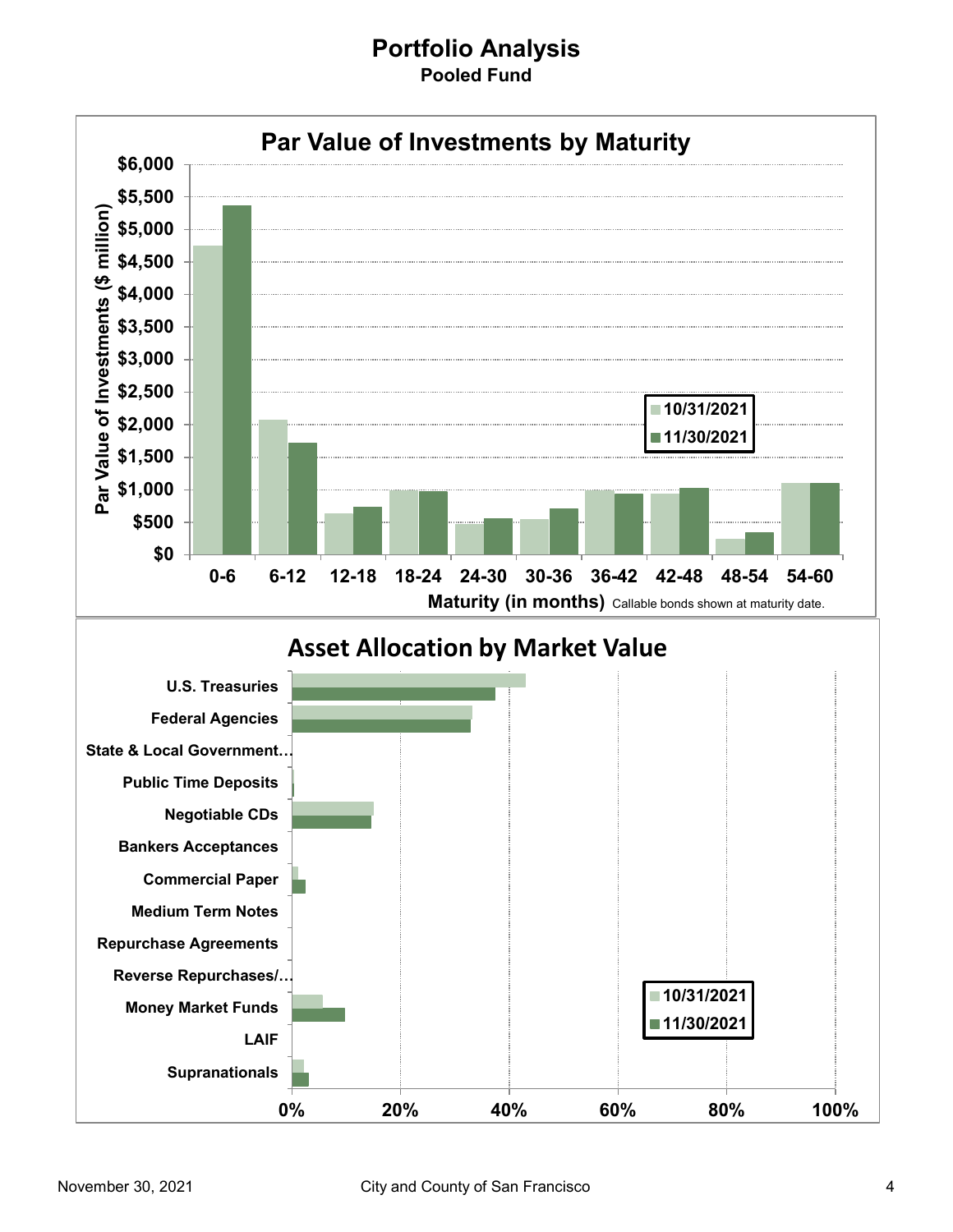#### **Yield Curves**

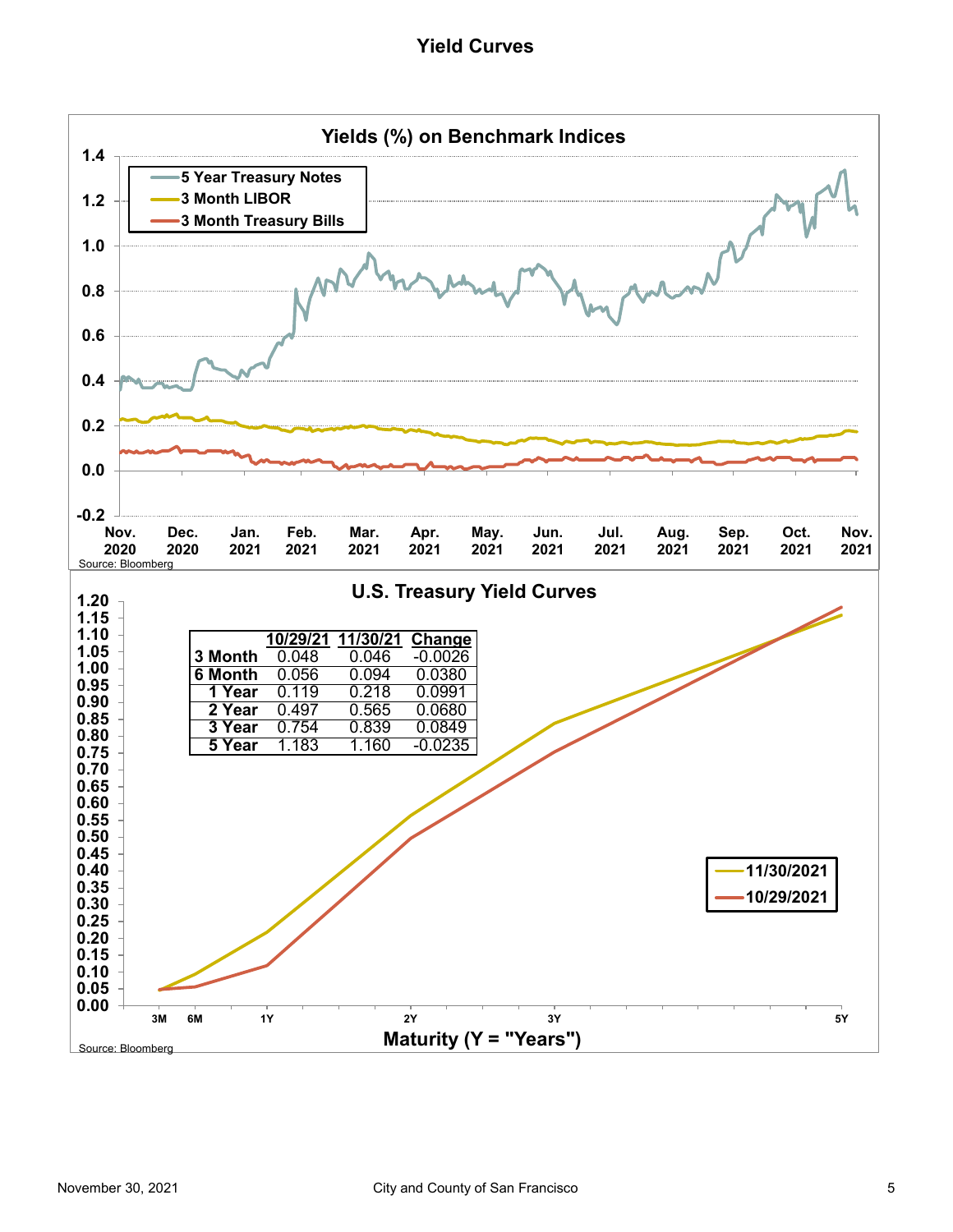#### **As of November 30, 2021**

|                                    |              |                      |                       | <b>Maturity</b>       |                    |                  |                   | Amortized         |                     |
|------------------------------------|--------------|----------------------|-----------------------|-----------------------|--------------------|------------------|-------------------|-------------------|---------------------|
| <b>Type of Investment</b>          | <b>CUSIP</b> | <b>Issuer Name</b>   | <b>Settle Date</b>    | <b>Date</b>           | Coupon             | <b>Par Value</b> | <b>Book Value</b> | <b>Book Value</b> | <b>Market Value</b> |
| U.S. Treasuries                    | 9127965G0    | <b>TREASURY BILL</b> | 12/17/2020            | 12/2/2021             | $0.00 \text{ }$ \$ | 50,000,000 \$    | 49,956,250 \$     | 49,999,875 \$     | 50,000,000          |
| U.S. Treasuries                    | 9127965G0    | <b>TREASURY BILL</b> | 12/3/2020             | 12/2/2021             | 0.00               | 100,000,000      | 99,888,778        | 99,999,694        | 100,000,000         |
| U.S. Treasuries                    | 9128285R7    | <b>US TREASURY</b>   |                       | 12/4/2020 12/15/2021  | 2.63               | 50,000,000       | 51,291,016        | 50,048,070        | 50,048,500          |
| U.S. Treasuries                    | 9128285R7    | <b>US TREASURY</b>   |                       | 12/8/2020 12/15/2021  | 2.63               | 50,000,000       | 51,281,250        | 50,048,219        | 50,048,500          |
| U.S. Treasuries                    | 9128285R7    | <b>US TREASURY</b>   |                       | 12/9/2020 12/15/2021  | 2.63               | 50,000,000       | 51,277,344        | 50,048,202        | 50,048,500          |
| U.S. Treasuries                    | 9128285R7    | <b>US TREASURY</b>   | 12/15/2020 12/15/2021 |                       | 2.63               | 50,000,000       | 51,257,813        | 50,048,245        | 50,048,500          |
| U.S. Treasuries                    | 912796A90    | <b>TREASURY BILL</b> |                       | 1/26/2021 12/30/2021  | 0.00               | 50,000,000       | 49,957,703        | 49,996,371        | 49,996,500          |
| U.S. Treasuries                    | 912828U81    | <b>US TREASURY</b>   | 11/22/2019 12/31/2021 |                       | 2.00               | 50,000,000       | 50,402,344        | 50,015,676        | 50,076,000          |
| U.S. Treasuries                    | 912796C31    | <b>TREASURY BILL</b> | 1/28/2021             | 1/27/2022             | 0.00               | 100,000,000      | 99,909,000        | 99,985,750        | 99,993,000          |
| U.S. Treasuries                    | 912828Z60    | <b>US TREASURY</b>   | 1/13/2021             | 1/31/2022             | 1.38               | 50,000,000       | 50,666,016        | 50,106,076        | 50,109,500          |
| U.S. Treasuries                    | 912828Z60    | <b>US TREASURY</b>   | 1/15/2021             | 1/31/2022             | 1.38               | 50,000,000       | 50,664,063        | 50,106,320        | 50,109,500          |
| U.S. Treasuries                    | 912796F38    | <b>TREASURY BILL</b> | 4/19/2021             | 3/24/2022             | 0.00               | 50,000,000       | 49,972,692        | 49,990,897        | 49,991,000          |
| U.S. Treasuries                    | 912828ZG8    | <b>US TREASURY</b>   | 4/8/2021              | 3/31/2022             | 0.38               | 50,000,000       | 50,150,391        | 50,050,551        | 50,050,000          |
| U.S. Treasuries                    | 912796G45    | <b>TREASURY BILL</b> | 4/22/2021             | 4/21/2022             | 0.00               | 100,000,000      | 99,934,278        | 99,974,542        | 99,972,000          |
| U.S. Treasuries                    | 912796H44    | <b>TREASURY BILL</b> | 5/20/2021             | 5/19/2022             | 0.00               | 200,000,000      | 199,888,777       | 199,948,361       | 199,914,000         |
| U.S. Treasuries                    | 912828XD7    | <b>US TREASURY</b>   | 5/13/2021             | 5/31/2022             | 1.88               | 50,000,000       | 50,941,406        | 50,444,894        | 50,439,500          |
| U.S. Treasuries                    | 9128286Y1    | <b>US TREASURY</b>   | 4/8/2021              | 6/15/2022             | 1.75               | 50,000,000       | 50,990,240        | 50,448,238        | 50,439,500          |
| U.S. Treasuries                    | 9128286Y1    | <b>US TREASURY</b>   | 4/28/2021             | 6/15/2022             | 1.75               | 50,000,000       | 50,937,500        | 50,444,915        | 50,439,500          |
| U.S. Treasuries                    | 912828XW5    | <b>US TREASURY</b>   | 8/15/2017             | 6/30/2022             | 1.75               | 25,000,000       | 24,977,539        | 24,997,338        | 25,237,250          |
| U.S. Treasuries                    | 912828ZX1    | <b>US TREASURY</b>   | 3/12/2021             | 6/30/2022             | 0.13               | 50,000,000       | 50,011,719        | 50,005,206        | 50,004,000          |
| U.S. Treasuries                    | 912828ZX1    | <b>US TREASURY</b>   | 3/31/2021             | 6/30/2022             | 0.13               | 50,000,000       | 50,021,484        | 50,009,941        | 50,004,000          |
| U.S. Treasuries                    | 912828ZX1    | <b>US TREASURY</b>   | 4/8/2021              | 6/30/2022             | 0.13               | 50,000,000       | 50,025,391        | 50,011,959        | 50,004,000          |
| U.S. Treasuries                    | 912828ZX1    | <b>US TREASURY</b>   | 4/15/2021             | 6/30/2022             | 0.13               | 50,000,000       | 50,019,531        | 50,009,345        | 50,004,000          |
| U.S. Treasuries                    | 912828ZX1    | <b>US TREASURY</b>   | 4/16/2021             | 6/30/2022             | 0.13               | 50.000.000       | 50,019,531        | 50,009,366        | 50,004,000          |
| U.S. Treasuries                    | 912828ZX1    | <b>US TREASURY</b>   | 4/19/2021             | 6/30/2022             | 0.13               | 50,000,000       | 50,019,531        | 50,009,430        | 50,004,000          |
| U.S. Treasuries                    | 912828YA2    | <b>US TREASURY</b>   | 3/30/2021             | 8/15/2022             | 1.50               | 100,000,000      | 101,933,594       | 100,987,940       | 100,941,000         |
| U.S. Treasuries                    | 91282CAG6    | <b>US TREASURY</b>   | 3/30/2021             | 8/31/2022             | 0.13               | 50,000,000       | 50,019,531        | 50,010,274        | 49,992,000          |
| U.S. Treasuries                    | 912828TY6    | <b>US TREASURY</b>   |                       | 4/8/2021 11/15/2022   | 1.63               | 50,000,000       | 51,201,172        | 50,715,374        | 50,660,000          |
| U.S. Treasuries                    | 912828Z86    | <b>US TREASURY</b>   | 8/17/2021             | 2/15/2023             | 1.38               | 50,000,000       | 50,927,565        | 50,744,805        | 50,662,000          |
| U.S. Treasuries                    | 912828ZD5    | <b>US TREASURY</b>   | 3/18/2021             | 3/15/2023             | 0.50               | 50,000,000       | 50,335,938        | 50,216,719        | 50,123,000          |
| U.S. Treasuries                    | 91282CBU4    | <b>US TREASURY</b>   | 5/4/2021              | 3/31/2023             | 0.13               | 50,000,000       | 49,972,656        | 49,980,946        | 49,855,500          |
| U.S. Treasuries                    | 912828ZU7    | <b>US TREASURY</b>   | 3/12/2021             | 6/15/2023             | 0.25               | 50,000,000       | 50,066,406        | 50,045,156        | 49,892,500          |
| U.S. Treasuries                    | 912828ZU7    | <b>US TREASURY</b>   | 4/8/2021              | 6/15/2023             | 0.25               | 50,000,000       | 50,072,266        | 50,050,803        | 49,892,500          |
| U.S. Treasuries                    | 912828ZU7    | <b>US TREASURY</b>   | 6/24/2021             | 6/15/2023             | 0.25               | 50,000,000       | 50,001,121        | 49,998,480        | 49,892,500          |
| U.S. Treasuries                    | 912828S35    | <b>US TREASURY</b>   | 1/9/2020              | 6/30/2023             | 1.38               | 50,000,000       | 49,605,469        | 49,820,781        | 50,773,500          |
| U.S. Treasuries                    | 912828S35    | <b>US TREASURY</b>   | 6/24/2021             | 6/30/2023             | 1.38               | 50,000,000       | 51,138,672        | 50,891,135        | 50,773,500          |
| U.S. Treasuries                    | 91282CCK5    | <b>US TREASURY</b>   | 6/30/2021             | 6/30/2023             | 0.13               | 50,000,000       | 49,865,234        | 49,893,664        | 49,787,000          |
| U.S. Treasuries                    | 912828S92    | <b>US TREASURY</b>   | 4/1/2021              | 7/31/2023             | 1.25               | 50,000,000       | 51,220,703        | 50,870,701        | 50,691,500          |
| U.S. Treasuries                    | 912828S92    | <b>US TREASURY</b>   | 4/1/2021              | 7/31/2023             | 1.25               | 50,000,000       | 51,218,750        | 50,869,308        | 50,691,500          |
| U.S. Treasuries                    | 91282CAK7    | <b>US TREASURY</b>   | 8/10/2021             | 9/15/2023             | 0.13               | 50,000,000       | 49,886,719        | 49,903,430        | 49,703,000          |
| U.S. Treasuries                    | 912828WE6    | <b>US TREASURY</b>   |                       | 12/17/2019 11/15/2023 | 2.75               | 50,000,000       | 51,960,938        | 50,979,783        | 52,170,000          |
| U.S. Treasuries                    | 91282CBA8    | <b>US TREASURY</b>   |                       | 3/19/2021 12/15/2023  | 0.13               | 50,000,000       | 49,767,578        | 49,827,251        | 49,568,500          |
| U.S. Treasuries                    | 9128285Z9    | <b>US TREASURY</b>   | 10/4/2021             | 1/31/2024             | 2.50               | 50,000,000       | 52,732,507        | 52,340,129        | 52,054,500          |
|                                    | 91282CCC3    | <b>US TREASURY</b>   | 7/2/2021              | 5/15/2024             | 0.25               | 50,000,000       | 49,718,750        | 49,759,542        | 49,469,000          |
| U.S. Treasuries                    | 912828XT2    | <b>US TREASURY</b>   | 7/6/2021              | 5/31/2024             | 2.00               | 50,000,000       | 52,263,672        | 51,947,612        | 51,617,000          |
| U.S. Treasuries<br>U.S. Treasuries | 91282CCL3    | <b>US TREASURY</b>   | 8/6/2021              | 7/15/2024             | 0.38               | 50,000,000       | 50,009,256        | 49,998,260        | 49,547,000          |
| U.S. Treasuries                    | 91282CCL3    | <b>US TREASURY</b>   | 8/9/2021              | 7/15/2024             | 0.38               | 50,000,000       | 49,973,675        | 49,965,095        | 49,547,000          |
| U.S. Treasuries                    | 912828Y87    | <b>US TREASURY</b>   | 3/30/2021             | 7/31/2024             |                    | 50,000,000       | 52,210,938        | 51,764,760        | 51,361,500          |
|                                    |              |                      |                       |                       | 1.75               |                  |                   |                   |                     |
| U.S. Treasuries                    | 91282CCT6    | <b>US TREASURY</b>   | 8/25/2021             | 8/15/2024             | 0.38               | 50,000,000       | 49,903,533        | 49,907,602        | 49,513,500          |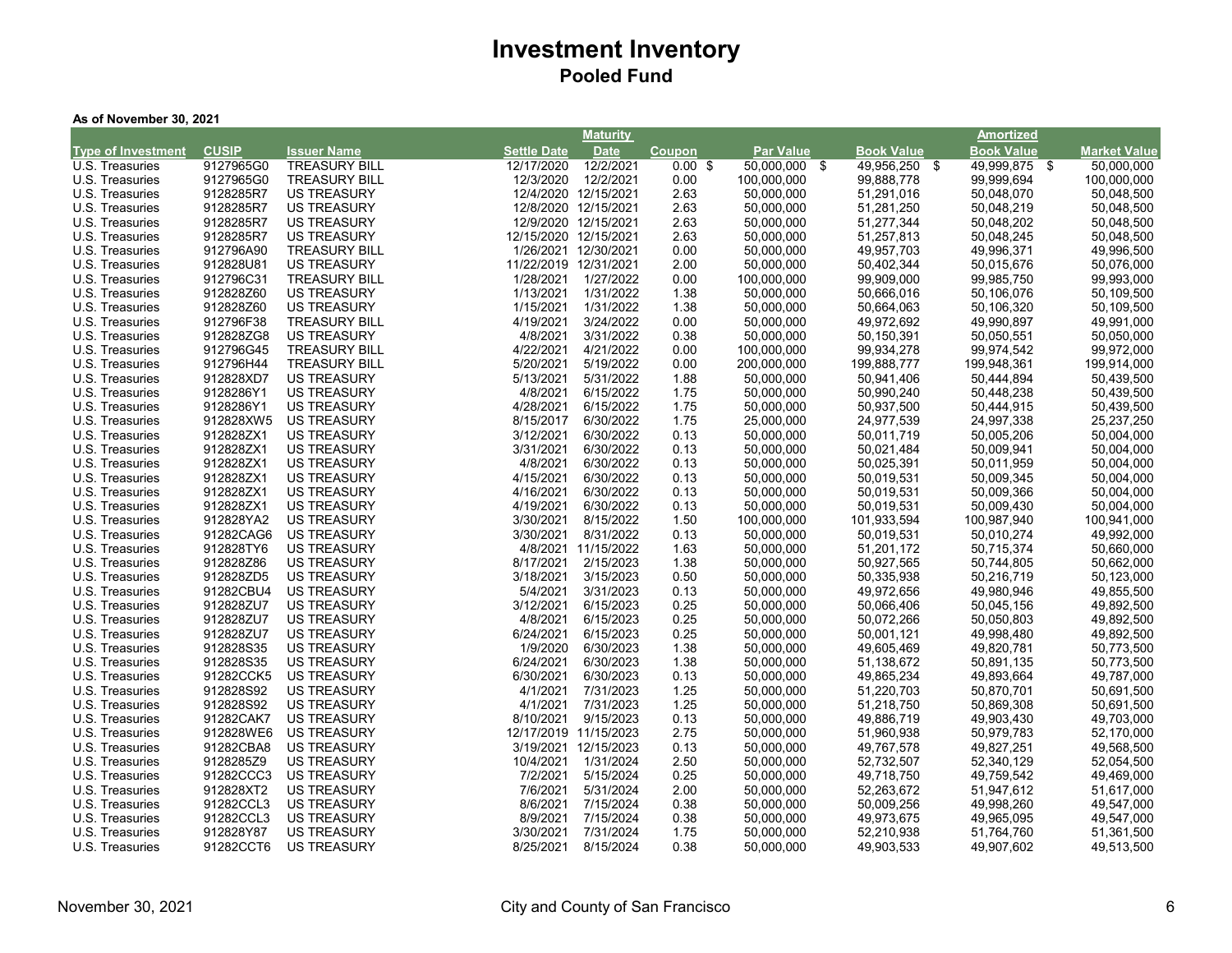|                           |              |                          |                       | <b>Maturity</b>      |           |                  |                     | Amortized           |                     |
|---------------------------|--------------|--------------------------|-----------------------|----------------------|-----------|------------------|---------------------|---------------------|---------------------|
| <b>Type of Investment</b> | <b>CUSIP</b> | <b>Issuer Name</b>       | Settle Date           | <b>Date</b>          | Coupon    | <b>Par Value</b> | <b>Book Value</b>   | <b>Book Value</b>   | <b>Market Value</b> |
| U.S. Treasuries           | 912828YM6    | <b>US TREASURY</b>       |                       | 4/15/2021 10/31/2024 | 1.50      | 50,000,000       | 51,746,094          | 51,435,977          | 51,000,000          |
| U.S. Treasuries           | 912828G38    | <b>US TREASURY</b>       |                       | 3/9/2021 11/15/2024  | 2.25      | 50,000,000       | 53,160,156          | 52,533,756          | 52,099,500          |
| U.S. Treasuries           | 912828G38    | <b>US TREASURY</b>       |                       | 3/12/2021 11/15/2024 | 2.25      | 50,000,000       | 53,228,516          | 52,594,343          | 52,099,500          |
| U.S. Treasuries           | 912828YY0    | <b>US TREASURY</b>       |                       | 3/15/2021 12/31/2024 | 1.75      | 50,000,000       | 52,226,563          | 51,807,577          | 51,385,000          |
| U.S. Treasuries           | 912828Z52    | <b>US TREASURY</b>       | 3/30/2021             | 1/31/2025            | 1.38      | 50,000,000       | 51,515,625          | 51,249,877          | 50,793,000          |
| U.S. Treasuries           | 912828Z52    | <b>US TREASURY</b>       | 4/15/2021             | 1/31/2025            | 1.38      | 50,000,000       | 51,507,813          | 51,257,779          | 50,793,000          |
| U.S. Treasuries           | 912828ZC7    | <b>US TREASURY</b>       | 3/15/2021             | 2/28/2025            | 1.13      | 50,000,000       | 51,011,719          | 50,829,106          | 50,367,000          |
| U.S. Treasuries           | 912828ZC7    | <b>US TREASURY</b>       | 3/31/2021             | 2/28/2025            | 1.13      | 50,000,000       | 50,998,047          | 50,827,053          | 50,367,000          |
| U.S. Treasuries           | 912828ZF0    | <b>US TREASURY</b>       | 4/15/2021             | 3/31/2025            | 0.50      | 50,000,000       | 49,779,297          | 49,814,402          | 49,330,000          |
| U.S. Treasuries           | 912828ZF0    | <b>US TREASURY</b>       | 4/19/2021             | 3/31/2025            | 0.50      | 50,000,000       | 49,839,844          | 49,864,945          | 49,330,000          |
| U.S. Treasuries           | 912828ZL7    | <b>US TREASURY</b>       | 5/18/2021             | 4/30/2025            | 0.38      | 50,000,000       | 49,615,234          | 49,667,763          | 49,060,500          |
| U.S. Treasuries           | 912828XB1    | <b>US TREASURY</b>       | 9/2/2021              | 5/15/2025            | 2.13      | 50,000,000       | 52,849,609          | 52,659,776          | 52,017,500          |
| U.S. Treasuries           | 912828ZW3    | <b>US TREASURY</b>       | 3/8/2021              | 6/30/2025            | 0.25      | 50,000,000       | 49,140,625          | 49,286,855          | 48,740,500          |
| U.S. Treasuries           | 912828ZW3    | <b>US TREASURY</b>       | 3/9/2021              | 6/30/2025            | 0.25      | 50,000,000       | 49,042,969          | 49,205,311          | 48,740,500          |
| U.S. Treasuries           | 912828ZW3    | <b>US TREASURY</b>       | 5/12/2021             | 6/30/2025            | 0.25      | 50,000,000       | 49,281,250          | 49,377,877          | 48,740,500          |
| U.S. Treasuries           | 912828ZW3    | <b>US TREASURY</b>       | 5/13/2021             | 6/30/2025            | 0.25      | 50,000,000       | 49,183,594          | 49,292,881          | 48,740,500          |
| U.S. Treasuries           | 912828ZW3    | <b>US TREASURY</b>       | 5/18/2021             | 6/30/2025            | 0.25      | 50,000,000       | 49,253,906          | 49,351,633          | 48,740,500          |
| U.S. Treasuries           | 912828ZW3    | <b>US TREASURY</b>       | 7/12/2021             | 6/30/2025            | 0.25      | 50,000,000       | 49,314,623          | 49,378,112          | 48,740,500          |
| U.S. Treasuries           | 912828ZW3    | <b>US TREASURY</b>       | 8/5/2021              | 6/30/2025            | 0.25      | 50,000,000       | 49,512,228          | 49,541,404          | 48,740,500          |
| U.S. Treasuries           | 912828ZW3    | US TREASURY              | 8/6/2021              | 6/30/2025            | 0.25      | 50,000,000       | 49,418,818          | 49,455,034          | 48,740,500          |
| U.S. Treasuries           | 91282CAB7    | <b>US TREASURY</b>       | 8/5/2021              | 7/31/2025            | 0.25      | 50,000,000       | 49,460,683          | 49,502,830          | 48,676,000          |
| U.S. Treasuries           | 91282CAB7    | <b>US TREASURY</b>       | 8/6/2021              | 7/31/2025            | 0.25      | 50,000,000       | 49,365,319          | 49,414,481          | 48,676,000          |
| U.S. Treasuries           | 91282CAM3    | <b>US TREASURY</b>       | 5/12/2021             | 9/30/2025            | 0.25      | 50,000,000       | 49,109,375          | 49,222,232          | 48,578,000          |
| U.S. Treasuries           | 91282CAM3    | <b>US TREASURY</b>       | 7/26/2021             | 9/30/2025            | 0.25      | 50,000,000       | 49,281,250          | 49,341,499          | 48,578,000          |
| U.S. Treasuries           | 91282CAT8    | <b>US TREASURY</b>       |                       | 2/25/2021 10/31/2025 | 0.25      | 50,000,000       | 49,298,828          | 49,413,297          | 48,498,000          |
| U.S. Treasuries           | 91282CAT8    | <b>US TREASURY</b>       |                       | 3/2/2021 10/31/2025  | 0.25      | 50,000,000       | 49,078,125          | 49,226,361          | 48,498,000          |
| U.S. Treasuries           | 91282CAT8    | <b>US TREASURY</b>       |                       | 3/4/2021 10/31/2025  | 0.25      | 50,000,000       | 49,048,828          | 49,200,837          | 48,498,000          |
| U.S. Treasuries           | 91282CBC4    | <b>US TREASURY</b>       |                       | 2/25/2021 12/31/2025 | 0.38      | 50,000,000       | 49,455,078          | 49,540,973          | 48,627,000          |
| U.S. Treasuries           | 91282CBC4    | <b>US TREASURY</b>       |                       | 2/26/2021 12/31/2025 | 0.38      | 50,000,000       | 49,271,484          | 49,385,971          | 48,627,000          |
| U.S. Treasuries           | 91282CBW0    | <b>US TREASURY</b>       | 6/28/2021             | 4/30/2026            | 0.75      | 50,000,000       | 49,662,109          | 49,691,940          | 49,238,500          |
| U.S. Treasuries           | 91282CBW0    | <b>US TREASURY</b>       | 7/2/2021              | 4/30/2026            | 0.75      | 50,000,000       | 49,730,469          | 49,753,707          | 49,238,500          |
| U.S. Treasuries           | 912828R36    | <b>US TREASURY</b>       | 7/23/2021             | 5/15/2026            | 1.63      | 50,000,000       | 52,203,125          | 52,038,862          | 51,127,000          |
| U.S. Treasuries           | 912828R36    | <b>US TREASURY</b>       | 8/27/2021             | 5/15/2026            | 1.63      | 50,000,000       | 51,890,625          | 51,785,224          | 51,127,000          |
| U.S. Treasuries           | 91282CCJ8    | <b>US TREASURY</b>       | 7/2/2021              | 6/30/2026            | 0.88      | 50,000,000       | 49,934,018          | 49,937,337          | 49,459,000          |
| U.S. Treasuries           | 91282CCJ8    | <b>US TREASURY</b>       | 7/14/2021             | 6/30/2026            | 0.88      | 50,000,000       | 50,086,957          | 50,064,880          | 49,459,000          |
| U.S. Treasuries           | 91282CCJ8    | <b>US TREASURY</b>       | 7/22/2021             | 6/30/2026            | 0.88      | 50,000,000       | 50,371,858          | 50,320,408          | 49,459,000          |
| U.S. Treasuries           | 91282CCJ8    | <b>US TREASURY</b>       | 7/22/2021             | 6/30/2026            | 0.88      | 50,000,000       | 50,354,280          | 50,304,116          | 49,459,000          |
| U.S. Treasuries           | 91282CCJ8    | <b>US TREASURY</b>       | 8/6/2021              | 6/30/2026            | 0.88      | 50,000,000       | 50,450,238          | 50,379,681          | 49,459,000          |
| U.S. Treasuries           | 91282CCJ8    | <b>US TREASURY</b>       | 8/10/2021             | 6/30/2026            | 0.88      | 50,000,000       | 50,288,978          | 50,225,026          | 49,459,000          |
| U.S. Treasuries           | 91282CCJ8    | <b>US TREASURY</b>       | 9/24/2021             | 6/30/2026            | 0.88      | 50,000,000       | 50,039,742          | 49,939,943          | 49,459,000          |
| U.S. Treasuries           | 91282CCJ8    | <b>US TREASURY</b>       | 10/14/2021            | 6/30/2026            | 0.88      | 50,000,000       | 49,719,769          | 49,605,087          | 49,459,000          |
| U.S. Treasuries           | 91282CCW9    | <b>US TREASURY</b>       | 9/28/2021             | 8/31/2026            | 0.75      | 50,000,000       | 49,478,224          | 49,468,824          | 49,121,000          |
| U.S. Treasuries           | 91282CCZ2    | <b>US TREASURY</b>       | 10/8/2021             | 9/30/2026            | 0.88      | 50,000,000       | 49,699,069          | 49,698,677          | 49,378,900          |
| U.S. Treasuries           | 91282CCZ2    | <b>US TREASURY</b>       | 10/8/2021             | 9/30/2026            | 0.88      | 50,000,000       | 49,681,490          | 49,681,621          | 49,378,900          |
| U.S. Treasuries           | 91282CCZ2    | <b>US TREASURY</b>       | 10/19/2021            | 9/30/2026            | 0.88      | 50,000,000       | 49,341,196          | 49,334,580          | 49,378,900          |
| <b>Subtotals</b>          |              |                          |                       |                      | 0.82      | 5,025,000,000    | 5,058,395,871<br>\$ | 5,044,156,883<br>\$ | 5,015,646,950<br>\$ |
|                           |              |                          |                       |                      |           |                  |                     |                     |                     |
| <b>Federal Agencies</b>   | 313313QA9    | FED FARM CRD DISCOUNT NT | 12/22/2020            | 12/3/2021            | $0.00$ \$ | 15,000,000 \$    | 14,985,583 \$       | 14,999,917 \$       | 15,000,000          |
| <b>Federal Agencies</b>   | 313313QL5    | FED FARM CRD DISCOUNT NT | 12/30/2020 12/13/2021 |                      | 0.00      | 50,000,000       | 49,946,833          | 49,998,167          | 49,999,500          |
| <b>Federal Agencies</b>   | 3133EJ3B3    | FEDERAL FARM CREDIT BANK |                       | 3/19/2020 12/17/2021 | 2.80      | 19,000,000       | 19,677,730          | 19,016,996          | 19,023,370          |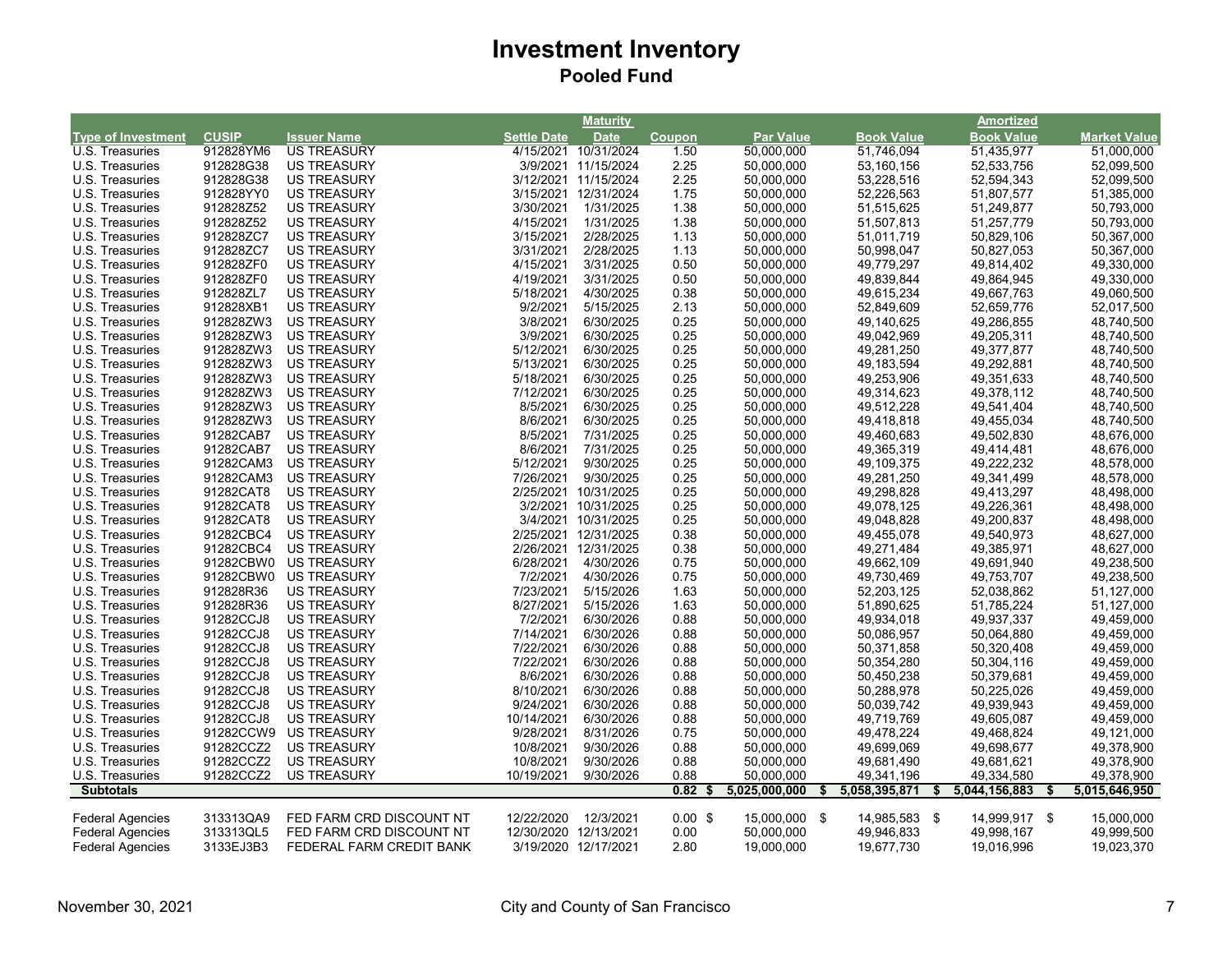|                           |              |                                                    |                       | <b>Maturity</b>       |               |                  |                   | Amortized         |              |
|---------------------------|--------------|----------------------------------------------------|-----------------------|-----------------------|---------------|------------------|-------------------|-------------------|--------------|
| <b>Type of Investment</b> | <b>CUSIP</b> | <b>Issuer Name</b>                                 | <b>Settle Date</b>    | <b>Date</b>           | <b>Coupon</b> | <b>Par Value</b> | <b>Book Value</b> | <b>Book Value</b> | Market Value |
| <b>Federal Agencies</b>   | 3133EJ3B3    | FEDERAL FARM CREDIT BANK                           |                       | 12/17/2018 12/17/2021 | 2.80          | 25,000,000       | 24,974,250        | 24,999,624        | 25,030,750   |
| <b>Federal Agencies</b>   | 3133EJ3B3    | FEDERAL FARM CREDIT BANK                           | 12/17/2018 12/17/2021 |                       | 2.80          | 25,000,000       | 24,974,250        | 24,999,624        | 25,030,750   |
| <b>Federal Agencies</b>   | 3133EJ3B3    | FEDERAL FARM CREDIT BANK                           | 12/17/2018 12/17/2021 |                       | 2.80          | 25,000,000       | 24,964,250        | 24,999,478        | 25,030,750   |
| <b>Federal Agencies</b>   | 3130AHSR5    | FEDERAL HOME LOAN BANK                             | 12/20/2019 12/20/2021 |                       | 1.63          | 22,500,000       | 22,475,700        | 22,499,368        | 22,519,575   |
| <b>Federal Agencies</b>   | 3133EMLW0    | FEDERAL FARM CREDIT BANK                           |                       | 1/20/2021 12/29/2021  | 0.09          | 62,500,000       | 62,490,464        | 62,499,222        | 62,503,125   |
| <b>Federal Agencies</b>   | 313313RK6    | FED FARM CRD DISCOUNT NT                           | 3/30/2021             | 1/5/2022              | 0.00          | 50,000,000       | 49,976,583        | 49,997,083        | 49,998,000   |
| <b>Federal Agencies</b>   | 3133ELTN4    | FEDERAL FARM CREDIT BANK                           | 3/18/2020             | 1/18/2022             | 0.53          | 50,000,000       | 49,886,500        | 49,991,881        | 50,030,000   |
| <b>Federal Agencies</b>   | 3133ELTN4    | FEDERAL FARM CREDIT BANK                           | 3/23/2020             | 1/18/2022             | 0.53          | 63,450,000       | 63,289,472        | 63,438,430        | 63,488,070   |
| <b>Federal Agencies</b>   | 3133ELKN3    | FEDERAL FARM CREDIT BANK                           | 1/28/2020             | 1/28/2022             | 1.55          | 100,000,000      | 99,992,000        | 99,999,365        | 100,230,000  |
| <b>Federal Agencies</b>   | 3130AMEN8    | FEDERAL HOME LOAN BANK                             | 5/4/2021              | 2/1/2022              | 0.05          | 100,000,000      | 99,994,705        | 99,998,797        | 100,001,000  |
| <b>Federal Agencies</b>   | 3130AMEN8    | FEDERAL HOME LOAN BANK                             | 5/6/2021              | 2/1/2022              | 0.05          | 100,000,000      | 99,995,490        | 99,998,968        | 100,001,000  |
| <b>Federal Agencies</b>   | 3133EKAK2    | FEDERAL FARM CREDIT BANK                           | 2/19/2019             | 2/14/2022             | 2.53          | 20,700,000       | 20,682,612        | 20,698,805        | 20,805,570   |
| <b>Federal Agencies</b>   | 3133EKBV7    | FEDERAL FARM CREDIT BANK                           | 3/1/2019              | 3/1/2022              | 2.55          | 10,000,000       | 9,997,186         | 9,999,769         | 10,063,400   |
| <b>Federal Agencies</b>   | 313378WG2    | FEDERAL HOME LOAN BANK                             | 4/5/2019              | 3/11/2022             | 2.50          | 17,780,000       | 17,848,986        | 17,786,441        | 17,901,082   |
| <b>Federal Agencies</b>   | 313378WG2    | FEDERAL HOME LOAN BANK                             | 4/5/2019              | 3/11/2022             | 2.50          | 40,000,000       | 40,158,360        | 40,014,786        | 40,272,400   |
| <b>Federal Agencies</b>   | 3133EKDC7    | FEDERAL FARM CREDIT BANK                           | 4/8/2019              | 3/14/2022             | 2.47          | 26,145,000       | 26,226,050        | 26, 152, 795      | 26,322,786   |
| <b>Federal Agencies</b>   | 3133EKDC7    | FEDERAL FARM CREDIT BANK                           | 4/8/2019              | 3/14/2022             | 2.47          | 45,500,000       | 45,634,680        | 45,512,952        | 45,809,400   |
| <b>Federal Agencies</b>   | 3133ELUQ5    | FEDERAL FARM CREDIT BANK                           | 3/25/2020             | 3/25/2022             | 0.70          | 25,000,000       | 24,999,000        | 24,999,844        | 25,050,500   |
| <b>Federal Agencies</b>   | 3133ELUQ5    | FEDERAL FARM CREDIT BANK                           | 3/25/2020             | 3/25/2022             | 0.70          | 25,000,000       | 24,993,000        | 24,998,907        | 25,050,500   |
| <b>Federal Agencies</b>   | 3133ELUQ5    | FEDERAL FARM CREDIT BANK                           | 3/25/2020             | 3/25/2022             | 0.70          | 25,000,000       | 24,996,000        | 24,999,375        | 25,050,500   |
| <b>Federal Agencies</b>   | 3133ELUQ5    | FEDERAL FARM CREDIT BANK                           | 3/25/2020             | 3/25/2022             | 0.70          | 25,000,000       | 24,983,250        | 24,997,384        | 25,050,500   |
| <b>Federal Agencies</b>   | 3135G0T45    | <b>FANNIE MAE</b>                                  | 6/6/2017              | 4/5/2022              | 1.88          | 25,000,000       | 25,072,250        | 25,005,120        | 25, 154, 750 |
| <b>Federal Agencies</b>   | 313313VG0    | FED FARM CRD DISCOUNT NT                           | 7/9/2021              | 4/8/2022              | 0.00          | 10,000,000       | 9,995,450         | 9,997,867         | 9,997,200    |
| <b>Federal Agencies</b>   | 3135G0V59    | <b>FANNIE MAE</b>                                  | 4/12/2019             | 4/12/2022             | 2.25          | 25,000,000       | 24,918,000        | 24,990,124        | 25,196,750   |
| <b>Federal Agencies</b>   | 3135G0V59    | <b>FANNIE MAE</b>                                  | 4/12/2019             | 4/12/2022             | 2.25          | 50,000,000       | 49,836,000        | 49,980,248        | 50,393,500   |
| <b>Federal Agencies</b>   | 3135G0V59    | <b>FANNIE MAE</b>                                  | 4/12/2019             | 4/12/2022             | 2.25          | 50,000,000       | 49,836,000        | 49,980,248        | 50,393,500   |
| <b>Federal Agencies</b>   | 3133EKHB5    | FEDERAL FARM CREDIT BANK                           | 4/18/2019             | 4/18/2022             | 2.35          | 50,000,000       | 49,969,500        | 49,996,160        | 50,427,000   |
| <b>Federal Agencies</b>   | 3133EMXN7    | FEDERAL FARM CREDIT BANK                           | 4/28/2021             | 4/27/2022             | 0.06          | 19,550,000       | 19,548,358        | 19,549,337        | 19,546,286   |
| <b>Federal Agencies</b>   | 3130AMEY4    | FEDERAL HOME LOAN BANK                             | 5/6/2021              | 5/6/2022              | 0.06          | 10,000,000       | 9,999,918         | 9,999,965         | 9,997,200    |
| <b>Federal Agencies</b>   | 3130AMEY4    | FEDERAL HOME LOAN BANK                             | 5/18/2021             | 5/6/2022              | 0.06          | 10,000,000       | 9,999,900         | 9,999,956         | 9,997,200    |
| <b>Federal Agencies</b>   | 313385WL6    | FED HOME LN DISCOUNT NT                            | 5/6/2021              | 5/6/2022              | 0.00          | 50,000,000       | 49,972,118        | 49,988,083        | 49,978,500   |
| <b>Federal Agencies</b>   |              | 3130AMGM8 FEDERAL HOME LOAN BANK                   | 5/11/2021             | 5/10/2022             | 0.06          | 50,000,000       | 49,998,325        | 49,999,264        | 49,985,500   |
| <b>Federal Agencies</b>   | 3130AMJ37    | FEDERAL HOME LOAN BANK                             | 5/17/2021             | 5/13/2022             | 0.06          | 30,000,000       | 29,999,753        | 29,999,888        | 29,991,300   |
| <b>Federal Agencies</b>   | 3130AMJ37    |                                                    | 5/13/2021             | 5/13/2022             | 0.06          | 45,000,000       | 44,998,200        | 44,999,196        | 44,986,950   |
| <b>Federal Agencies</b>   | 3133EKLR5    | FEDERAL HOME LOAN BANK<br>FEDERAL FARM CREDIT BANK | 5/16/2019             | 5/16/2022             | 2.25          | 25,000,000       | 24,949,250        | 24,992,313        | 25,243,500   |
| <b>Federal Agencies</b>   | 3133EKLR5    | FEDERAL FARM CREDIT BANK                           | 5/16/2019             | 5/16/2022             | 2.25          | 35,000,000       | 34,928,950        | 34,989,239        | 35,340,900   |
|                           |              |                                                    |                       |                       |               |                  |                   |                   |              |
| <b>Federal Agencies</b>   | 3133EHLY7    | FEDERAL FARM CREDIT BANK                           | 6/6/2017              | 6/2/2022              | 1.88          | 50,000,000       | 50,059,250        | 50,005,951        | 50,440,500   |
| <b>Federal Agencies</b>   | 3133EHLY7    | FEDERAL FARM CREDIT BANK                           | 6/9/2017              | 6/2/2022              | 1.88          | 50,000,000       | 49,997,500        | 49,999,748        | 50,440,500   |
| <b>Federal Agencies</b>   | 3133EMF64    | FEDERAL FARM CREDIT BANK                           | 7/7/2021              | 6/9/2022              | 0.06          | 58,735,000       | 58,726,269        | 58,728,532        | 58,716,205   |
| <b>Federal Agencies</b>   | 3133ELDK7    | FEDERAL FARM CREDIT BANK                           | 12/16/2019            | 6/15/2022             | 1.63          | 20,000,000       | 19,998,940        | 19,999,772        | 20,162,400   |
| <b>Federal Agencies</b>   | 3133ELDK7    | FEDERAL FARM CREDIT BANK                           | 12/16/2019            | 6/15/2022             | 1.63          | 25,000,000       | 24,998,676        | 24,999,715        | 25,203,000   |
| <b>Federal Agencies</b>   | 3133ELDK7    | FEDERAL FARM CREDIT BANK                           | 12/16/2019            | 6/15/2022             | 1.63          | 25,000,000       | 24,998,676        | 24,999,715        | 25,203,000   |
| <b>Federal Agencies</b>   | 3133EHZP1    | FEDERAL FARM CREDIT BANK                           | 3/18/2020             | 9/20/2022             | 1.85          | 25,000,000       | 25,718,750        | 25,229,906        | 25,336,250   |
| <b>Federal Agencies</b>   | 3133ELVL5    | FEDERAL FARM CREDIT BANK                           | 4/3/2020              | 10/3/2022             | 0.70          | 40,000,000       | 39,990,000        | 39,996,648        | 40,177,200   |
| <b>Federal Agencies</b>   | 3133EMS45    | FEDERAL FARM CREDIT BANK                           | 7/14/2021             | 12/14/2022            | 0.11          | 50,000,000       | 49,992,900        | 49,994,819        | 49,955,500   |
| <b>Federal Agencies</b>   |              | 3133EMWK4 FEDERAL FARM CREDIT BANK                 | 5/18/2021             | 1/19/2023             | 0.14          | 60,000,000       | 59,987,400        | 59,991,463        | 59,931,600   |
| <b>Federal Agencies</b>   | 3133ELJH8    | FEDERAL FARM CREDIT BANK                           | 3/25/2020             | 1/23/2023             | 1.60          | 10,140,000       | 10,384,141        | 10,238,695        | 10,297,271   |
| <b>Federal Agencies</b>   | 3133ENDQ0    | FEDERAL FARM CREDIT BANK                           | 11/12/2021            | 2/10/2023             | 0.16          | 50,000,000       | 49,900,233        | 49,903,974        | 49,909,146   |
| <b>Federal Agencies</b>   | 3133EMUH3    | FEDERAL FARM CREDIT BANK                           | 3/31/2021             | 3/23/2023             | 0.13          | 65,000,000       | 64,955,150        | 64,970,369        | 64,836,850   |
| <b>Federal Agencies</b>   | 3133EMVP4    | FEDERAL FARM CREDIT BANK                           | 4/13/2021             | 4/13/2023             | 0.13          | 20,000,000       | 19,973,600        | 19,981,990        | 19,924,400   |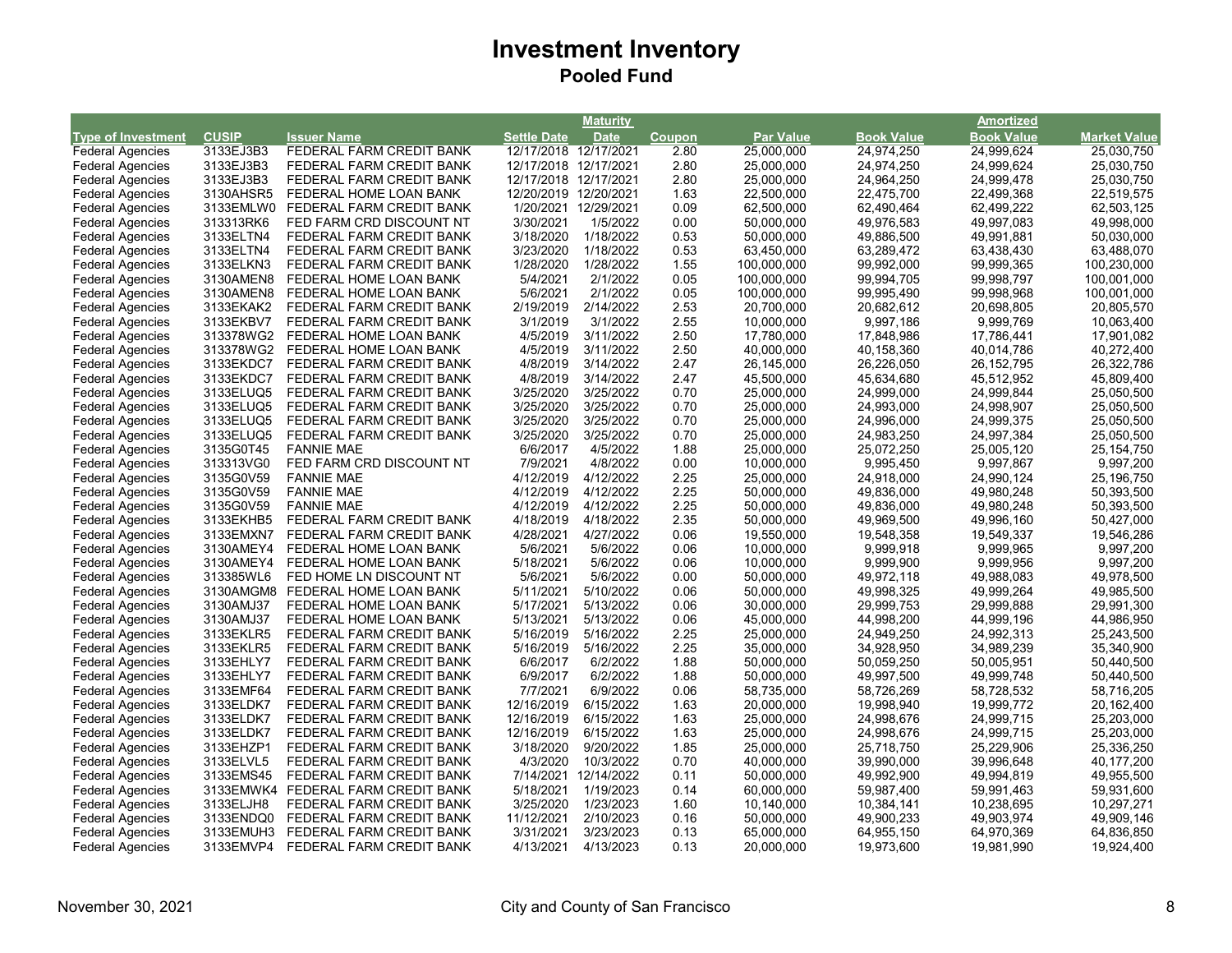| <b>Book Value</b><br><b>Type of Investment</b><br><b>CUSIP</b><br><b>Issuer Name</b><br><b>Settle Date</b><br><b>Date</b><br><b>Par Value</b><br><b>Book Value</b><br><b>Market Value</b><br>Coupon<br>3133EMVP4<br>4/13/2023<br>0.13<br>24,977,488<br><b>Federal Agencies</b><br>FEDERAL FARM CREDIT BANK<br>4/13/2021<br>25,000,000<br>24,967,000<br>24,905,500<br>FEDERAL FARM CREDIT BANK<br>4/13/2021<br>4/13/2023<br>0.13<br>50,000,000<br>49,934,000<br>49,954,975<br><b>Federal Agencies</b><br>3133EMVP4<br>49,811,000<br>5/5/2021<br><b>Federal Agencies</b><br>3133EMXM9<br>FEDERAL FARM CREDIT BANK<br>4/27/2023<br>0.13<br>44,500,000<br>44,462,233<br>44,473,218<br>44,350,480<br><b>Federal Agencies</b><br>3133EMYX4<br>FEDERAL FARM CREDIT BANK<br>5/10/2021<br>5/10/2023<br>0.13<br>12,500,000<br>12,484,000<br>12,488,493<br>12,446,125<br>5/10/2021<br>24,968,000<br><b>Federal Agencies</b><br>3133EMYX4<br>FEDERAL FARM CREDIT BANK<br>5/10/2023<br>0.13<br>25,000,000<br>24,976,986<br>24,892,250<br>74,676,750<br><b>Federal Agencies</b><br>3133EMYX4<br>FEDERAL FARM CREDIT BANK<br>5/10/2021<br>5/10/2023<br>0.13<br>75,000,000<br>74,904,000<br>74,930,959<br>3130AMRY0<br>6/4/2021<br>6/2/2023<br>15,000,000<br>14,986,200<br>14,989,612<br>14,935,050<br><b>Federal Agencies</b><br>FEDERAL HOME LOAN BANK<br>0.13<br>6/2/2021<br><b>Federal Agencies</b><br>3133EMF31<br>6/2/2023<br>0.13<br>99,938,000<br>FEDERAL FARM CREDIT BANK<br>100,000,000<br>99,953,458<br>99,572,000<br>6/28/2021<br>6/14/2023<br><b>Federal Agencies</b><br>3133EMH96<br>FEDERAL FARM CREDIT BANK<br>0.13<br>50,000,000<br>49,867,281<br>49,894,296<br>49,744,000<br>8/26/2021<br>3133EM3S9<br>6/26/2023<br>0.20<br>50,000,000<br>49,979,892<br>49,982,807<br>49,793,000<br><b>Federal Agencies</b><br>FEDERAL FARM CREDIT BANK<br><b>Federal Agencies</b><br>3133EMS37<br>7/14/2021<br>7/14/2023<br>0.13<br>50,000,000<br>49,927,791<br>49,941,639<br>49,725,000<br>FEDERAL FARM CREDIT BANK<br><b>Federal Agencies</b><br>3133EMS37<br>FEDERAL FARM CREDIT BANK<br>7/14/2021<br>7/14/2023<br>0.13<br>50,000,000<br>49,907,253<br>49,925,040<br>49,725,000<br>11/24/2021<br>7/24/2023<br>0.45<br>49,996,500<br>49,996,540<br><b>Federal Agencies</b><br>3133ENEY2<br>FEDERAL FARM CREDIT BANK<br>50,000,000<br>49,956,530<br><b>Federal Agencies</b><br>3133EM2E1<br>FEDERAL FARM CREDIT BANK<br>8/10/2021<br>8/10/2023<br>0.16<br>50,000,000<br>49,970,000<br>49,974,644<br>49,710,500<br><b>Federal Agencies</b><br>3133EM6N7<br>9/27/2021<br>9/27/2023<br>0.17<br>50,000,000<br>49,950,000<br>49,954,452<br>49,722,000<br>FEDERAL FARM CREDIT BANK<br><b>Federal Agencies</b><br>3130AFW94<br>11/12/2021<br>2/13/2024<br>2.50<br>39,010,000<br>40,624,234<br>FEDERAL HOME LOAN BANK<br>40,889,914<br>40,610,976<br>3/18/2020<br><b>Federal Agencies</b><br>3133ELNE0<br>FEDERAL FARM CREDIT BANK<br>2/14/2024<br>1.43<br>20,495,000<br>20,950,604<br>20,751,836<br>20,853,253<br><b>Federal Agencies</b><br>3133EMRZ7<br>2/26/2021<br>2/26/2024<br>0.25<br>5,000,000<br>4,998,200<br>4,998,657<br>4,963,150<br>FEDERAL FARM CREDIT BANK<br><b>Federal Agencies</b><br>3133EMRZ7<br>2/26/2021<br>2/26/2024<br>0.25<br>5,000,000<br>4,998,200<br>4,998,657<br>4,963,150<br>FEDERAL FARM CREDIT BANK<br>0.25<br><b>Federal Agencies</b><br>2/26/2021<br>2/26/2024<br>99,964,000<br>99,973,140<br>99,263,000<br>3133EMRZ7<br>FEDERAL FARM CREDIT BANK<br>100,000,000<br>0.30<br><b>Federal Agencies</b><br>3133EMTW2 FEDERAL FARM CREDIT BANK<br>3/18/2021<br>3/18/2024<br>50,000,000<br>49,939,500<br>49,953,742<br>49,600,500<br>0.30<br><b>Federal Agencies</b><br>3133EMTW2 FEDERAL FARM CREDIT BANK<br>3/18/2021<br>3/18/2024<br>50,000,000<br>49,939,450<br>49,953,704<br>49,600,500<br>5/4/2021<br><b>Federal Agencies</b><br>3133EMWV0 FEDERAL FARM CREDIT BANK<br>4/22/2024<br>0.35<br>16,545,000<br>16,549,633<br>16,548,731<br>16,393,613<br>5/4/2021<br><b>Federal Agencies</b><br>3133EMWV0 FEDERAL FARM CREDIT BANK<br>4/22/2024<br>0.35<br>29,424,000<br>29,432,239<br>29,430,635<br>29,154,770<br>5/4/2021<br>4/22/2024<br>0.35<br>39,000,000<br>39,010,920<br>39,008,794<br>38,643,150<br><b>Federal Agencies</b><br>3133EMWV0 FEDERAL FARM CREDIT BANK<br><b>Federal Agencies</b><br>8/6/2021<br>0.45<br>3133EMV25<br>FEDERAL FARM CREDIT BANK<br>7/23/2024<br>50,000,000<br>50,100,125<br>50,082,052<br>49,622,500<br><b>Federal Agencies</b><br>3133EM5X6<br>FEDERAL FARM CREDIT BANK<br>9/23/2021<br>9/23/2024<br>0.43<br>25,000,000<br>24,974,750<br>24,976,340<br>24,708,250<br><b>Federal Agencies</b><br>3133EM5X6<br>FEDERAL FARM CREDIT BANK<br>9/23/2021<br>9/23/2024<br>0.43<br>50,000,000<br>49,949,500<br>49,952,679<br>49,416,500<br><b>Federal Agencies</b><br>9/23/2021<br>9/23/2024<br>0.43<br>50,000,000<br>49,949,500<br>49,952,679<br>49,416,500<br>3133EM5X6<br>FEDERAL FARM CREDIT BANK<br><b>Federal Agencies</b><br>3133ENEJ5<br>FEDERAL FARM CREDIT BANK<br>11/18/2021 11/18/2024<br>0.88<br>10,000,000<br>9,988,500<br>9,988,636<br>10,000,400<br><b>Federal Agencies</b><br>3133ENEJ5<br>11/18/2021 11/18/2024<br>0.88<br>9,988,636<br>10,000,400<br>FEDERAL FARM CREDIT BANK<br>10,000,000<br>9,988,500<br><b>Federal Agencies</b><br>3133ENEJ5<br>11/18/2021 11/18/2024<br>0.88<br>50,000,000<br>49,943,182<br>50,002,000<br>FEDERAL FARM CREDIT BANK<br>49,942,500<br>1.63<br><b>Federal Agencies</b><br>3133ELCP7<br>FEDERAL FARM CREDIT BANK<br>12/3/2019<br>12/3/2024<br>25,000,000<br>24,960,000<br>24,975,961<br>25,547,000<br><b>Federal Agencies</b><br>3135G0X24<br>4/21/2021<br>1/7/2025<br>1.63<br>39,060,000<br>40,372,974<br>39,907,211<br><b>FANNIE MAE</b><br>40,632,556<br><b>Federal Agencies</b><br>2/14/2020<br>2/12/2025<br>1.50<br>4,996,150<br>4,997,534<br>5,092,750<br>3137EAEP0<br><b>FREDDIE MAC</b><br>5,000,000<br>2/14/2020<br>1.50<br>4,996,150<br>4,997,534<br>5,092,750<br><b>Federal Agencies</b><br>3137EAEP0<br><b>FREDDIE MAC</b><br>2/12/2025<br>5,000,000<br><b>Federal Agencies</b><br>3137EAEP0<br><b>FREDDIE MAC</b><br>2/14/2020<br>2/12/2025<br>1.50<br>5,000,000<br>4,996,150<br>4,997,534<br>5,092,750<br><b>Federal Agencies</b><br>3137EAEP0<br><b>FREDDIE MAC</b><br>2/14/2020<br>2/12/2025<br>1.50<br>15,000,000<br>14,988,450<br>14,992,602<br>15,278,250<br>3137EAEP0<br><b>FREDDIE MAC</b><br>2/14/2020<br>2/12/2025<br>1.50<br>50,927,500<br><b>Federal Agencies</b><br>50,000,000<br>49,961,500<br>49,975,339<br>4/21/2021<br>1.50<br><b>Federal Agencies</b><br>3137EAEP0<br><b>FREDDIE MAC</b><br>2/12/2025<br>53,532,000<br>55,450,052<br>55, 141, 621<br>54,525,019<br>FEDERAL FARM CREDIT BANK<br>3/23/2020<br>3/3/2025<br>15,990,720<br><b>Federal Agencies</b><br>3133ELQY3<br>1.21<br>16,000,000<br>15,993,896<br>16,103,360<br>1.21<br><b>Federal Agencies</b><br>3133ELQY3<br>FEDERAL FARM CREDIT BANK<br>3/23/2020<br>3/3/2025<br>24,000,000<br>23,964,240<br>23,976,477<br>24,155,040<br><b>Federal Agencies</b><br>FEDERAL FARM CREDIT BANK<br>4/21/2021<br>4/21/2025<br>0.60<br>50,000,000<br>49,973,500<br>49,977,563<br>49,285,500<br>3133EMWT5<br>7/12/2021<br>0.63<br>50,096,887<br><b>Federal Agencies</b><br>3135G03U5<br><b>FANNIE MAE</b><br>4/22/2025<br>50,000,000<br>50,108,000<br>49,407,000<br><b>Federal Agencies</b><br>3130AN4A5<br>FEDERAL HOME LOAN BANK<br>7/12/2021<br>6/30/2025<br>0.70<br>17,680,000<br>17,736,694<br>17,729,277<br>17,491,354<br><b>Federal Agencies</b><br>3/4/2021<br>3135G05X7<br><b>FANNIE MAE</b><br>8/25/2025<br>0.38<br>25,000,000<br>24,684,250<br>24,736,778<br>24,397,500<br>2/25/2021<br>0.38<br><b>Federal Agencies</b><br>3135G05X7<br><b>FANNIE MAE</b><br>8/25/2025<br>72,500,000<br>71,862,000<br>71,970,406<br>70,752,750<br>11/2/2021<br><b>Federal Agencies</b><br>3130A8ZQ9<br>FEDERAL HOME LOAN BANK<br>9/12/2025<br>1.75<br>10,295,000<br>10,600,355<br>10,569,567<br>10,564,523<br>3/4/2021<br>0.38<br><b>Federal Agencies</b><br>3137EAEX3<br><b>FREDDIE MAC</b><br>9/23/2025<br>22,600,000<br>22,295,352<br>22,345,150<br>22,015,112<br>11/17/2021 11/17/2025 |                         |           |                          | <b>Maturity</b> |      |            |            | <b>Amortized</b> |            |
|------------------------------------------------------------------------------------------------------------------------------------------------------------------------------------------------------------------------------------------------------------------------------------------------------------------------------------------------------------------------------------------------------------------------------------------------------------------------------------------------------------------------------------------------------------------------------------------------------------------------------------------------------------------------------------------------------------------------------------------------------------------------------------------------------------------------------------------------------------------------------------------------------------------------------------------------------------------------------------------------------------------------------------------------------------------------------------------------------------------------------------------------------------------------------------------------------------------------------------------------------------------------------------------------------------------------------------------------------------------------------------------------------------------------------------------------------------------------------------------------------------------------------------------------------------------------------------------------------------------------------------------------------------------------------------------------------------------------------------------------------------------------------------------------------------------------------------------------------------------------------------------------------------------------------------------------------------------------------------------------------------------------------------------------------------------------------------------------------------------------------------------------------------------------------------------------------------------------------------------------------------------------------------------------------------------------------------------------------------------------------------------------------------------------------------------------------------------------------------------------------------------------------------------------------------------------------------------------------------------------------------------------------------------------------------------------------------------------------------------------------------------------------------------------------------------------------------------------------------------------------------------------------------------------------------------------------------------------------------------------------------------------------------------------------------------------------------------------------------------------------------------------------------------------------------------------------------------------------------------------------------------------------------------------------------------------------------------------------------------------------------------------------------------------------------------------------------------------------------------------------------------------------------------------------------------------------------------------------------------------------------------------------------------------------------------------------------------------------------------------------------------------------------------------------------------------------------------------------------------------------------------------------------------------------------------------------------------------------------------------------------------------------------------------------------------------------------------------------------------------------------------------------------------------------------------------------------------------------------------------------------------------------------------------------------------------------------------------------------------------------------------------------------------------------------------------------------------------------------------------------------------------------------------------------------------------------------------------------------------------------------------------------------------------------------------------------------------------------------------------------------------------------------------------------------------------------------------------------------------------------------------------------------------------------------------------------------------------------------------------------------------------------------------------------------------------------------------------------------------------------------------------------------------------------------------------------------------------------------------------------------------------------------------------------------------------------------------------------------------------------------------------------------------------------------------------------------------------------------------------------------------------------------------------------------------------------------------------------------------------------------------------------------------------------------------------------------------------------------------------------------------------------------------------------------------------------------------------------------------------------------------------------------------------------------------------------------------------------------------------------------------------------------------------------------------------------------------------------------------------------------------------------------------------------------------------------------------------------------------------------------------------------------------------------------------------------------------------------------------------------------------------------------------------------------------------------------------------------------------------------------------------------------------------------------------------------------------------------------------------------------------------------------------------------------------------------------------------------------------------------------------------------------------------------------------------------------------------------------------------------------------------------------------------------------------------------------------------------------------------------------------------------------------------------------------------------------------------------------------------------------------------------------------------------------------------------------------------------------------------------------------------------------------------------------------------------------------------------------------------------------------------------------------------------------------------------------------------------------------------------------------------------------------------------------------------------------------------------------------------------------------------------------------------------------------------------------------------------------------------------------------------------------------------------------------------------------------------------------------------------------------------------------------------------------------------------------------------------------------------------------------------------------------------------------------------------------------------------------------------------------------------------------|-------------------------|-----------|--------------------------|-----------------|------|------------|------------|------------------|------------|
|                                                                                                                                                                                                                                                                                                                                                                                                                                                                                                                                                                                                                                                                                                                                                                                                                                                                                                                                                                                                                                                                                                                                                                                                                                                                                                                                                                                                                                                                                                                                                                                                                                                                                                                                                                                                                                                                                                                                                                                                                                                                                                                                                                                                                                                                                                                                                                                                                                                                                                                                                                                                                                                                                                                                                                                                                                                                                                                                                                                                                                                                                                                                                                                                                                                                                                                                                                                                                                                                                                                                                                                                                                                                                                                                                                                                                                                                                                                                                                                                                                                                                                                                                                                                                                                                                                                                                                                                                                                                                                                                                                                                                                                                                                                                                                                                                                                                                                                                                                                                                                                                                                                                                                                                                                                                                                                                                                                                                                                                                                                                                                                                                                                                                                                                                                                                                                                                                                                                                                                                                                                                                                                                                                                                                                                                                                                                                                                                                                                                                                                                                                                                                                                                                                                                                                                                                                                                                                                                                                                                                                                                                                                                                                                                                                                                                                                                                                                                                                                                                                                                                                                                                                                                                                                                                                                                                                                                                                                                                                                                                                                                                                                                                            |                         |           |                          |                 |      |            |            |                  |            |
|                                                                                                                                                                                                                                                                                                                                                                                                                                                                                                                                                                                                                                                                                                                                                                                                                                                                                                                                                                                                                                                                                                                                                                                                                                                                                                                                                                                                                                                                                                                                                                                                                                                                                                                                                                                                                                                                                                                                                                                                                                                                                                                                                                                                                                                                                                                                                                                                                                                                                                                                                                                                                                                                                                                                                                                                                                                                                                                                                                                                                                                                                                                                                                                                                                                                                                                                                                                                                                                                                                                                                                                                                                                                                                                                                                                                                                                                                                                                                                                                                                                                                                                                                                                                                                                                                                                                                                                                                                                                                                                                                                                                                                                                                                                                                                                                                                                                                                                                                                                                                                                                                                                                                                                                                                                                                                                                                                                                                                                                                                                                                                                                                                                                                                                                                                                                                                                                                                                                                                                                                                                                                                                                                                                                                                                                                                                                                                                                                                                                                                                                                                                                                                                                                                                                                                                                                                                                                                                                                                                                                                                                                                                                                                                                                                                                                                                                                                                                                                                                                                                                                                                                                                                                                                                                                                                                                                                                                                                                                                                                                                                                                                                                                            |                         |           |                          |                 |      |            |            |                  |            |
|                                                                                                                                                                                                                                                                                                                                                                                                                                                                                                                                                                                                                                                                                                                                                                                                                                                                                                                                                                                                                                                                                                                                                                                                                                                                                                                                                                                                                                                                                                                                                                                                                                                                                                                                                                                                                                                                                                                                                                                                                                                                                                                                                                                                                                                                                                                                                                                                                                                                                                                                                                                                                                                                                                                                                                                                                                                                                                                                                                                                                                                                                                                                                                                                                                                                                                                                                                                                                                                                                                                                                                                                                                                                                                                                                                                                                                                                                                                                                                                                                                                                                                                                                                                                                                                                                                                                                                                                                                                                                                                                                                                                                                                                                                                                                                                                                                                                                                                                                                                                                                                                                                                                                                                                                                                                                                                                                                                                                                                                                                                                                                                                                                                                                                                                                                                                                                                                                                                                                                                                                                                                                                                                                                                                                                                                                                                                                                                                                                                                                                                                                                                                                                                                                                                                                                                                                                                                                                                                                                                                                                                                                                                                                                                                                                                                                                                                                                                                                                                                                                                                                                                                                                                                                                                                                                                                                                                                                                                                                                                                                                                                                                                                                            |                         |           |                          |                 |      |            |            |                  |            |
|                                                                                                                                                                                                                                                                                                                                                                                                                                                                                                                                                                                                                                                                                                                                                                                                                                                                                                                                                                                                                                                                                                                                                                                                                                                                                                                                                                                                                                                                                                                                                                                                                                                                                                                                                                                                                                                                                                                                                                                                                                                                                                                                                                                                                                                                                                                                                                                                                                                                                                                                                                                                                                                                                                                                                                                                                                                                                                                                                                                                                                                                                                                                                                                                                                                                                                                                                                                                                                                                                                                                                                                                                                                                                                                                                                                                                                                                                                                                                                                                                                                                                                                                                                                                                                                                                                                                                                                                                                                                                                                                                                                                                                                                                                                                                                                                                                                                                                                                                                                                                                                                                                                                                                                                                                                                                                                                                                                                                                                                                                                                                                                                                                                                                                                                                                                                                                                                                                                                                                                                                                                                                                                                                                                                                                                                                                                                                                                                                                                                                                                                                                                                                                                                                                                                                                                                                                                                                                                                                                                                                                                                                                                                                                                                                                                                                                                                                                                                                                                                                                                                                                                                                                                                                                                                                                                                                                                                                                                                                                                                                                                                                                                                                            |                         |           |                          |                 |      |            |            |                  |            |
|                                                                                                                                                                                                                                                                                                                                                                                                                                                                                                                                                                                                                                                                                                                                                                                                                                                                                                                                                                                                                                                                                                                                                                                                                                                                                                                                                                                                                                                                                                                                                                                                                                                                                                                                                                                                                                                                                                                                                                                                                                                                                                                                                                                                                                                                                                                                                                                                                                                                                                                                                                                                                                                                                                                                                                                                                                                                                                                                                                                                                                                                                                                                                                                                                                                                                                                                                                                                                                                                                                                                                                                                                                                                                                                                                                                                                                                                                                                                                                                                                                                                                                                                                                                                                                                                                                                                                                                                                                                                                                                                                                                                                                                                                                                                                                                                                                                                                                                                                                                                                                                                                                                                                                                                                                                                                                                                                                                                                                                                                                                                                                                                                                                                                                                                                                                                                                                                                                                                                                                                                                                                                                                                                                                                                                                                                                                                                                                                                                                                                                                                                                                                                                                                                                                                                                                                                                                                                                                                                                                                                                                                                                                                                                                                                                                                                                                                                                                                                                                                                                                                                                                                                                                                                                                                                                                                                                                                                                                                                                                                                                                                                                                                                            |                         |           |                          |                 |      |            |            |                  |            |
|                                                                                                                                                                                                                                                                                                                                                                                                                                                                                                                                                                                                                                                                                                                                                                                                                                                                                                                                                                                                                                                                                                                                                                                                                                                                                                                                                                                                                                                                                                                                                                                                                                                                                                                                                                                                                                                                                                                                                                                                                                                                                                                                                                                                                                                                                                                                                                                                                                                                                                                                                                                                                                                                                                                                                                                                                                                                                                                                                                                                                                                                                                                                                                                                                                                                                                                                                                                                                                                                                                                                                                                                                                                                                                                                                                                                                                                                                                                                                                                                                                                                                                                                                                                                                                                                                                                                                                                                                                                                                                                                                                                                                                                                                                                                                                                                                                                                                                                                                                                                                                                                                                                                                                                                                                                                                                                                                                                                                                                                                                                                                                                                                                                                                                                                                                                                                                                                                                                                                                                                                                                                                                                                                                                                                                                                                                                                                                                                                                                                                                                                                                                                                                                                                                                                                                                                                                                                                                                                                                                                                                                                                                                                                                                                                                                                                                                                                                                                                                                                                                                                                                                                                                                                                                                                                                                                                                                                                                                                                                                                                                                                                                                                                            |                         |           |                          |                 |      |            |            |                  |            |
|                                                                                                                                                                                                                                                                                                                                                                                                                                                                                                                                                                                                                                                                                                                                                                                                                                                                                                                                                                                                                                                                                                                                                                                                                                                                                                                                                                                                                                                                                                                                                                                                                                                                                                                                                                                                                                                                                                                                                                                                                                                                                                                                                                                                                                                                                                                                                                                                                                                                                                                                                                                                                                                                                                                                                                                                                                                                                                                                                                                                                                                                                                                                                                                                                                                                                                                                                                                                                                                                                                                                                                                                                                                                                                                                                                                                                                                                                                                                                                                                                                                                                                                                                                                                                                                                                                                                                                                                                                                                                                                                                                                                                                                                                                                                                                                                                                                                                                                                                                                                                                                                                                                                                                                                                                                                                                                                                                                                                                                                                                                                                                                                                                                                                                                                                                                                                                                                                                                                                                                                                                                                                                                                                                                                                                                                                                                                                                                                                                                                                                                                                                                                                                                                                                                                                                                                                                                                                                                                                                                                                                                                                                                                                                                                                                                                                                                                                                                                                                                                                                                                                                                                                                                                                                                                                                                                                                                                                                                                                                                                                                                                                                                                                            |                         |           |                          |                 |      |            |            |                  |            |
|                                                                                                                                                                                                                                                                                                                                                                                                                                                                                                                                                                                                                                                                                                                                                                                                                                                                                                                                                                                                                                                                                                                                                                                                                                                                                                                                                                                                                                                                                                                                                                                                                                                                                                                                                                                                                                                                                                                                                                                                                                                                                                                                                                                                                                                                                                                                                                                                                                                                                                                                                                                                                                                                                                                                                                                                                                                                                                                                                                                                                                                                                                                                                                                                                                                                                                                                                                                                                                                                                                                                                                                                                                                                                                                                                                                                                                                                                                                                                                                                                                                                                                                                                                                                                                                                                                                                                                                                                                                                                                                                                                                                                                                                                                                                                                                                                                                                                                                                                                                                                                                                                                                                                                                                                                                                                                                                                                                                                                                                                                                                                                                                                                                                                                                                                                                                                                                                                                                                                                                                                                                                                                                                                                                                                                                                                                                                                                                                                                                                                                                                                                                                                                                                                                                                                                                                                                                                                                                                                                                                                                                                                                                                                                                                                                                                                                                                                                                                                                                                                                                                                                                                                                                                                                                                                                                                                                                                                                                                                                                                                                                                                                                                                            |                         |           |                          |                 |      |            |            |                  |            |
|                                                                                                                                                                                                                                                                                                                                                                                                                                                                                                                                                                                                                                                                                                                                                                                                                                                                                                                                                                                                                                                                                                                                                                                                                                                                                                                                                                                                                                                                                                                                                                                                                                                                                                                                                                                                                                                                                                                                                                                                                                                                                                                                                                                                                                                                                                                                                                                                                                                                                                                                                                                                                                                                                                                                                                                                                                                                                                                                                                                                                                                                                                                                                                                                                                                                                                                                                                                                                                                                                                                                                                                                                                                                                                                                                                                                                                                                                                                                                                                                                                                                                                                                                                                                                                                                                                                                                                                                                                                                                                                                                                                                                                                                                                                                                                                                                                                                                                                                                                                                                                                                                                                                                                                                                                                                                                                                                                                                                                                                                                                                                                                                                                                                                                                                                                                                                                                                                                                                                                                                                                                                                                                                                                                                                                                                                                                                                                                                                                                                                                                                                                                                                                                                                                                                                                                                                                                                                                                                                                                                                                                                                                                                                                                                                                                                                                                                                                                                                                                                                                                                                                                                                                                                                                                                                                                                                                                                                                                                                                                                                                                                                                                                                            |                         |           |                          |                 |      |            |            |                  |            |
|                                                                                                                                                                                                                                                                                                                                                                                                                                                                                                                                                                                                                                                                                                                                                                                                                                                                                                                                                                                                                                                                                                                                                                                                                                                                                                                                                                                                                                                                                                                                                                                                                                                                                                                                                                                                                                                                                                                                                                                                                                                                                                                                                                                                                                                                                                                                                                                                                                                                                                                                                                                                                                                                                                                                                                                                                                                                                                                                                                                                                                                                                                                                                                                                                                                                                                                                                                                                                                                                                                                                                                                                                                                                                                                                                                                                                                                                                                                                                                                                                                                                                                                                                                                                                                                                                                                                                                                                                                                                                                                                                                                                                                                                                                                                                                                                                                                                                                                                                                                                                                                                                                                                                                                                                                                                                                                                                                                                                                                                                                                                                                                                                                                                                                                                                                                                                                                                                                                                                                                                                                                                                                                                                                                                                                                                                                                                                                                                                                                                                                                                                                                                                                                                                                                                                                                                                                                                                                                                                                                                                                                                                                                                                                                                                                                                                                                                                                                                                                                                                                                                                                                                                                                                                                                                                                                                                                                                                                                                                                                                                                                                                                                                                            |                         |           |                          |                 |      |            |            |                  |            |
|                                                                                                                                                                                                                                                                                                                                                                                                                                                                                                                                                                                                                                                                                                                                                                                                                                                                                                                                                                                                                                                                                                                                                                                                                                                                                                                                                                                                                                                                                                                                                                                                                                                                                                                                                                                                                                                                                                                                                                                                                                                                                                                                                                                                                                                                                                                                                                                                                                                                                                                                                                                                                                                                                                                                                                                                                                                                                                                                                                                                                                                                                                                                                                                                                                                                                                                                                                                                                                                                                                                                                                                                                                                                                                                                                                                                                                                                                                                                                                                                                                                                                                                                                                                                                                                                                                                                                                                                                                                                                                                                                                                                                                                                                                                                                                                                                                                                                                                                                                                                                                                                                                                                                                                                                                                                                                                                                                                                                                                                                                                                                                                                                                                                                                                                                                                                                                                                                                                                                                                                                                                                                                                                                                                                                                                                                                                                                                                                                                                                                                                                                                                                                                                                                                                                                                                                                                                                                                                                                                                                                                                                                                                                                                                                                                                                                                                                                                                                                                                                                                                                                                                                                                                                                                                                                                                                                                                                                                                                                                                                                                                                                                                                                            |                         |           |                          |                 |      |            |            |                  |            |
|                                                                                                                                                                                                                                                                                                                                                                                                                                                                                                                                                                                                                                                                                                                                                                                                                                                                                                                                                                                                                                                                                                                                                                                                                                                                                                                                                                                                                                                                                                                                                                                                                                                                                                                                                                                                                                                                                                                                                                                                                                                                                                                                                                                                                                                                                                                                                                                                                                                                                                                                                                                                                                                                                                                                                                                                                                                                                                                                                                                                                                                                                                                                                                                                                                                                                                                                                                                                                                                                                                                                                                                                                                                                                                                                                                                                                                                                                                                                                                                                                                                                                                                                                                                                                                                                                                                                                                                                                                                                                                                                                                                                                                                                                                                                                                                                                                                                                                                                                                                                                                                                                                                                                                                                                                                                                                                                                                                                                                                                                                                                                                                                                                                                                                                                                                                                                                                                                                                                                                                                                                                                                                                                                                                                                                                                                                                                                                                                                                                                                                                                                                                                                                                                                                                                                                                                                                                                                                                                                                                                                                                                                                                                                                                                                                                                                                                                                                                                                                                                                                                                                                                                                                                                                                                                                                                                                                                                                                                                                                                                                                                                                                                                                            |                         |           |                          |                 |      |            |            |                  |            |
|                                                                                                                                                                                                                                                                                                                                                                                                                                                                                                                                                                                                                                                                                                                                                                                                                                                                                                                                                                                                                                                                                                                                                                                                                                                                                                                                                                                                                                                                                                                                                                                                                                                                                                                                                                                                                                                                                                                                                                                                                                                                                                                                                                                                                                                                                                                                                                                                                                                                                                                                                                                                                                                                                                                                                                                                                                                                                                                                                                                                                                                                                                                                                                                                                                                                                                                                                                                                                                                                                                                                                                                                                                                                                                                                                                                                                                                                                                                                                                                                                                                                                                                                                                                                                                                                                                                                                                                                                                                                                                                                                                                                                                                                                                                                                                                                                                                                                                                                                                                                                                                                                                                                                                                                                                                                                                                                                                                                                                                                                                                                                                                                                                                                                                                                                                                                                                                                                                                                                                                                                                                                                                                                                                                                                                                                                                                                                                                                                                                                                                                                                                                                                                                                                                                                                                                                                                                                                                                                                                                                                                                                                                                                                                                                                                                                                                                                                                                                                                                                                                                                                                                                                                                                                                                                                                                                                                                                                                                                                                                                                                                                                                                                                            |                         |           |                          |                 |      |            |            |                  |            |
|                                                                                                                                                                                                                                                                                                                                                                                                                                                                                                                                                                                                                                                                                                                                                                                                                                                                                                                                                                                                                                                                                                                                                                                                                                                                                                                                                                                                                                                                                                                                                                                                                                                                                                                                                                                                                                                                                                                                                                                                                                                                                                                                                                                                                                                                                                                                                                                                                                                                                                                                                                                                                                                                                                                                                                                                                                                                                                                                                                                                                                                                                                                                                                                                                                                                                                                                                                                                                                                                                                                                                                                                                                                                                                                                                                                                                                                                                                                                                                                                                                                                                                                                                                                                                                                                                                                                                                                                                                                                                                                                                                                                                                                                                                                                                                                                                                                                                                                                                                                                                                                                                                                                                                                                                                                                                                                                                                                                                                                                                                                                                                                                                                                                                                                                                                                                                                                                                                                                                                                                                                                                                                                                                                                                                                                                                                                                                                                                                                                                                                                                                                                                                                                                                                                                                                                                                                                                                                                                                                                                                                                                                                                                                                                                                                                                                                                                                                                                                                                                                                                                                                                                                                                                                                                                                                                                                                                                                                                                                                                                                                                                                                                                                            |                         |           |                          |                 |      |            |            |                  |            |
|                                                                                                                                                                                                                                                                                                                                                                                                                                                                                                                                                                                                                                                                                                                                                                                                                                                                                                                                                                                                                                                                                                                                                                                                                                                                                                                                                                                                                                                                                                                                                                                                                                                                                                                                                                                                                                                                                                                                                                                                                                                                                                                                                                                                                                                                                                                                                                                                                                                                                                                                                                                                                                                                                                                                                                                                                                                                                                                                                                                                                                                                                                                                                                                                                                                                                                                                                                                                                                                                                                                                                                                                                                                                                                                                                                                                                                                                                                                                                                                                                                                                                                                                                                                                                                                                                                                                                                                                                                                                                                                                                                                                                                                                                                                                                                                                                                                                                                                                                                                                                                                                                                                                                                                                                                                                                                                                                                                                                                                                                                                                                                                                                                                                                                                                                                                                                                                                                                                                                                                                                                                                                                                                                                                                                                                                                                                                                                                                                                                                                                                                                                                                                                                                                                                                                                                                                                                                                                                                                                                                                                                                                                                                                                                                                                                                                                                                                                                                                                                                                                                                                                                                                                                                                                                                                                                                                                                                                                                                                                                                                                                                                                                                                            |                         |           |                          |                 |      |            |            |                  |            |
|                                                                                                                                                                                                                                                                                                                                                                                                                                                                                                                                                                                                                                                                                                                                                                                                                                                                                                                                                                                                                                                                                                                                                                                                                                                                                                                                                                                                                                                                                                                                                                                                                                                                                                                                                                                                                                                                                                                                                                                                                                                                                                                                                                                                                                                                                                                                                                                                                                                                                                                                                                                                                                                                                                                                                                                                                                                                                                                                                                                                                                                                                                                                                                                                                                                                                                                                                                                                                                                                                                                                                                                                                                                                                                                                                                                                                                                                                                                                                                                                                                                                                                                                                                                                                                                                                                                                                                                                                                                                                                                                                                                                                                                                                                                                                                                                                                                                                                                                                                                                                                                                                                                                                                                                                                                                                                                                                                                                                                                                                                                                                                                                                                                                                                                                                                                                                                                                                                                                                                                                                                                                                                                                                                                                                                                                                                                                                                                                                                                                                                                                                                                                                                                                                                                                                                                                                                                                                                                                                                                                                                                                                                                                                                                                                                                                                                                                                                                                                                                                                                                                                                                                                                                                                                                                                                                                                                                                                                                                                                                                                                                                                                                                                            |                         |           |                          |                 |      |            |            |                  |            |
|                                                                                                                                                                                                                                                                                                                                                                                                                                                                                                                                                                                                                                                                                                                                                                                                                                                                                                                                                                                                                                                                                                                                                                                                                                                                                                                                                                                                                                                                                                                                                                                                                                                                                                                                                                                                                                                                                                                                                                                                                                                                                                                                                                                                                                                                                                                                                                                                                                                                                                                                                                                                                                                                                                                                                                                                                                                                                                                                                                                                                                                                                                                                                                                                                                                                                                                                                                                                                                                                                                                                                                                                                                                                                                                                                                                                                                                                                                                                                                                                                                                                                                                                                                                                                                                                                                                                                                                                                                                                                                                                                                                                                                                                                                                                                                                                                                                                                                                                                                                                                                                                                                                                                                                                                                                                                                                                                                                                                                                                                                                                                                                                                                                                                                                                                                                                                                                                                                                                                                                                                                                                                                                                                                                                                                                                                                                                                                                                                                                                                                                                                                                                                                                                                                                                                                                                                                                                                                                                                                                                                                                                                                                                                                                                                                                                                                                                                                                                                                                                                                                                                                                                                                                                                                                                                                                                                                                                                                                                                                                                                                                                                                                                                            |                         |           |                          |                 |      |            |            |                  |            |
|                                                                                                                                                                                                                                                                                                                                                                                                                                                                                                                                                                                                                                                                                                                                                                                                                                                                                                                                                                                                                                                                                                                                                                                                                                                                                                                                                                                                                                                                                                                                                                                                                                                                                                                                                                                                                                                                                                                                                                                                                                                                                                                                                                                                                                                                                                                                                                                                                                                                                                                                                                                                                                                                                                                                                                                                                                                                                                                                                                                                                                                                                                                                                                                                                                                                                                                                                                                                                                                                                                                                                                                                                                                                                                                                                                                                                                                                                                                                                                                                                                                                                                                                                                                                                                                                                                                                                                                                                                                                                                                                                                                                                                                                                                                                                                                                                                                                                                                                                                                                                                                                                                                                                                                                                                                                                                                                                                                                                                                                                                                                                                                                                                                                                                                                                                                                                                                                                                                                                                                                                                                                                                                                                                                                                                                                                                                                                                                                                                                                                                                                                                                                                                                                                                                                                                                                                                                                                                                                                                                                                                                                                                                                                                                                                                                                                                                                                                                                                                                                                                                                                                                                                                                                                                                                                                                                                                                                                                                                                                                                                                                                                                                                                            |                         |           |                          |                 |      |            |            |                  |            |
|                                                                                                                                                                                                                                                                                                                                                                                                                                                                                                                                                                                                                                                                                                                                                                                                                                                                                                                                                                                                                                                                                                                                                                                                                                                                                                                                                                                                                                                                                                                                                                                                                                                                                                                                                                                                                                                                                                                                                                                                                                                                                                                                                                                                                                                                                                                                                                                                                                                                                                                                                                                                                                                                                                                                                                                                                                                                                                                                                                                                                                                                                                                                                                                                                                                                                                                                                                                                                                                                                                                                                                                                                                                                                                                                                                                                                                                                                                                                                                                                                                                                                                                                                                                                                                                                                                                                                                                                                                                                                                                                                                                                                                                                                                                                                                                                                                                                                                                                                                                                                                                                                                                                                                                                                                                                                                                                                                                                                                                                                                                                                                                                                                                                                                                                                                                                                                                                                                                                                                                                                                                                                                                                                                                                                                                                                                                                                                                                                                                                                                                                                                                                                                                                                                                                                                                                                                                                                                                                                                                                                                                                                                                                                                                                                                                                                                                                                                                                                                                                                                                                                                                                                                                                                                                                                                                                                                                                                                                                                                                                                                                                                                                                                            |                         |           |                          |                 |      |            |            |                  |            |
|                                                                                                                                                                                                                                                                                                                                                                                                                                                                                                                                                                                                                                                                                                                                                                                                                                                                                                                                                                                                                                                                                                                                                                                                                                                                                                                                                                                                                                                                                                                                                                                                                                                                                                                                                                                                                                                                                                                                                                                                                                                                                                                                                                                                                                                                                                                                                                                                                                                                                                                                                                                                                                                                                                                                                                                                                                                                                                                                                                                                                                                                                                                                                                                                                                                                                                                                                                                                                                                                                                                                                                                                                                                                                                                                                                                                                                                                                                                                                                                                                                                                                                                                                                                                                                                                                                                                                                                                                                                                                                                                                                                                                                                                                                                                                                                                                                                                                                                                                                                                                                                                                                                                                                                                                                                                                                                                                                                                                                                                                                                                                                                                                                                                                                                                                                                                                                                                                                                                                                                                                                                                                                                                                                                                                                                                                                                                                                                                                                                                                                                                                                                                                                                                                                                                                                                                                                                                                                                                                                                                                                                                                                                                                                                                                                                                                                                                                                                                                                                                                                                                                                                                                                                                                                                                                                                                                                                                                                                                                                                                                                                                                                                                                            |                         |           |                          |                 |      |            |            |                  |            |
|                                                                                                                                                                                                                                                                                                                                                                                                                                                                                                                                                                                                                                                                                                                                                                                                                                                                                                                                                                                                                                                                                                                                                                                                                                                                                                                                                                                                                                                                                                                                                                                                                                                                                                                                                                                                                                                                                                                                                                                                                                                                                                                                                                                                                                                                                                                                                                                                                                                                                                                                                                                                                                                                                                                                                                                                                                                                                                                                                                                                                                                                                                                                                                                                                                                                                                                                                                                                                                                                                                                                                                                                                                                                                                                                                                                                                                                                                                                                                                                                                                                                                                                                                                                                                                                                                                                                                                                                                                                                                                                                                                                                                                                                                                                                                                                                                                                                                                                                                                                                                                                                                                                                                                                                                                                                                                                                                                                                                                                                                                                                                                                                                                                                                                                                                                                                                                                                                                                                                                                                                                                                                                                                                                                                                                                                                                                                                                                                                                                                                                                                                                                                                                                                                                                                                                                                                                                                                                                                                                                                                                                                                                                                                                                                                                                                                                                                                                                                                                                                                                                                                                                                                                                                                                                                                                                                                                                                                                                                                                                                                                                                                                                                                            |                         |           |                          |                 |      |            |            |                  |            |
|                                                                                                                                                                                                                                                                                                                                                                                                                                                                                                                                                                                                                                                                                                                                                                                                                                                                                                                                                                                                                                                                                                                                                                                                                                                                                                                                                                                                                                                                                                                                                                                                                                                                                                                                                                                                                                                                                                                                                                                                                                                                                                                                                                                                                                                                                                                                                                                                                                                                                                                                                                                                                                                                                                                                                                                                                                                                                                                                                                                                                                                                                                                                                                                                                                                                                                                                                                                                                                                                                                                                                                                                                                                                                                                                                                                                                                                                                                                                                                                                                                                                                                                                                                                                                                                                                                                                                                                                                                                                                                                                                                                                                                                                                                                                                                                                                                                                                                                                                                                                                                                                                                                                                                                                                                                                                                                                                                                                                                                                                                                                                                                                                                                                                                                                                                                                                                                                                                                                                                                                                                                                                                                                                                                                                                                                                                                                                                                                                                                                                                                                                                                                                                                                                                                                                                                                                                                                                                                                                                                                                                                                                                                                                                                                                                                                                                                                                                                                                                                                                                                                                                                                                                                                                                                                                                                                                                                                                                                                                                                                                                                                                                                                                            |                         |           |                          |                 |      |            |            |                  |            |
|                                                                                                                                                                                                                                                                                                                                                                                                                                                                                                                                                                                                                                                                                                                                                                                                                                                                                                                                                                                                                                                                                                                                                                                                                                                                                                                                                                                                                                                                                                                                                                                                                                                                                                                                                                                                                                                                                                                                                                                                                                                                                                                                                                                                                                                                                                                                                                                                                                                                                                                                                                                                                                                                                                                                                                                                                                                                                                                                                                                                                                                                                                                                                                                                                                                                                                                                                                                                                                                                                                                                                                                                                                                                                                                                                                                                                                                                                                                                                                                                                                                                                                                                                                                                                                                                                                                                                                                                                                                                                                                                                                                                                                                                                                                                                                                                                                                                                                                                                                                                                                                                                                                                                                                                                                                                                                                                                                                                                                                                                                                                                                                                                                                                                                                                                                                                                                                                                                                                                                                                                                                                                                                                                                                                                                                                                                                                                                                                                                                                                                                                                                                                                                                                                                                                                                                                                                                                                                                                                                                                                                                                                                                                                                                                                                                                                                                                                                                                                                                                                                                                                                                                                                                                                                                                                                                                                                                                                                                                                                                                                                                                                                                                                            |                         |           |                          |                 |      |            |            |                  |            |
|                                                                                                                                                                                                                                                                                                                                                                                                                                                                                                                                                                                                                                                                                                                                                                                                                                                                                                                                                                                                                                                                                                                                                                                                                                                                                                                                                                                                                                                                                                                                                                                                                                                                                                                                                                                                                                                                                                                                                                                                                                                                                                                                                                                                                                                                                                                                                                                                                                                                                                                                                                                                                                                                                                                                                                                                                                                                                                                                                                                                                                                                                                                                                                                                                                                                                                                                                                                                                                                                                                                                                                                                                                                                                                                                                                                                                                                                                                                                                                                                                                                                                                                                                                                                                                                                                                                                                                                                                                                                                                                                                                                                                                                                                                                                                                                                                                                                                                                                                                                                                                                                                                                                                                                                                                                                                                                                                                                                                                                                                                                                                                                                                                                                                                                                                                                                                                                                                                                                                                                                                                                                                                                                                                                                                                                                                                                                                                                                                                                                                                                                                                                                                                                                                                                                                                                                                                                                                                                                                                                                                                                                                                                                                                                                                                                                                                                                                                                                                                                                                                                                                                                                                                                                                                                                                                                                                                                                                                                                                                                                                                                                                                                                                            |                         |           |                          |                 |      |            |            |                  |            |
|                                                                                                                                                                                                                                                                                                                                                                                                                                                                                                                                                                                                                                                                                                                                                                                                                                                                                                                                                                                                                                                                                                                                                                                                                                                                                                                                                                                                                                                                                                                                                                                                                                                                                                                                                                                                                                                                                                                                                                                                                                                                                                                                                                                                                                                                                                                                                                                                                                                                                                                                                                                                                                                                                                                                                                                                                                                                                                                                                                                                                                                                                                                                                                                                                                                                                                                                                                                                                                                                                                                                                                                                                                                                                                                                                                                                                                                                                                                                                                                                                                                                                                                                                                                                                                                                                                                                                                                                                                                                                                                                                                                                                                                                                                                                                                                                                                                                                                                                                                                                                                                                                                                                                                                                                                                                                                                                                                                                                                                                                                                                                                                                                                                                                                                                                                                                                                                                                                                                                                                                                                                                                                                                                                                                                                                                                                                                                                                                                                                                                                                                                                                                                                                                                                                                                                                                                                                                                                                                                                                                                                                                                                                                                                                                                                                                                                                                                                                                                                                                                                                                                                                                                                                                                                                                                                                                                                                                                                                                                                                                                                                                                                                                                            |                         |           |                          |                 |      |            |            |                  |            |
|                                                                                                                                                                                                                                                                                                                                                                                                                                                                                                                                                                                                                                                                                                                                                                                                                                                                                                                                                                                                                                                                                                                                                                                                                                                                                                                                                                                                                                                                                                                                                                                                                                                                                                                                                                                                                                                                                                                                                                                                                                                                                                                                                                                                                                                                                                                                                                                                                                                                                                                                                                                                                                                                                                                                                                                                                                                                                                                                                                                                                                                                                                                                                                                                                                                                                                                                                                                                                                                                                                                                                                                                                                                                                                                                                                                                                                                                                                                                                                                                                                                                                                                                                                                                                                                                                                                                                                                                                                                                                                                                                                                                                                                                                                                                                                                                                                                                                                                                                                                                                                                                                                                                                                                                                                                                                                                                                                                                                                                                                                                                                                                                                                                                                                                                                                                                                                                                                                                                                                                                                                                                                                                                                                                                                                                                                                                                                                                                                                                                                                                                                                                                                                                                                                                                                                                                                                                                                                                                                                                                                                                                                                                                                                                                                                                                                                                                                                                                                                                                                                                                                                                                                                                                                                                                                                                                                                                                                                                                                                                                                                                                                                                                                            |                         |           |                          |                 |      |            |            |                  |            |
|                                                                                                                                                                                                                                                                                                                                                                                                                                                                                                                                                                                                                                                                                                                                                                                                                                                                                                                                                                                                                                                                                                                                                                                                                                                                                                                                                                                                                                                                                                                                                                                                                                                                                                                                                                                                                                                                                                                                                                                                                                                                                                                                                                                                                                                                                                                                                                                                                                                                                                                                                                                                                                                                                                                                                                                                                                                                                                                                                                                                                                                                                                                                                                                                                                                                                                                                                                                                                                                                                                                                                                                                                                                                                                                                                                                                                                                                                                                                                                                                                                                                                                                                                                                                                                                                                                                                                                                                                                                                                                                                                                                                                                                                                                                                                                                                                                                                                                                                                                                                                                                                                                                                                                                                                                                                                                                                                                                                                                                                                                                                                                                                                                                                                                                                                                                                                                                                                                                                                                                                                                                                                                                                                                                                                                                                                                                                                                                                                                                                                                                                                                                                                                                                                                                                                                                                                                                                                                                                                                                                                                                                                                                                                                                                                                                                                                                                                                                                                                                                                                                                                                                                                                                                                                                                                                                                                                                                                                                                                                                                                                                                                                                                                            |                         |           |                          |                 |      |            |            |                  |            |
|                                                                                                                                                                                                                                                                                                                                                                                                                                                                                                                                                                                                                                                                                                                                                                                                                                                                                                                                                                                                                                                                                                                                                                                                                                                                                                                                                                                                                                                                                                                                                                                                                                                                                                                                                                                                                                                                                                                                                                                                                                                                                                                                                                                                                                                                                                                                                                                                                                                                                                                                                                                                                                                                                                                                                                                                                                                                                                                                                                                                                                                                                                                                                                                                                                                                                                                                                                                                                                                                                                                                                                                                                                                                                                                                                                                                                                                                                                                                                                                                                                                                                                                                                                                                                                                                                                                                                                                                                                                                                                                                                                                                                                                                                                                                                                                                                                                                                                                                                                                                                                                                                                                                                                                                                                                                                                                                                                                                                                                                                                                                                                                                                                                                                                                                                                                                                                                                                                                                                                                                                                                                                                                                                                                                                                                                                                                                                                                                                                                                                                                                                                                                                                                                                                                                                                                                                                                                                                                                                                                                                                                                                                                                                                                                                                                                                                                                                                                                                                                                                                                                                                                                                                                                                                                                                                                                                                                                                                                                                                                                                                                                                                                                                            |                         |           |                          |                 |      |            |            |                  |            |
|                                                                                                                                                                                                                                                                                                                                                                                                                                                                                                                                                                                                                                                                                                                                                                                                                                                                                                                                                                                                                                                                                                                                                                                                                                                                                                                                                                                                                                                                                                                                                                                                                                                                                                                                                                                                                                                                                                                                                                                                                                                                                                                                                                                                                                                                                                                                                                                                                                                                                                                                                                                                                                                                                                                                                                                                                                                                                                                                                                                                                                                                                                                                                                                                                                                                                                                                                                                                                                                                                                                                                                                                                                                                                                                                                                                                                                                                                                                                                                                                                                                                                                                                                                                                                                                                                                                                                                                                                                                                                                                                                                                                                                                                                                                                                                                                                                                                                                                                                                                                                                                                                                                                                                                                                                                                                                                                                                                                                                                                                                                                                                                                                                                                                                                                                                                                                                                                                                                                                                                                                                                                                                                                                                                                                                                                                                                                                                                                                                                                                                                                                                                                                                                                                                                                                                                                                                                                                                                                                                                                                                                                                                                                                                                                                                                                                                                                                                                                                                                                                                                                                                                                                                                                                                                                                                                                                                                                                                                                                                                                                                                                                                                                                            |                         |           |                          |                 |      |            |            |                  |            |
|                                                                                                                                                                                                                                                                                                                                                                                                                                                                                                                                                                                                                                                                                                                                                                                                                                                                                                                                                                                                                                                                                                                                                                                                                                                                                                                                                                                                                                                                                                                                                                                                                                                                                                                                                                                                                                                                                                                                                                                                                                                                                                                                                                                                                                                                                                                                                                                                                                                                                                                                                                                                                                                                                                                                                                                                                                                                                                                                                                                                                                                                                                                                                                                                                                                                                                                                                                                                                                                                                                                                                                                                                                                                                                                                                                                                                                                                                                                                                                                                                                                                                                                                                                                                                                                                                                                                                                                                                                                                                                                                                                                                                                                                                                                                                                                                                                                                                                                                                                                                                                                                                                                                                                                                                                                                                                                                                                                                                                                                                                                                                                                                                                                                                                                                                                                                                                                                                                                                                                                                                                                                                                                                                                                                                                                                                                                                                                                                                                                                                                                                                                                                                                                                                                                                                                                                                                                                                                                                                                                                                                                                                                                                                                                                                                                                                                                                                                                                                                                                                                                                                                                                                                                                                                                                                                                                                                                                                                                                                                                                                                                                                                                                                            |                         |           |                          |                 |      |            |            |                  |            |
|                                                                                                                                                                                                                                                                                                                                                                                                                                                                                                                                                                                                                                                                                                                                                                                                                                                                                                                                                                                                                                                                                                                                                                                                                                                                                                                                                                                                                                                                                                                                                                                                                                                                                                                                                                                                                                                                                                                                                                                                                                                                                                                                                                                                                                                                                                                                                                                                                                                                                                                                                                                                                                                                                                                                                                                                                                                                                                                                                                                                                                                                                                                                                                                                                                                                                                                                                                                                                                                                                                                                                                                                                                                                                                                                                                                                                                                                                                                                                                                                                                                                                                                                                                                                                                                                                                                                                                                                                                                                                                                                                                                                                                                                                                                                                                                                                                                                                                                                                                                                                                                                                                                                                                                                                                                                                                                                                                                                                                                                                                                                                                                                                                                                                                                                                                                                                                                                                                                                                                                                                                                                                                                                                                                                                                                                                                                                                                                                                                                                                                                                                                                                                                                                                                                                                                                                                                                                                                                                                                                                                                                                                                                                                                                                                                                                                                                                                                                                                                                                                                                                                                                                                                                                                                                                                                                                                                                                                                                                                                                                                                                                                                                                                            |                         |           |                          |                 |      |            |            |                  |            |
|                                                                                                                                                                                                                                                                                                                                                                                                                                                                                                                                                                                                                                                                                                                                                                                                                                                                                                                                                                                                                                                                                                                                                                                                                                                                                                                                                                                                                                                                                                                                                                                                                                                                                                                                                                                                                                                                                                                                                                                                                                                                                                                                                                                                                                                                                                                                                                                                                                                                                                                                                                                                                                                                                                                                                                                                                                                                                                                                                                                                                                                                                                                                                                                                                                                                                                                                                                                                                                                                                                                                                                                                                                                                                                                                                                                                                                                                                                                                                                                                                                                                                                                                                                                                                                                                                                                                                                                                                                                                                                                                                                                                                                                                                                                                                                                                                                                                                                                                                                                                                                                                                                                                                                                                                                                                                                                                                                                                                                                                                                                                                                                                                                                                                                                                                                                                                                                                                                                                                                                                                                                                                                                                                                                                                                                                                                                                                                                                                                                                                                                                                                                                                                                                                                                                                                                                                                                                                                                                                                                                                                                                                                                                                                                                                                                                                                                                                                                                                                                                                                                                                                                                                                                                                                                                                                                                                                                                                                                                                                                                                                                                                                                                                            |                         |           |                          |                 |      |            |            |                  |            |
|                                                                                                                                                                                                                                                                                                                                                                                                                                                                                                                                                                                                                                                                                                                                                                                                                                                                                                                                                                                                                                                                                                                                                                                                                                                                                                                                                                                                                                                                                                                                                                                                                                                                                                                                                                                                                                                                                                                                                                                                                                                                                                                                                                                                                                                                                                                                                                                                                                                                                                                                                                                                                                                                                                                                                                                                                                                                                                                                                                                                                                                                                                                                                                                                                                                                                                                                                                                                                                                                                                                                                                                                                                                                                                                                                                                                                                                                                                                                                                                                                                                                                                                                                                                                                                                                                                                                                                                                                                                                                                                                                                                                                                                                                                                                                                                                                                                                                                                                                                                                                                                                                                                                                                                                                                                                                                                                                                                                                                                                                                                                                                                                                                                                                                                                                                                                                                                                                                                                                                                                                                                                                                                                                                                                                                                                                                                                                                                                                                                                                                                                                                                                                                                                                                                                                                                                                                                                                                                                                                                                                                                                                                                                                                                                                                                                                                                                                                                                                                                                                                                                                                                                                                                                                                                                                                                                                                                                                                                                                                                                                                                                                                                                                            |                         |           |                          |                 |      |            |            |                  |            |
|                                                                                                                                                                                                                                                                                                                                                                                                                                                                                                                                                                                                                                                                                                                                                                                                                                                                                                                                                                                                                                                                                                                                                                                                                                                                                                                                                                                                                                                                                                                                                                                                                                                                                                                                                                                                                                                                                                                                                                                                                                                                                                                                                                                                                                                                                                                                                                                                                                                                                                                                                                                                                                                                                                                                                                                                                                                                                                                                                                                                                                                                                                                                                                                                                                                                                                                                                                                                                                                                                                                                                                                                                                                                                                                                                                                                                                                                                                                                                                                                                                                                                                                                                                                                                                                                                                                                                                                                                                                                                                                                                                                                                                                                                                                                                                                                                                                                                                                                                                                                                                                                                                                                                                                                                                                                                                                                                                                                                                                                                                                                                                                                                                                                                                                                                                                                                                                                                                                                                                                                                                                                                                                                                                                                                                                                                                                                                                                                                                                                                                                                                                                                                                                                                                                                                                                                                                                                                                                                                                                                                                                                                                                                                                                                                                                                                                                                                                                                                                                                                                                                                                                                                                                                                                                                                                                                                                                                                                                                                                                                                                                                                                                                                            |                         |           |                          |                 |      |            |            |                  |            |
|                                                                                                                                                                                                                                                                                                                                                                                                                                                                                                                                                                                                                                                                                                                                                                                                                                                                                                                                                                                                                                                                                                                                                                                                                                                                                                                                                                                                                                                                                                                                                                                                                                                                                                                                                                                                                                                                                                                                                                                                                                                                                                                                                                                                                                                                                                                                                                                                                                                                                                                                                                                                                                                                                                                                                                                                                                                                                                                                                                                                                                                                                                                                                                                                                                                                                                                                                                                                                                                                                                                                                                                                                                                                                                                                                                                                                                                                                                                                                                                                                                                                                                                                                                                                                                                                                                                                                                                                                                                                                                                                                                                                                                                                                                                                                                                                                                                                                                                                                                                                                                                                                                                                                                                                                                                                                                                                                                                                                                                                                                                                                                                                                                                                                                                                                                                                                                                                                                                                                                                                                                                                                                                                                                                                                                                                                                                                                                                                                                                                                                                                                                                                                                                                                                                                                                                                                                                                                                                                                                                                                                                                                                                                                                                                                                                                                                                                                                                                                                                                                                                                                                                                                                                                                                                                                                                                                                                                                                                                                                                                                                                                                                                                                            |                         |           |                          |                 |      |            |            |                  |            |
|                                                                                                                                                                                                                                                                                                                                                                                                                                                                                                                                                                                                                                                                                                                                                                                                                                                                                                                                                                                                                                                                                                                                                                                                                                                                                                                                                                                                                                                                                                                                                                                                                                                                                                                                                                                                                                                                                                                                                                                                                                                                                                                                                                                                                                                                                                                                                                                                                                                                                                                                                                                                                                                                                                                                                                                                                                                                                                                                                                                                                                                                                                                                                                                                                                                                                                                                                                                                                                                                                                                                                                                                                                                                                                                                                                                                                                                                                                                                                                                                                                                                                                                                                                                                                                                                                                                                                                                                                                                                                                                                                                                                                                                                                                                                                                                                                                                                                                                                                                                                                                                                                                                                                                                                                                                                                                                                                                                                                                                                                                                                                                                                                                                                                                                                                                                                                                                                                                                                                                                                                                                                                                                                                                                                                                                                                                                                                                                                                                                                                                                                                                                                                                                                                                                                                                                                                                                                                                                                                                                                                                                                                                                                                                                                                                                                                                                                                                                                                                                                                                                                                                                                                                                                                                                                                                                                                                                                                                                                                                                                                                                                                                                                                            |                         |           |                          |                 |      |            |            |                  |            |
|                                                                                                                                                                                                                                                                                                                                                                                                                                                                                                                                                                                                                                                                                                                                                                                                                                                                                                                                                                                                                                                                                                                                                                                                                                                                                                                                                                                                                                                                                                                                                                                                                                                                                                                                                                                                                                                                                                                                                                                                                                                                                                                                                                                                                                                                                                                                                                                                                                                                                                                                                                                                                                                                                                                                                                                                                                                                                                                                                                                                                                                                                                                                                                                                                                                                                                                                                                                                                                                                                                                                                                                                                                                                                                                                                                                                                                                                                                                                                                                                                                                                                                                                                                                                                                                                                                                                                                                                                                                                                                                                                                                                                                                                                                                                                                                                                                                                                                                                                                                                                                                                                                                                                                                                                                                                                                                                                                                                                                                                                                                                                                                                                                                                                                                                                                                                                                                                                                                                                                                                                                                                                                                                                                                                                                                                                                                                                                                                                                                                                                                                                                                                                                                                                                                                                                                                                                                                                                                                                                                                                                                                                                                                                                                                                                                                                                                                                                                                                                                                                                                                                                                                                                                                                                                                                                                                                                                                                                                                                                                                                                                                                                                                                            |                         |           |                          |                 |      |            |            |                  |            |
|                                                                                                                                                                                                                                                                                                                                                                                                                                                                                                                                                                                                                                                                                                                                                                                                                                                                                                                                                                                                                                                                                                                                                                                                                                                                                                                                                                                                                                                                                                                                                                                                                                                                                                                                                                                                                                                                                                                                                                                                                                                                                                                                                                                                                                                                                                                                                                                                                                                                                                                                                                                                                                                                                                                                                                                                                                                                                                                                                                                                                                                                                                                                                                                                                                                                                                                                                                                                                                                                                                                                                                                                                                                                                                                                                                                                                                                                                                                                                                                                                                                                                                                                                                                                                                                                                                                                                                                                                                                                                                                                                                                                                                                                                                                                                                                                                                                                                                                                                                                                                                                                                                                                                                                                                                                                                                                                                                                                                                                                                                                                                                                                                                                                                                                                                                                                                                                                                                                                                                                                                                                                                                                                                                                                                                                                                                                                                                                                                                                                                                                                                                                                                                                                                                                                                                                                                                                                                                                                                                                                                                                                                                                                                                                                                                                                                                                                                                                                                                                                                                                                                                                                                                                                                                                                                                                                                                                                                                                                                                                                                                                                                                                                                            |                         |           |                          |                 |      |            |            |                  |            |
|                                                                                                                                                                                                                                                                                                                                                                                                                                                                                                                                                                                                                                                                                                                                                                                                                                                                                                                                                                                                                                                                                                                                                                                                                                                                                                                                                                                                                                                                                                                                                                                                                                                                                                                                                                                                                                                                                                                                                                                                                                                                                                                                                                                                                                                                                                                                                                                                                                                                                                                                                                                                                                                                                                                                                                                                                                                                                                                                                                                                                                                                                                                                                                                                                                                                                                                                                                                                                                                                                                                                                                                                                                                                                                                                                                                                                                                                                                                                                                                                                                                                                                                                                                                                                                                                                                                                                                                                                                                                                                                                                                                                                                                                                                                                                                                                                                                                                                                                                                                                                                                                                                                                                                                                                                                                                                                                                                                                                                                                                                                                                                                                                                                                                                                                                                                                                                                                                                                                                                                                                                                                                                                                                                                                                                                                                                                                                                                                                                                                                                                                                                                                                                                                                                                                                                                                                                                                                                                                                                                                                                                                                                                                                                                                                                                                                                                                                                                                                                                                                                                                                                                                                                                                                                                                                                                                                                                                                                                                                                                                                                                                                                                                                            |                         |           |                          |                 |      |            |            |                  |            |
|                                                                                                                                                                                                                                                                                                                                                                                                                                                                                                                                                                                                                                                                                                                                                                                                                                                                                                                                                                                                                                                                                                                                                                                                                                                                                                                                                                                                                                                                                                                                                                                                                                                                                                                                                                                                                                                                                                                                                                                                                                                                                                                                                                                                                                                                                                                                                                                                                                                                                                                                                                                                                                                                                                                                                                                                                                                                                                                                                                                                                                                                                                                                                                                                                                                                                                                                                                                                                                                                                                                                                                                                                                                                                                                                                                                                                                                                                                                                                                                                                                                                                                                                                                                                                                                                                                                                                                                                                                                                                                                                                                                                                                                                                                                                                                                                                                                                                                                                                                                                                                                                                                                                                                                                                                                                                                                                                                                                                                                                                                                                                                                                                                                                                                                                                                                                                                                                                                                                                                                                                                                                                                                                                                                                                                                                                                                                                                                                                                                                                                                                                                                                                                                                                                                                                                                                                                                                                                                                                                                                                                                                                                                                                                                                                                                                                                                                                                                                                                                                                                                                                                                                                                                                                                                                                                                                                                                                                                                                                                                                                                                                                                                                                            |                         |           |                          |                 |      |            |            |                  |            |
|                                                                                                                                                                                                                                                                                                                                                                                                                                                                                                                                                                                                                                                                                                                                                                                                                                                                                                                                                                                                                                                                                                                                                                                                                                                                                                                                                                                                                                                                                                                                                                                                                                                                                                                                                                                                                                                                                                                                                                                                                                                                                                                                                                                                                                                                                                                                                                                                                                                                                                                                                                                                                                                                                                                                                                                                                                                                                                                                                                                                                                                                                                                                                                                                                                                                                                                                                                                                                                                                                                                                                                                                                                                                                                                                                                                                                                                                                                                                                                                                                                                                                                                                                                                                                                                                                                                                                                                                                                                                                                                                                                                                                                                                                                                                                                                                                                                                                                                                                                                                                                                                                                                                                                                                                                                                                                                                                                                                                                                                                                                                                                                                                                                                                                                                                                                                                                                                                                                                                                                                                                                                                                                                                                                                                                                                                                                                                                                                                                                                                                                                                                                                                                                                                                                                                                                                                                                                                                                                                                                                                                                                                                                                                                                                                                                                                                                                                                                                                                                                                                                                                                                                                                                                                                                                                                                                                                                                                                                                                                                                                                                                                                                                                            |                         |           |                          |                 |      |            |            |                  |            |
|                                                                                                                                                                                                                                                                                                                                                                                                                                                                                                                                                                                                                                                                                                                                                                                                                                                                                                                                                                                                                                                                                                                                                                                                                                                                                                                                                                                                                                                                                                                                                                                                                                                                                                                                                                                                                                                                                                                                                                                                                                                                                                                                                                                                                                                                                                                                                                                                                                                                                                                                                                                                                                                                                                                                                                                                                                                                                                                                                                                                                                                                                                                                                                                                                                                                                                                                                                                                                                                                                                                                                                                                                                                                                                                                                                                                                                                                                                                                                                                                                                                                                                                                                                                                                                                                                                                                                                                                                                                                                                                                                                                                                                                                                                                                                                                                                                                                                                                                                                                                                                                                                                                                                                                                                                                                                                                                                                                                                                                                                                                                                                                                                                                                                                                                                                                                                                                                                                                                                                                                                                                                                                                                                                                                                                                                                                                                                                                                                                                                                                                                                                                                                                                                                                                                                                                                                                                                                                                                                                                                                                                                                                                                                                                                                                                                                                                                                                                                                                                                                                                                                                                                                                                                                                                                                                                                                                                                                                                                                                                                                                                                                                                                                            |                         |           |                          |                 |      |            |            |                  |            |
|                                                                                                                                                                                                                                                                                                                                                                                                                                                                                                                                                                                                                                                                                                                                                                                                                                                                                                                                                                                                                                                                                                                                                                                                                                                                                                                                                                                                                                                                                                                                                                                                                                                                                                                                                                                                                                                                                                                                                                                                                                                                                                                                                                                                                                                                                                                                                                                                                                                                                                                                                                                                                                                                                                                                                                                                                                                                                                                                                                                                                                                                                                                                                                                                                                                                                                                                                                                                                                                                                                                                                                                                                                                                                                                                                                                                                                                                                                                                                                                                                                                                                                                                                                                                                                                                                                                                                                                                                                                                                                                                                                                                                                                                                                                                                                                                                                                                                                                                                                                                                                                                                                                                                                                                                                                                                                                                                                                                                                                                                                                                                                                                                                                                                                                                                                                                                                                                                                                                                                                                                                                                                                                                                                                                                                                                                                                                                                                                                                                                                                                                                                                                                                                                                                                                                                                                                                                                                                                                                                                                                                                                                                                                                                                                                                                                                                                                                                                                                                                                                                                                                                                                                                                                                                                                                                                                                                                                                                                                                                                                                                                                                                                                                            |                         |           |                          |                 |      |            |            |                  |            |
|                                                                                                                                                                                                                                                                                                                                                                                                                                                                                                                                                                                                                                                                                                                                                                                                                                                                                                                                                                                                                                                                                                                                                                                                                                                                                                                                                                                                                                                                                                                                                                                                                                                                                                                                                                                                                                                                                                                                                                                                                                                                                                                                                                                                                                                                                                                                                                                                                                                                                                                                                                                                                                                                                                                                                                                                                                                                                                                                                                                                                                                                                                                                                                                                                                                                                                                                                                                                                                                                                                                                                                                                                                                                                                                                                                                                                                                                                                                                                                                                                                                                                                                                                                                                                                                                                                                                                                                                                                                                                                                                                                                                                                                                                                                                                                                                                                                                                                                                                                                                                                                                                                                                                                                                                                                                                                                                                                                                                                                                                                                                                                                                                                                                                                                                                                                                                                                                                                                                                                                                                                                                                                                                                                                                                                                                                                                                                                                                                                                                                                                                                                                                                                                                                                                                                                                                                                                                                                                                                                                                                                                                                                                                                                                                                                                                                                                                                                                                                                                                                                                                                                                                                                                                                                                                                                                                                                                                                                                                                                                                                                                                                                                                                            |                         |           |                          |                 |      |            |            |                  |            |
|                                                                                                                                                                                                                                                                                                                                                                                                                                                                                                                                                                                                                                                                                                                                                                                                                                                                                                                                                                                                                                                                                                                                                                                                                                                                                                                                                                                                                                                                                                                                                                                                                                                                                                                                                                                                                                                                                                                                                                                                                                                                                                                                                                                                                                                                                                                                                                                                                                                                                                                                                                                                                                                                                                                                                                                                                                                                                                                                                                                                                                                                                                                                                                                                                                                                                                                                                                                                                                                                                                                                                                                                                                                                                                                                                                                                                                                                                                                                                                                                                                                                                                                                                                                                                                                                                                                                                                                                                                                                                                                                                                                                                                                                                                                                                                                                                                                                                                                                                                                                                                                                                                                                                                                                                                                                                                                                                                                                                                                                                                                                                                                                                                                                                                                                                                                                                                                                                                                                                                                                                                                                                                                                                                                                                                                                                                                                                                                                                                                                                                                                                                                                                                                                                                                                                                                                                                                                                                                                                                                                                                                                                                                                                                                                                                                                                                                                                                                                                                                                                                                                                                                                                                                                                                                                                                                                                                                                                                                                                                                                                                                                                                                                                            |                         |           |                          |                 |      |            |            |                  |            |
|                                                                                                                                                                                                                                                                                                                                                                                                                                                                                                                                                                                                                                                                                                                                                                                                                                                                                                                                                                                                                                                                                                                                                                                                                                                                                                                                                                                                                                                                                                                                                                                                                                                                                                                                                                                                                                                                                                                                                                                                                                                                                                                                                                                                                                                                                                                                                                                                                                                                                                                                                                                                                                                                                                                                                                                                                                                                                                                                                                                                                                                                                                                                                                                                                                                                                                                                                                                                                                                                                                                                                                                                                                                                                                                                                                                                                                                                                                                                                                                                                                                                                                                                                                                                                                                                                                                                                                                                                                                                                                                                                                                                                                                                                                                                                                                                                                                                                                                                                                                                                                                                                                                                                                                                                                                                                                                                                                                                                                                                                                                                                                                                                                                                                                                                                                                                                                                                                                                                                                                                                                                                                                                                                                                                                                                                                                                                                                                                                                                                                                                                                                                                                                                                                                                                                                                                                                                                                                                                                                                                                                                                                                                                                                                                                                                                                                                                                                                                                                                                                                                                                                                                                                                                                                                                                                                                                                                                                                                                                                                                                                                                                                                                                            |                         |           |                          |                 |      |            |            |                  |            |
|                                                                                                                                                                                                                                                                                                                                                                                                                                                                                                                                                                                                                                                                                                                                                                                                                                                                                                                                                                                                                                                                                                                                                                                                                                                                                                                                                                                                                                                                                                                                                                                                                                                                                                                                                                                                                                                                                                                                                                                                                                                                                                                                                                                                                                                                                                                                                                                                                                                                                                                                                                                                                                                                                                                                                                                                                                                                                                                                                                                                                                                                                                                                                                                                                                                                                                                                                                                                                                                                                                                                                                                                                                                                                                                                                                                                                                                                                                                                                                                                                                                                                                                                                                                                                                                                                                                                                                                                                                                                                                                                                                                                                                                                                                                                                                                                                                                                                                                                                                                                                                                                                                                                                                                                                                                                                                                                                                                                                                                                                                                                                                                                                                                                                                                                                                                                                                                                                                                                                                                                                                                                                                                                                                                                                                                                                                                                                                                                                                                                                                                                                                                                                                                                                                                                                                                                                                                                                                                                                                                                                                                                                                                                                                                                                                                                                                                                                                                                                                                                                                                                                                                                                                                                                                                                                                                                                                                                                                                                                                                                                                                                                                                                                            |                         |           |                          |                 |      |            |            |                  |            |
|                                                                                                                                                                                                                                                                                                                                                                                                                                                                                                                                                                                                                                                                                                                                                                                                                                                                                                                                                                                                                                                                                                                                                                                                                                                                                                                                                                                                                                                                                                                                                                                                                                                                                                                                                                                                                                                                                                                                                                                                                                                                                                                                                                                                                                                                                                                                                                                                                                                                                                                                                                                                                                                                                                                                                                                                                                                                                                                                                                                                                                                                                                                                                                                                                                                                                                                                                                                                                                                                                                                                                                                                                                                                                                                                                                                                                                                                                                                                                                                                                                                                                                                                                                                                                                                                                                                                                                                                                                                                                                                                                                                                                                                                                                                                                                                                                                                                                                                                                                                                                                                                                                                                                                                                                                                                                                                                                                                                                                                                                                                                                                                                                                                                                                                                                                                                                                                                                                                                                                                                                                                                                                                                                                                                                                                                                                                                                                                                                                                                                                                                                                                                                                                                                                                                                                                                                                                                                                                                                                                                                                                                                                                                                                                                                                                                                                                                                                                                                                                                                                                                                                                                                                                                                                                                                                                                                                                                                                                                                                                                                                                                                                                                                            |                         |           |                          |                 |      |            |            |                  |            |
|                                                                                                                                                                                                                                                                                                                                                                                                                                                                                                                                                                                                                                                                                                                                                                                                                                                                                                                                                                                                                                                                                                                                                                                                                                                                                                                                                                                                                                                                                                                                                                                                                                                                                                                                                                                                                                                                                                                                                                                                                                                                                                                                                                                                                                                                                                                                                                                                                                                                                                                                                                                                                                                                                                                                                                                                                                                                                                                                                                                                                                                                                                                                                                                                                                                                                                                                                                                                                                                                                                                                                                                                                                                                                                                                                                                                                                                                                                                                                                                                                                                                                                                                                                                                                                                                                                                                                                                                                                                                                                                                                                                                                                                                                                                                                                                                                                                                                                                                                                                                                                                                                                                                                                                                                                                                                                                                                                                                                                                                                                                                                                                                                                                                                                                                                                                                                                                                                                                                                                                                                                                                                                                                                                                                                                                                                                                                                                                                                                                                                                                                                                                                                                                                                                                                                                                                                                                                                                                                                                                                                                                                                                                                                                                                                                                                                                                                                                                                                                                                                                                                                                                                                                                                                                                                                                                                                                                                                                                                                                                                                                                                                                                                                            |                         |           |                          |                 |      |            |            |                  |            |
|                                                                                                                                                                                                                                                                                                                                                                                                                                                                                                                                                                                                                                                                                                                                                                                                                                                                                                                                                                                                                                                                                                                                                                                                                                                                                                                                                                                                                                                                                                                                                                                                                                                                                                                                                                                                                                                                                                                                                                                                                                                                                                                                                                                                                                                                                                                                                                                                                                                                                                                                                                                                                                                                                                                                                                                                                                                                                                                                                                                                                                                                                                                                                                                                                                                                                                                                                                                                                                                                                                                                                                                                                                                                                                                                                                                                                                                                                                                                                                                                                                                                                                                                                                                                                                                                                                                                                                                                                                                                                                                                                                                                                                                                                                                                                                                                                                                                                                                                                                                                                                                                                                                                                                                                                                                                                                                                                                                                                                                                                                                                                                                                                                                                                                                                                                                                                                                                                                                                                                                                                                                                                                                                                                                                                                                                                                                                                                                                                                                                                                                                                                                                                                                                                                                                                                                                                                                                                                                                                                                                                                                                                                                                                                                                                                                                                                                                                                                                                                                                                                                                                                                                                                                                                                                                                                                                                                                                                                                                                                                                                                                                                                                                                            |                         |           |                          |                 |      |            |            |                  |            |
|                                                                                                                                                                                                                                                                                                                                                                                                                                                                                                                                                                                                                                                                                                                                                                                                                                                                                                                                                                                                                                                                                                                                                                                                                                                                                                                                                                                                                                                                                                                                                                                                                                                                                                                                                                                                                                                                                                                                                                                                                                                                                                                                                                                                                                                                                                                                                                                                                                                                                                                                                                                                                                                                                                                                                                                                                                                                                                                                                                                                                                                                                                                                                                                                                                                                                                                                                                                                                                                                                                                                                                                                                                                                                                                                                                                                                                                                                                                                                                                                                                                                                                                                                                                                                                                                                                                                                                                                                                                                                                                                                                                                                                                                                                                                                                                                                                                                                                                                                                                                                                                                                                                                                                                                                                                                                                                                                                                                                                                                                                                                                                                                                                                                                                                                                                                                                                                                                                                                                                                                                                                                                                                                                                                                                                                                                                                                                                                                                                                                                                                                                                                                                                                                                                                                                                                                                                                                                                                                                                                                                                                                                                                                                                                                                                                                                                                                                                                                                                                                                                                                                                                                                                                                                                                                                                                                                                                                                                                                                                                                                                                                                                                                                            | <b>Federal Agencies</b> | 3133ENEG1 | FEDERAL FARM CREDIT BANK |                 | 1.05 | 39,675,000 | 39,622,232 | 39,622,738       | 39,694,524 |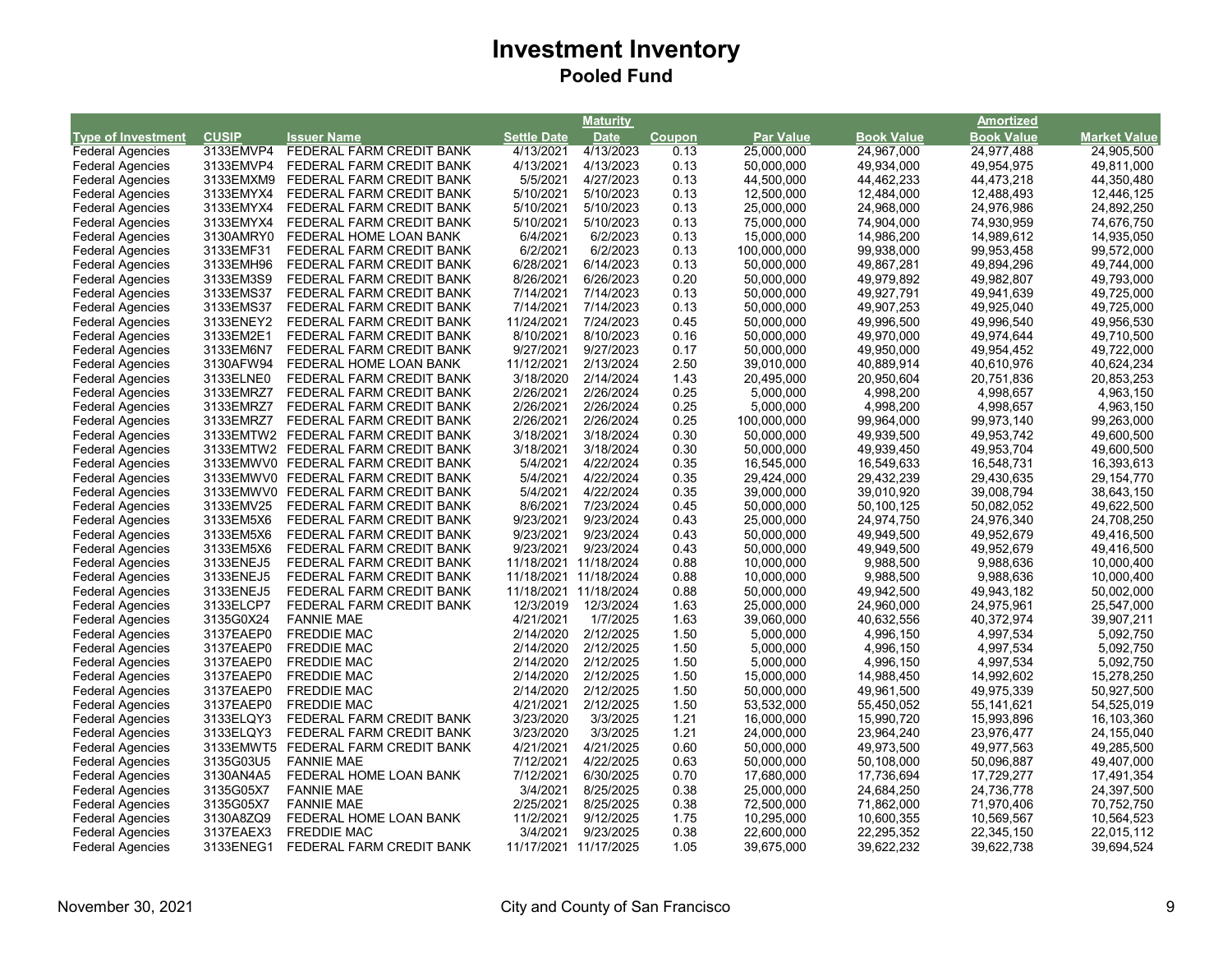|                             |              |                                 |                    | <b>Maturity</b>       |               |                  |                     | <b>Amortized</b>    |                     |
|-----------------------------|--------------|---------------------------------|--------------------|-----------------------|---------------|------------------|---------------------|---------------------|---------------------|
| <b>Type of Investment</b>   | <b>CUSIP</b> | <b>Issuer Name</b>              | <b>Settle Date</b> | <b>Date</b>           | <b>Coupon</b> | <b>Par Value</b> | <b>Book Value</b>   | <b>Book Value</b>   | <b>Market Value</b> |
| <b>Federal Agencies</b>     | 3133ENEG1    | FEDERAL FARM CREDIT BANK        | 11/17/2021         | 11/17/2025            | 1.05          | 55,000,000       | 54,923,000          | 54,923,738          | 55,027,065          |
| <b>Federal Agencies</b>     | 3133EMZ21    | FEDERAL FARM CREDIT BANK        | 8/9/2021           | 4/6/2026              | 0.69          | 15,500,000       | 15,458,150          | 15,460,955          | 15,230,765          |
| <b>Federal Agencies</b>     | 3130ANNM8    | FEDERAL HOME LOAN BANK          | 8/19/2021          | 7/13/2026             | 1.05          | 25,000,000       | 25,000,000          | 25,000,000          | 24,837,250          |
| <b>Federal Agencies</b>     | 3130ANNM8    | FEDERAL HOME LOAN BANK          | 8/19/2021          | 7/13/2026             | 1.05          | 25,000,000       | 25,000,000          | 25,000,000          | 24,837,250          |
| <b>Federal Agencies</b>     | 3130ANNM8    | FEDERAL HOME LOAN BANK          | 8/19/2021          | 7/13/2026             | 1.05          | 25,000,000       | 25,000,000          | 25,000,000          | 24,837,250          |
| <b>Federal Agencies</b>     | 3130ANNM8    | FEDERAL HOME LOAN BANK          | 8/19/2021          | 7/13/2026             | 1.05          | 25,000,000       | 25,000,000          | 25,000,000          | 24,837,250          |
| <b>Federal Agencies</b>     | 3130ANMP2    | FEDERAL HOME LOAN BANK          | 8/20/2021          | 7/27/2026             | 1.07          | 25,000,000       | 25,000,000          | 25,000,000          | 24,766,750          |
| <b>Federal Agencies</b>     | 3130ANMP2    | FEDERAL HOME LOAN BANK          | 8/20/2021          | 7/27/2026             | 1.07          | 25,000,000       | 25,000,000          | 25,000,000          | 24,766,750          |
| <b>Federal Agencies</b>     | 3130ANMP2    | FEDERAL HOME LOAN BANK          | 8/20/2021          | 7/27/2026             | 1.07          | 25,000,000       | 25,000,000          | 25,000,000          | 24,766,750          |
| <b>Federal Agencies</b>     | 3130ANMP2    | FEDERAL HOME LOAN BANK          | 8/20/2021          | 7/27/2026             | 1.07          | 25,000,000       | 25,000,000          | 25,000,000          | 24,766,750          |
| <b>Federal Agencies</b>     | 3130ANTG5    | FEDERAL HOME LOAN BANK          | 9/13/2021          | 8/10/2026             | 1.05          | 25,000,000       | 25,000,000          | 25,000,000          | 24,863,564          |
| <b>Federal Agencies</b>     | 3130ANTG5    | FEDERAL HOME LOAN BANK          | 9/13/2021          | 8/10/2026             | 1.05          | 25,000,000       | 25,000,000          | 25,000,000          | 24,863,564          |
| <b>Federal Agencies</b>     | 3130ANTG5    | FEDERAL HOME LOAN BANK          | 9/13/2021          | 8/10/2026             | 1.05          | 25,000,000       | 25,000,000          | 25,000,000          | 24,863,564          |
| <b>Federal Agencies</b>     | 3130ANTG5    | FEDERAL HOME LOAN BANK          | 9/13/2021          | 8/10/2026             | 1.05          | 25,000,000       | 25,000,000          | 25,000,000          | 24,863,564          |
| <b>Federal Agencies</b>     | 3130AP6T7    | FEDERAL HOME LOAN BANK          | 10/1/2021          | 9/3/2026              | 1.08          | 25,000,000       | 25,000,000          | 25,000,000          | 24,735,784          |
| <b>Federal Agencies</b>     | 3130AP6T7    | FEDERAL HOME LOAN BANK          | 10/1/2021          | 9/3/2026              | 1.08          | 25,000,000       | 25,000,000          | 25,000,000          | 24,735,784          |
| <b>Federal Agencies</b>     | 3130AP6T7    | FEDERAL HOME LOAN BANK          | 10/1/2021          | 9/3/2026              | 1.08          | 25,000,000       | 25,000,000          | 25,000,000          | 24,735,784          |
| <b>Federal Agencies</b>     | 3130AP6T7    | FEDERAL HOME LOAN BANK          | 10/1/2021          | 9/3/2026              | 1.08          | 25,000,000       | 25,000,000          | 25,000,000          | 24,735,784          |
| <b>Federal Agencies</b>     | 3130APPR0    | FEDERAL HOME LOAN BANK          | 11/18/2021         | 10/19/2026            | 1.43          | 25,000,000       | 25,000,000          | 25,000,000          | 24,973,750          |
| <b>Federal Agencies</b>     | 3130APPR0    | FEDERAL HOME LOAN BANK          |                    | 11/18/2021 10/19/2026 | 1.43          | 25,000,000       | 25,000,000          | 25,000,000          | 24,973,750          |
| <b>Federal Agencies</b>     | 3130APPR0    | FEDERAL HOME LOAN BANK          |                    | 11/18/2021 10/19/2026 | 1.43          | 25,000,000       | 25,000,000          | 25,000,000          | 24,973,750          |
| <b>Federal Agencies</b>     | 3130APPR0    |                                 |                    | 11/18/2021 10/19/2026 | 1.43          | 25,000,000       | 25,000,000          | 25,000,000          | 24,973,750          |
| <b>Subtotals</b>            |              | FEDERAL HOME LOAN BANK          |                    |                       | 0.83<br>S     | 4,393,316,000    | 4,397,854,073<br>S. | 4,396,488,499<br>\$ | 4,389,913,556<br>S. |
|                             |              |                                 |                    |                       |               |                  |                     |                     |                     |
| Public Time Deposits        | PPE82MHI9    | <b>BANK OF SAN FRANCISCO</b>    | 6/7/2021           | 12/6/2021             | $0.12$ \$     | 10,000,000 \$    | 10,000,000 \$       | 10,000,000 \$       | 10,000,000          |
| <b>Public Time Deposits</b> | PPEE2K8C3    | <b>BRIDGE BANK</b>              | 6/21/2021          | 12/20/2021            | 0.08          | 10,000,000       | 10,000,000          | 10,000,000          | 10,000,000          |
| <b>Public Time Deposits</b> |              | PPEB3XSW4 BANK OF SAN FRANCISCO | 9/20/2021          | 3/21/2022             | 0.09          | 10,000,000       | 10,000,000          | 10,000,000          | 10,000,000          |
| Public Time Deposits        | PPEE3CH06    | <b>BRIDGE BANK</b>              | 9/20/2021          | 3/21/2022             | 0.09          | 10,000,000       | 10,000,000          | 10,000,000          | 10,000,000          |
| <b>Subtotals</b>            |              |                                 |                    |                       | 0.09<br>-\$   | 40,000,000       | 40,000,000          | 40,000,000<br>- \$  | 40,000,000<br>\$    |
|                             |              |                                 |                    |                       |               |                  |                     |                     |                     |
| Negotiable CDs              | 06367CCF2    | <b>BANK OF MONTREAL CHICAGO</b> | 3/8/2021           | 1/3/2022              | 0.20~\$       | 50,000,000 \$    | 50,000,000 \$       | 50,000,000 \$       | 50,007,080          |
| Negotiable CDs              | 89114W3L7    | <b>TORONTO DOMINION BANK NY</b> | 3/8/2021           | 1/5/2022              | 0.20          | 50,000,000       | 50,000,000          | 50,000,000          | 50,007,496          |
| Negotiable CDs              | 89114W3B9    | <b>TORONTO DOMINION BANK NY</b> | 3/4/2021           | 1/6/2022              | 0.20          | 60,000,000       | 60,000,000          | 60,000,000          | 60,009,245          |
| Negotiable CDs              | 89114W2B0    | <b>TORONTO DOMINION BANK NY</b> | 2/18/2021          | 1/14/2022             | 0.18          | 100,000,000      | 100,000,000         | 100,000,000         | 100,016,240         |
| Negotiable CDs              | 06367CCQ8    | <b>BANK OF MONTREAL CHICAGO</b> | 3/11/2021          | 1/20/2022             | 0.20          | 50,000,000       | 50,000,000          | 50,000,000          | 50,010,619          |
| Negotiable CDs              | 89114W3W3    | TORONTO DOMINION BANK NY        | 3/11/2021          | 1/20/2022             | 0.20          | 50,000,000       | 50,000,000          | 50,000,000          | 50,010,619          |
| Negotiable CDs              | 06367CBA4    | <b>BANK OF MONTREAL CHICAGO</b> | 2/16/2021          | 2/14/2022             | 0.20          | 75,000,000       | 75,000,000          | 75,000,000          | 75,023,735          |
| Negotiable CDs              | 78012UG82    | ROYAL BANK OF CANADA NY         | 2/26/2021          | 2/16/2022             | 0.19          | 50,000,000       | 50,000,000          | 50,000,000          | 50,011,347          |
| Negotiable CDs              | 78012UG90    | ROYAL BANK OF CANADA NY         | 2/26/2021          | 2/22/2022             | 0.19          | 60,000,000       | 60,000,000          | 60,000,000          | 60,019,546          |
| Negotiable CDs              | 06367CCJ4    | <b>BANK OF MONTREAL CHICAGO</b> | 3/9/2021           | 2/28/2022             | 0.20          | 50,000,000       | 50,000,000          | 50,000,000          | 50,011,343          |
| Negotiable CDs              | 06367CDY0    | <b>BANK OF MONTREAL CHICAGO</b> | 4/6/2021           | 2/28/2022             | 0.20          | 50,000,000       | 50,000,000          | 50,000,000          | 50,018,740          |
| Negotiable CDs              | 78012UH57    | ROYAL BANK OF CANADA NY         | 3/9/2021           | 2/28/2022             | 0.15          | 50,000,000       | 50,000,000          | 50,000,000          | 50,012,780          |
| Negotiable CDs              | 06367CBZ9    | <b>BANK OF MONTREAL CHICAGO</b> | 3/3/2021           | 3/2/2022              | 0.15          | 100,000,000      | 100,000,000         | 100,000,000         | 100,012,680         |
| Negotiable CDs              | 89114W3C7    | TORONTO DOMINION BANK NY        | 3/4/2021           | 3/4/2022              | 0.21          | 50,000,000       | 50,000,000          | 50,000,000          | 50,014,337          |
| Negotiable CDs              | 78012UJ30    | ROYAL BANK OF CANADA NY         | 3/11/2021          | 3/11/2022             | 0.23          | 50,000,000       | 50,000,000          | 50,000,000          | 50,018,208          |
| Negotiable CDs              | 89114W4K8    | <b>TORONTO DOMINION BANK NY</b> | 3/15/2021          | 3/15/2022             | 0.23          | 50,000,000       | 50,000,000          | 50,000,000          | 50,018,929          |
| Negotiable CDs              | 06367CCY1    | <b>BANK OF MONTREAL CHICAGO</b> | 3/16/2021          | 3/16/2022             | 0.17          | 50,000,000       | 50,000,000          | 50,000,000          | 50,010,008          |
| Negotiable CDs              | 78012UH73    | ROYAL BANK OF CANADA NY         | 3/11/2021          | 3/16/2022             | 0.22          | 50,000,000       | 50,000,000          | 50,000,000          | 50,017,638          |
| Negotiable CDs              | 78012UK46    | ROYAL BANK OF CANADA NY         | 3/30/2021          | 3/28/2022             | 0.23          | 50,000,000       | 50,000,000          | 50,000,000          | 50,021,273          |
| Negotiable CDs              | 89114W5N1    | <b>TORONTO DOMINION BANK NY</b> | 3/30/2021          | 3/28/2022             | 0.22          | 50,000,000       | 50,000,000          | 50,000,000          | 50,019,636          |
|                             |              |                                 |                    |                       |               |                  |                     |                     |                     |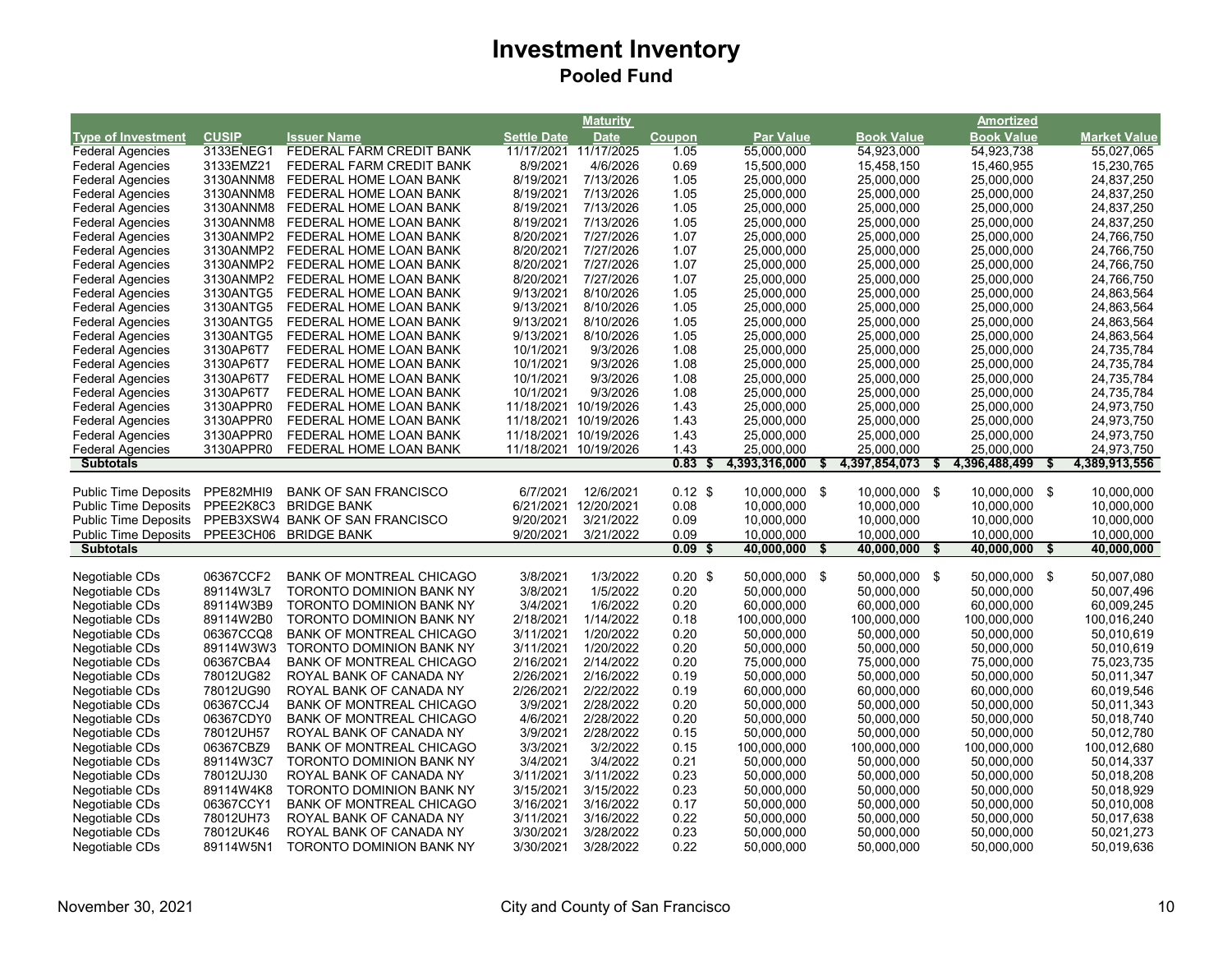|                           |              |                                         |                    | <b>Maturity</b> |               |                                                         |                     |    | <b>Amortized</b>  |    |                     |
|---------------------------|--------------|-----------------------------------------|--------------------|-----------------|---------------|---------------------------------------------------------|---------------------|----|-------------------|----|---------------------|
| <b>Type of Investment</b> | <b>CUSIP</b> | <b>Issuer Name</b>                      | <b>Settle Date</b> | <b>Date</b>     | <b>Coupon</b> | <b>Par Value</b>                                        | <b>Book Value</b>   |    | <b>Book Value</b> |    | <b>Market Value</b> |
| <b>Negotiable CDs</b>     | 78012UK53    | ROYAL BANK OF CANADA NY                 | 4/6/2021           | 4/6/2022        | 0.23          | 50,000,000                                              | 50,000,000          |    | 50,000,000        |    | 50,022,896          |
| Negotiable CDs            | 89114W6T7    | <b>TORONTO DOMINION BANK NY</b>         | 4/13/2021          | 4/11/2022       | 0.22          | 50.000.000                                              | 50.000.000          |    | 50.000.000        |    | 50.021.966          |
| Negotiable CDs            | 89114WHS7    | <b>TORONTO DOMINION BANK NY</b>         | 10/12/2021         | 4/13/2022       | 0.16          | 50,000,000                                              | 50,000,000          |    | 50,000,000        |    | 50,011,159          |
| Negotiable CDs            | 06367CHR1    | <b>BANK OF MONTREAL CHICAGO</b>         | 7/6/2021           | 5/9/2022        | 0.17          | 100,000,000                                             | 100,000,000         |    | 100,000,000       |    | 100,031,066         |
| Negotiable CDs            | 89114WBD6    | TORONTO DOMINION BANK NY                | 5/25/2021          | 5/25/2022       | 0.21          | 50,000,000                                              | 50,000,000          |    | 50,000,000        |    | 50,026,849          |
| Negotiable CDs            | 78012UT96    | ROYAL BANK OF CANADA NY                 | 9/16/2021          | 6/17/2022       | 0.15          | 100,000,000                                             | 100,000,000         |    | 100,000,000       |    | 99,972,357          |
| Negotiable CDs            | 78012UX42    | ROYAL BANK OF CANADA NY                 | 10/29/2021         | 6/30/2022       | 0.20          | 50,000,000                                              | 50,000,000          |    | 50,000,000        |    | 49,999,990          |
| Negotiable CDs            | 89114WJ89    | TORONTO DOMINION BANK NY                | 10/19/2021         | 7/1/2022        | 0.21          | 50,000,000                                              | 50,000,000          |    | 50,000,000        |    | 50,002,941          |
| Negotiable CDs            | 06367CKG1    | <b>BANK OF MONTREAL CHICAGO</b>         | 8/25/2021          | 7/18/2022       | 0.18          | 50,000,000                                              | 50,000,000          |    | 50,000,000        |    | 49,993,589          |
| Negotiable CDs            | 06367CKN6    | <b>BANK OF MONTREAL CHICAGO</b>         | 8/30/2021          | 7/18/2022       | 0.18          | 50,000,000                                              | 50,000,000          |    | 50,000,000        |    | 49,993,590          |
| Negotiable CDs            | 06417MSJ5    | <b>BANK OF NOVA SCOTIA HOUS</b>         | 11/2/2021          | 8/1/2022        | 0.24          | 50,000,000                                              | 50,000,000          |    | 50,000,000        |    | 50,013,525          |
| Negotiable CDs            | 78012UW84    | ROYAL BANK OF CANADA NY                 | 10/26/2021         | 9/26/2022       | 0.28          | 50,000,000                                              | 50,000,000          |    | 50,000,000        |    | 50,074,926          |
| Negotiable CDs            | 78012UW68    | ROYAL BANK OF CANADA NY                 | 10/25/2021         | 10/24/2022      | 0.30          | 50,000,000                                              | 50,000,000          |    | 50,000,000        |    | 50,091,015          |
| Negotiable CDs            | 96130ALC0    | <b>WESTPAC BANKING CORP NY</b>          | 10/27/2021         | 10/24/2022      | 0.30          | 50,000,000                                              | 50,000,000          |    | 50,000,000        |    | 50,091,016          |
| <b>Subtotals</b>          |              |                                         |                    |                 | 0.20          | ,945,000,000                                            | 1,945,000,000       |    | 1,945,000,000     |    | 1,945,638,374       |
|                           |              |                                         |                    |                 |               |                                                         |                     |    |                   |    |                     |
| <b>Commercial Paper</b>   | 89233HDT8    | <b>TOYOTA MOTOR CREDIT CORP</b>         | 10/28/2021         | 4/27/2022       | $0.00$ \$     | 25,000,000 \$                                           | 24,978,632 \$       |    | 24,982,646 \$     |    | 24,989,792          |
| <b>Commercial Paper</b>   | 89233HF82    | <b>TOYOTA MOTOR CREDIT CORP</b>         | 11/10/2021         | 6/8/2022        | 0.00          | 50,000,000                                              | 49,941,667          |    | 49,947,500        |    | 49,973,750          |
| <b>Commercial Paper</b>   | 89233HFE9    | <b>TOYOTA MOTOR CREDIT CORP</b>         | 10/25/2021         | 6/14/2022       | 0.00          | 50,000,000                                              | 49,932,333          |    | 49,943,125        |    | 49,972,917          |
| <b>Commercial Paper</b>   | 89233HFW9    | <b>TOYOTA MOTOR CREDIT CORP</b>         | 10/19/2021         | 6/30/2022       | 0.00          | 50,000,000                                              | 49,932,972          |    | 49,944,319        |    | 49,970,695          |
| <b>Commercial Paper</b>   | 89233HFW9    | <b>TOYOTA MOTOR CREDIT CORP</b>         | 11/1/2021          | 6/30/2022       | 0.00          | 50,000,000                                              | 49,919,667          |    | 49,929,667        |    | 49,970,695          |
| <b>Commercial Paper</b>   | 89233HG16    | TOYOTA MOTOR CREDIT CORP                | 11/19/2021         | 7/1/2022        | 0.00          | 50,000,000                                              | 49,925,333          |    | 49,929,333        |    | 49,970,556          |
| <b>Commercial Paper</b>   | 89233HH15    | <b>TOYOTA MOTOR CREDIT CORP</b>         | 11/4/2021          | 8/1/2022        | 0.00          | 50,000,000                                              | 49,906,250          |    | 49,915,625        |    | 49,966,250          |
| <b>Subtotals</b>          |              |                                         |                    |                 | 0.00<br>- S   | 325,000,000                                             | 324,536,854         | Ŝ. | 324,592,215       | \$ | 324,814,653         |
|                           |              |                                         |                    |                 |               |                                                         |                     |    |                   |    |                     |
| Money Market Funds        | 09248U718    | <b>BLACKROCK LIQ INST GOV FUND</b>      | 11/30/2021         | 12/1/2021       | $0.01$ \$     | 110,546,359 \$                                          | 110,546,359 \$      |    | 110,546,359 \$    |    | 110,546,359         |
| <b>Money Market Funds</b> | 262006208    | <b>DREYFUS GOVERN CASH MGMT-I</b>       | 11/30/2021         | 12/1/2021       | 0.03          | 496,714,418                                             | 496,714,418         |    | 496,714,418       |    | 496,714,418         |
| Money Market Funds        | 31607A703    | FIDELITY INST GOV FUND                  | 11/30/2021         | 12/1/2021       | 0.07          | 116,347,667                                             | 116,347,667         |    | 116,347,667       |    | 116,347,667         |
| Money Market Funds        | 608919718    | FEDERATED GOVERNMENT OBL-PI 11/30/2021  |                    | 12/1/2021       | 0.03          | 551,087,908                                             | 551,087,908         |    | 551,087,908       |    | 551,087,908         |
| <b>Money Market Funds</b> | 61747C707    | MORGAN STANLEY INST GOVT FUN 11/30/2021 |                    | 12/1/2021       | 0.03          | 32,405,317                                              | 32,405,317          |    | 32,405,317        |    | 32,405,317          |
| <b>Subtotals</b>          |              |                                         |                    |                 | 0.03          | 1,307,101,670                                           | \$<br>1,307,101,670 | Ŝ. | 1,307,101,670     | \$ | 1,307,101,670       |
|                           |              |                                         |                    |                 |               |                                                         |                     |    |                   |    |                     |
| Supranationals            | 459058JV6    | INTL BK RECON & DEVELOP                 | 4/20/2021          | 4/20/2023       | $0.13$ \$     | 100,000,000 \$                                          | 99,793,000 \$       |    | 99,856,801 \$     |    | 99,638,000          |
| Supranationals            | 459056HV2    | <b>INTL BK RECON &amp; DEVELOP</b>      | 11/2/2021          | 8/28/2024       | 1.50          | 50,000,000                                              | 51,117,583          |    | 50,956,538        |    | 50,948,000          |
| Supranationals            | 4581X0DZ8    | INTER-AMERICAN DEVEL BK                 | 11/4/2021          | 9/23/2024       | 0.50          | 50,000,000                                              | 49,623,972          |    | 49,605,862        |    | 49,470,000          |
| Supranationals            | 45950VQG4    | <b>INTL FINANCE CORP</b>                | 10/22/2021         | 9/23/2024       | 0.44          | 10,000,000                                              | 9,922,244           |    | 9,921,748         |    | 9,870,100           |
| Supranationals            | 4581X0CM8    | <b>INTER-AMERICAN DEVEL BK</b>          | 4/26/2021          | 1/15/2025       | 2.13          | 100,000,000                                             | 105,676,000         |    | 104,761,997       |    | 103,736,000         |
| Supranationals            | 459058JB0    | INTL BK RECON & DEVELOP                 | 7/23/2021          | 4/22/2025       | 0.63          | 40,000,000                                              | 40,086,000          |    | 40.077.771        |    | 39,532,400          |
| Supranationals            | 4581X0DN5    | INTER-AMERICAN DEVEL BK                 | 11/1/2021          | 7/15/2025       | 0.63          | 28,900,000                                              | 28,572,282          |    | 28,527,550        |    | 28,483,262          |
| Supranationals            | 45818WDG8    | INTER-AMERICAN DEVEL BK                 | 8/25/2021          | 2/27/2026       | 0.82          | 19,500,000                                              | 19,556,907          |    | 19,553,521        |    | 19,126,965          |
| <b>Subtotals</b>          |              |                                         |                    |                 | 0.73<br>- \$  | 398,400,000                                             | 404,347,989         | S  | 403,261,788       | \$ | 400,804,727         |
|                           |              |                                         |                    |                 |               |                                                         |                     |    |                   |    |                     |
| <b>Grand Totals</b>       |              |                                         |                    |                 |               | 0.63 \$13,433,817,670 \$13,477,236,457 \$13,460,601,055 |                     |    |                   | -S | 13,423,919,930      |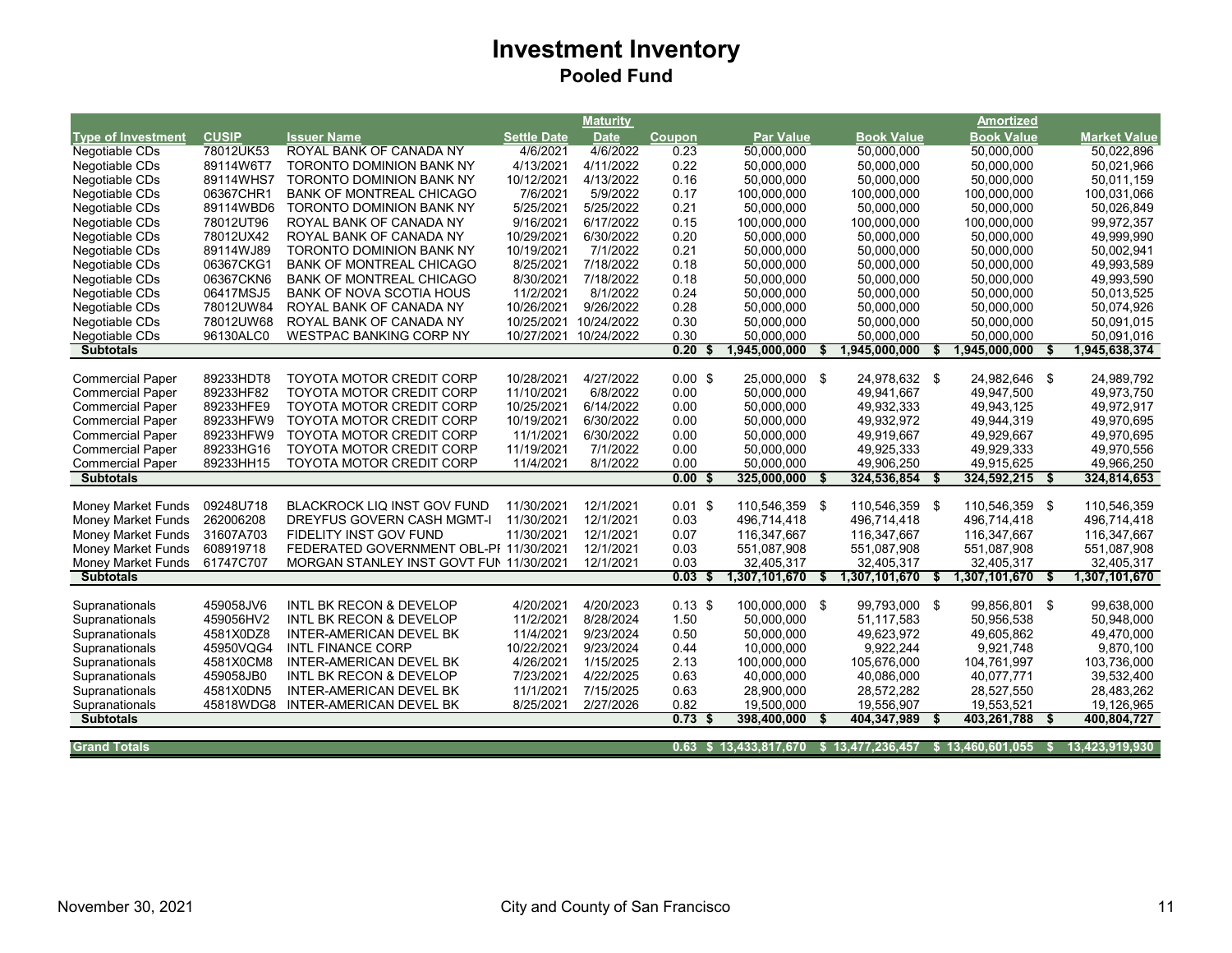#### **For month ended November 30, 2021**

|                           |              |                      |                  |          |                  |                    | <b>Maturity</b> |                        | Amort.         | <b>Realized</b> | <b>Earned Income</b> |
|---------------------------|--------------|----------------------|------------------|----------|------------------|--------------------|-----------------|------------------------|----------------|-----------------|----------------------|
| <b>Type of Investment</b> | <b>CUSIP</b> | <b>Issuer Name</b>   | Par Value Coupon |          | YTM <sup>1</sup> | <b>Settle Date</b> | <b>Date</b>     | <b>Earned Interest</b> | <b>Expense</b> | Gain/(Loss)     | <b>Net Earnings</b>  |
| U.S. Treasuries           | 9127964W6    | <b>TREASURY BILL</b> | ∩                | 0        | 0.1377           | 11/5/20            | 11/4/21         | 0                      | 572.92         | $\Omega$        | 572.92               |
| U.S. Treasuries           | 9127964W6    | <b>TREASURY BILL</b> | $\Omega$         | 0        | 0.1352           | 11/5/20            | 11/4/21         | 0.00                   | 268.42         | 0.00            | 268.42               |
| U.S. Treasuries           | 9127964W6    | <b>TREASURY BILL</b> | <sup>0</sup>     | $\Omega$ | 0.035            | 5/6/21             | 11/4/21         | 0                      | 291.66         | $\Omega$        | 291.66               |
| U.S. Treasuries           | 912796H69    | <b>TREASURY BILL</b> | $\Omega$         | 0        | 0.03             | 5/20/21            | 11/18/21        | 0                      | 1416.7         | $\Omega$        | 1416.7               |
| U.S. Treasuries           | 912828U65    | <b>US TREASURY</b>   | $\Omega$         | 1.75     | 1.8957           | 12/13/16           | 11/30/21        | 138661.20              | 10996.97       | 0.00            | 149658.17            |
| U.S. Treasuries           | 912828U65    | <b>US TREASURY</b>   | $\Omega$         | 1.75     | 0.0954           | 12/14/20           | 11/30/21        | 69330.60               | -65677.31      | 0.00            | 3653.29              |
| U.S. Treasuries           | 9127965G0    | <b>TREASURY BILL</b> | 50000000         | 0        | 0.0901           | 12/17/20           | 12/2/21         | 0                      | 3750           | $\Omega$        | 3750                 |
| U.S. Treasuries           | 9127965G0    | <b>TREASURY BILL</b> | 100000000        | 0        | 0.1101           | 12/3/20            | 12/2/21         | $\mathbf 0$            | 9166.65        | $\Omega$        | 9166.65              |
| U.S. Treasuries           | 9128285R7    | <b>US TREASURY</b>   | 50000000         | 2.625    | 0.1161           | 12/4/20            | 12/15/21        | 107581.97              | -103006.57     | $\Omega$        | 4575.4               |
| U.S. Treasuries           | 9128285R7    | <b>US TREASURY</b>   | 50000000         | 2.625    | 0.1085           | 12/8/20            | 12/15/21        | 107581.97              | -103326.61     | $\Omega$        | 4255.36              |
| U.S. Treasuries           | 9128285R7    | <b>US TREASURY</b>   | 50000000         | 2.625    | 0.1094           | 12/9/20            | 12/15/21        | 107581.97              | -103289.25     | $\Omega$        | 4292.72              |
| U.S. Treasuries           | 9128285R7    | <b>US TREASURY</b>   | 50000000         | 2.625    | 0.1073           | 12/15/20           | 12/15/21        | 107581.97              | -103381.85     | 0               | 4200.12              |
| U.S. Treasuries           | 912796A90    | <b>TREASURY BILL</b> | 50000000         | 0        | 0.0902           | 1/26/21            | 12/30/21        | 0.00                   | 3754.16        | 0.00            | 3754.16              |
| U.S. Treasuries           | 912828U81    | <b>US TREASURY</b>   | 50000000         | 2        | 1.6095           | 11/22/19           | 12/31/21        | 81521.74               | -15675.73      | 0               | 65846.01             |
| U.S. Treasuries           | 912796C31    | <b>TREASURY BILL</b> | 100000000        | 0        | 0.0901           | 1/28/21            | 1/27/22         | 0.00                   | 7500           | 0.00            | 7500                 |
| U.S. Treasuries           | 912828Z60    | <b>US TREASURY</b>   | 50000000         | 1.375    | 0.104            | 1/13/21            | 1/31/22         | 56046.19               | $-52168.32$    | 0.00            | 3877.87              |
| U.S. Treasuries           | 912828Z60    | <b>US TREASURY</b>   | 50000000         | 1.375    | 0.1012           | 1/15/21            | 1/31/22         | 56046.19               | $-52288.38$    | $\Omega$        | 3757.81              |
| U.S. Treasuries           | 912796F38    | <b>TREASURY BILL</b> | 50000000         | 0        | 0.058            | 4/19/21            | 3/24/22         | 0.00                   | 2416.66        | 0.00            | 2416.66              |
| U.S. Treasuries           | 912828ZG8    | <b>US TREASURY</b>   | 50000000         | 0.375    | 0.0673           | 4/8/21             | 3/31/22         | 15453.29               | -12637.87      | 0.00            | 2815.42              |
| U.S. Treasuries           | 912796G45    | <b>TREASURY BILL</b> | 100000000        | 0        | 0.065            | 4/22/21            | 4/21/22         | 0.00                   | 5416.65        | 0.00            | 5416.65              |
| U.S. Treasuries           | 912796H44    | <b>TREASURY BILL</b> | 200000000        | 0        | 0.055            | 5/20/21            | 5/19/22         | 0                      | 9166.73        | 0               | 9166.73              |
| U.S. Treasuries           | 912828XD7    | <b>US TREASURY</b>   | 50000000         | 1.875    | 0.0798           | 5/13/21            | 5/31/22         | 76858.34               | -73739.39      | 0.00            | 3118.95              |
| U.S. Treasuries           | 9128286Y1    | <b>US TREASURY</b>   | 50000000         | 1.75     | 0.0801           | 4/8/21             | 6/15/22         | 71721.31               | $-68607.85$    | 0.00            | 3113.46              |
| U.S. Treasuries           | 9128286Y1    | <b>US TREASURY</b>   | 50000000         | 1.75     | 0.0922           | 4/28/21            | 6/15/22         | 71721.31               | $-68099.28$    | $\mathbf 0$     | 3622.03              |
| U.S. Treasuries           | 912828XW5    | <b>US TREASURY</b>   | 25000000         | 1.75     | 1.7692           | 8/15/17            | 6/30/22         | 35665.76               | 378.56         | $\Omega$        | 36044.32             |
| U.S. Treasuries           | 912828ZX1    | <b>US TREASURY</b>   | 50000000         | 0.125    | 0.107            | 3/12/21            | 6/30/22         | 5095.11                | $-740.13$      | 0.00            | 4354.98              |
| U.S. Treasuries           | 912828ZX1    | <b>US TREASURY</b>   | 50000000         | 0.125    | 0.0906           | 3/31/21            | 6/30/22         | 5095.11                | $-1413.44$     | 0               | 3681.67              |
| U.S. Treasuries           | 912828ZX1    | <b>US TREASURY</b>   | 50000000         | 0.125    | 0.0837           | 4/8/21             | 6/30/22         | 5095.11                | -1700.27       | $\Omega$        | 3394.84              |
| U.S. Treasuries           | 912828ZX1    | <b>US TREASURY</b>   | 50000000         | 0.125    | 0.0927           | 4/15/21            | 6/30/22         | 5095.11                | -1328.66       | $\Omega$        | 3766.45              |
| U.S. Treasuries           | 912828ZX1    | <b>US TREASURY</b>   | 50000000         | 0.125    | 0.0926           | 4/16/21            | 6/30/22         | 5095.11                | $-1331.68$     | $\Omega$        | 3763.43              |
| U.S. Treasuries           | 912828ZX1    | <b>US TREASURY</b>   | 50000000         | 0.125    | 0.0924           | 4/19/21            | 6/30/22         | 5095.11                | $-1340.82$     | $\Omega$        | 3754.29              |
| U.S. Treasuries           | 912828YA2    | <b>US TREASURY</b>   | 100000000        | 1.5      | 0.0988           | 3/30/21            | 8/15/22         | 122282.61              | -115323.68     | 0.00            | 6958.93              |
| U.S. Treasuries           | 91282CAG6    | <b>US TREASURY</b>   | 50000000         | 0.125    | 0.0974           | 3/30/21            | 8/31/22         | 5179.56                | $-1128.98$     | $\Omega$        | 4050.58              |
| U.S. Treasuries           | 912828TY6    | <b>US TREASURY</b>   | 50000000         | 1.625    | 0.1236           | 4/8/21             | 11/15/22        | 66821.93               | $-61493.44$    | $\Omega$        | 5328.49              |
| U.S. Treasuries           | 912828Z86    | <b>US TREASURY</b>   | 50000000         | 1.375    | 0.1371           | 8/17/21            | 2/15/23         | 56046.19               | -50666.99      | 0.00            | 5379.2               |
| U.S. Treasuries           | 912828ZD5    | <b>US TREASURY</b>   | 50000000         | 0.5      | 0.162            | 3/18/21            | 3/15/23         | 20718.24               | -13862.63      | 0.00            | 6855.61              |
| U.S. Treasuries           | 91282CBU4    | <b>US TREASURY</b>   | 50000000         | 0.125    | 0.1537           | 5/4/21             | 3/31/23         | 5151.09                | 1178.61        | 0.00            | 6329.7               |
| U.S. Treasuries           | 912828ZU7    | <b>US TREASURY</b>   | 50000000         | 0.25     | 0.1911           | 3/12/21            | 6/15/23         | 10245.90               | $-2414.77$     | 0.00            | 7831.13              |
| U.S. Treasuries           | 912828ZU7    | <b>US TREASURY</b>   | 50000000         | 0.25     | 0.1837           | 4/8/21             | 6/15/23         | 10245.9                | $-2716.75$     | $\Omega$        | 7529.15              |
| U.S. Treasuries           | 912828ZU7    | <b>US TREASURY</b>   | 50000000         | 0.25     | 0.252            | 6/24/21            | 6/15/23         | 10245.90               | 81.26          | 0.00            | 10327.16             |
| U.S. Treasuries           | 912828S35    | <b>US TREASURY</b>   | 50000000         | 1.375    | 1.6093           | 1/9/20             | 6/30/23         | 56046.19               | 9334.34        | $\Omega$        | 65380.53             |
| U.S. Treasuries           | 912828S35    | <b>US TREASURY</b>   | 50000000         | 1.375    | 0.2422           | 6/24/21            | 6/30/23         | 56046.19               | -46413.26      | 0.00            | 9632.93              |
| U.S. Treasuries           | 91282CCK5    | <b>US TREASURY</b>   | 50000000         | 0.125    | 0.2602           | 6/30/21            | 6/30/23         | 5095.11                | 5538.32        | 0               | 10633.43             |
| U.S. Treasuries           | 912828S92    | <b>US TREASURY</b>   | 50000000         | 1.25     | 0.2011           | 4/1/21             | 7/31/23         | 50951.09               | -43033.02      | 0.00            | 7918.07              |
| U.S. Treasuries           | 912828S92    | <b>US TREASURY</b>   | 50000000         | 1.25     | 0.2027           | 4/1/21             | 7/31/23         | 50951.09               | $-42964.16$    | $\Omega$        | 7986.93              |
| U.S. Treasuries           | 91282CAK7    | <b>US TREASURY</b>   | 50000000         | 0.125    | 0.2333           | 8/10/21            | 9/15/23         | 5179.56                | 4436.6         | 0.00            | 9616.16              |
| U.S. Treasuries           | 912828WE6    | <b>US TREASURY</b>   | 50000000         | 2.75     | 1.7091           | 12/17/19           | 11/15/23        | 113083.26              | -41167.34      | 0.00            | 71915.92             |
| U.S. Treasuries           | 91282CBA8    | <b>US TREASURY</b>   | 50000000         | 0.125    | 0.2954           | 3/19/21            | 12/15/23        | 5122.95                | 6965.69        | $\Omega$        | 12088.64             |
| U.S. Treasuries           | 9128285Z9    | <b>US TREASURY</b>   | 50000000         | 2.5      | 0.3278           | 10/4/21            | 1/31/24         | 101902.17              | -88753.31      | 0.00            | 13148.86             |
| U.S. Treasuries           | 91282CCC3    | <b>US TREASURY</b>   | 50000000         | 0.25     | 0.4475           | 7/2/21             | 5/15/24         | 10280.29               | 8051.04        | $\Omega$        | 18331.33             |
| U.S. Treasuries           | 912828XT2    | <b>US TREASURY</b>   | 50000000         | 2        | 0.4283           | 7/6/21             | 5/31/24         | 81982.22               | -64066.19      | 0               | 17916.03             |
| U.S. Treasuries           | 91282CCL3    | <b>US TREASURY</b>   | 50000000         | 0.375    | 0.3763           | 8/6/21             | 7/15/24         | 15285.32               | 54.56          | $\Omega$        | 15339.88             |
| U.S. Treasuries           | 91282CCL3    | <b>US TREASURY</b>   | 50000000         |          | 0.375 0.4018     | 8/9/21             | 7/15/24         | 15285.33               | 1094.18        | $\Omega$        | 16379.51             |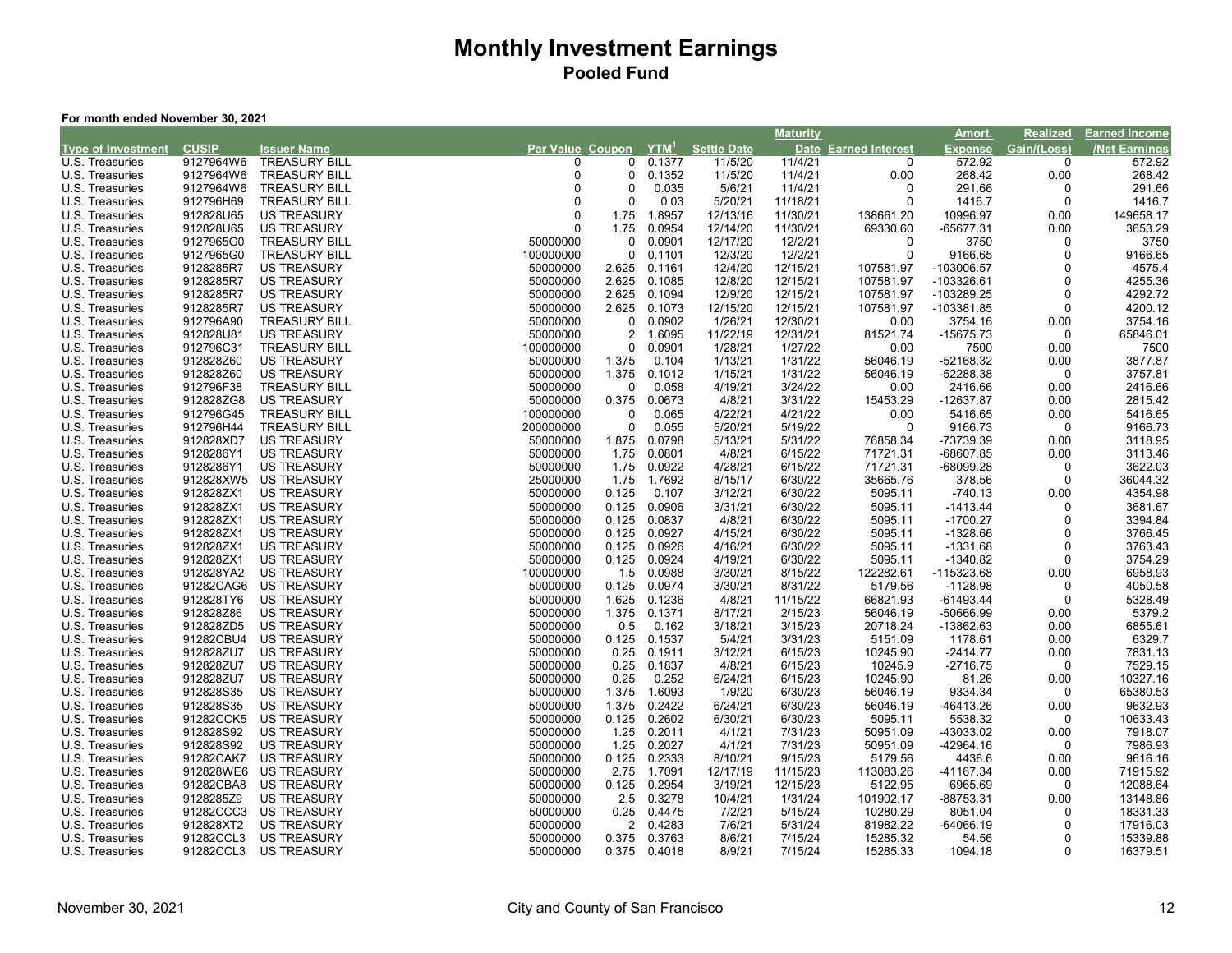|                           |              |                          |                                   |       |        |                    | <b>Maturity</b> |                        | Amort.         | <b>Realized</b> | <b>Earned Income</b> |
|---------------------------|--------------|--------------------------|-----------------------------------|-------|--------|--------------------|-----------------|------------------------|----------------|-----------------|----------------------|
| <b>Type of Investment</b> | <b>CUSIP</b> | <b>Issuer Name</b>       | Par Value Coupon YTM <sup>1</sup> |       |        | <b>Settle Date</b> | <b>Date</b>     | <b>Earned Interest</b> | <b>Expense</b> | Gain/(Loss)     | <b>Net Earnings</b>  |
| U.S. Treasuries           | 912828Y87    | US TREASURY              | 50000000                          | 1.75  | 0.4154 | 3/30/21            | 7/31/24         | 71331.52               | $-54411.92$    | 0.00            | 16919.6              |
| U.S. Treasuries           | 91282CCT6    | <b>US TREASURY</b>       | 50000000                          | 0.375 | 0.4439 | 8/25/21            | 8/15/24         | 15285.33               | 2805.59        | 0.00            | 18090.92             |
| U.S. Treasuries           | 912828YM6    | <b>US TREASURY</b>       | 50000000                          | 1.5   | 0.5038 | 4/15/21            | 10/31/24        | 62154.70               | -40450.05      | 0.00            | 21704.65             |
| U.S. Treasuries           | 912828G38    | <b>US TREASURY</b>       | 50000000                          | 2.25  | 0.5162 | 3/9/21             | 11/15/24        | 92522.67               | $-70382.1$     | 0.00            | 22140.57             |
| U.S. Treasuries           | 912828G38    | US TREASURY              | 50000000                          | 2.25  | 0.4762 | 3/12/21            | 11/15/24        | 92522.67               | -72065.08      | $\mathbf 0$     | 20457.59             |
| U.S. Treasuries           | 912828YY0    | <b>US TREASURY</b>       | 50000000                          | 1.75  | 0.5625 | 3/15/21            | 12/31/24        | 71331.52               | -48159.25      | $\mathbf 0$     | 23172.27             |
| U.S. Treasuries           | 912828Z52    | <b>US TREASURY</b>       | 50000000                          | 1.375 | 0.5756 | 3/30/21            | 1/31/25         | 56046.19               | $-32408.24$    | 0.00            | 23637.95             |
| U.S. Treasuries           | 912828Z52    | <b>US TREASURY</b>       | 50000000                          | 1.375 | 0.5707 | 4/15/21            | 1/31/25         | 56046.19               | $-32613.11$    | $\mathbf 0$     | 23433.08             |
| U.S. Treasuries           | 912828ZC7    | <b>US TREASURY</b>       | 50000000                          | 1.125 | 0.607  | 3/15/21            | 2/28/25         | 46616.02               | $-20990.02$    | $\Omega$        | 25626                |
| U.S. Treasuries           | 912828ZC7    | <b>US TREASURY</b>       | 50000000                          | 1.125 | 0.6083 | 3/31/21            | 2/28/25         | 46616.02               | -20938.05      | $\mathbf 0$     | 25677.97             |
| U.S. Treasuries           | 912828ZF0    | <b>US TREASURY</b>       | 50000000                          | 0.5   | 0.613  | 4/15/21            | 3/31/25         | 20604.40               | 4578.9         | 0.00            | 25183.3              |
| U.S. Treasuries           | 912828ZF0    | US TREASURY              | 50000000                          | 0.5   | 0.5822 | 4/19/21            | 3/31/25         | 20604.40               | 3331.96        | 0.00            | 23936.36             |
| U.S. Treasuries           | 912828ZL7    | <b>US TREASURY</b>       | 50000000                          | 0.375 | 0.5722 | 5/18/21            | 4/30/25         | 15538.67               | 7999.29        | $\Omega$        | 23537.96             |
| U.S. Treasuries           | 912828XB1    | US TREASURY              | 50000000                          | 2.125 | 0.5666 | 9/2/21             | 5/15/25         | 87382.52               | -63277.78      | 0.00            | 24104.74             |
| U.S. Treasuries           | 912828ZW3    | US TREASURY              | 50000000                          | 0.25  | 0.6546 | 3/8/21             | 6/30/25         | 10190.21               | 16369.05       | $\Omega$        | 26559.26             |
| U.S. Treasuries           | 912828ZW3    | <b>US TREASURY</b>       | 50000000                          | 0.25  | 0.7014 | 3/9/21             | 6/30/25         | 10190.21               | 18240.75       | 0.00            | 28430.96             |
| U.S. Treasuries           | 912828ZW3    | <b>US TREASURY</b>       | 50000000                          | 0.25  | 0.6025 | 5/12/21            | 6/30/25         | 10190.21               | 14279.81       | $\Omega$        | 24470.02             |
| U.S. Treasuries           | 912828ZW3    | <b>US TREASURY</b>       | 50000000                          | 0.25  | 0.6511 | 5/13/21            | 6/30/25         | 10190.21               | 16230.74       | $\Omega$        | 26420.95             |
| U.S. Treasuries           | 912828ZW3    | <b>US TREASURY</b>       | 50000000                          | 0.25  | 0.6175 | 5/18/21            | 6/30/25         | 10190.21               | 14882.19       | 0.00            | 25072.4              |
| U.S. Treasuries           | 912828ZW3    | <b>US TREASURY</b>       | 50000000                          | 0.25  | 0.6022 | 7/12/21            | 6/30/25         | 10190.22               | 14274.39       | 0.00            | 24464.61             |
| U.S. Treasuries           | 912828ZW3    | US TREASURY              | 50000000                          | 0.25  | 0.5091 | 8/5/21             | 6/30/25         | 10190.22               | 10526.32       | 0               | 20716.54             |
| U.S. Treasuries           | 912828ZW3    | <b>US TREASURY</b>       | 50000000                          | 0.25  | 0.5583 | 8/6/21             | 6/30/25         | 10190.22               | 12508.77       | 0.00            | 22698.99             |
| U.S. Treasuries           | 91282CAB7    | <b>US TREASURY</b>       | 50000000                          | 0.25  | 0.5246 | 8/5/21             | 7/31/25         | 10190.22               | 11147.3        | 0               | 21337.52             |
| U.S. Treasuries           | 91282CAB7    | <b>US TREASURY</b>       | 50000000                          | 0.25  | 0.5738 | 8/6/21             | 7/31/25         | 10190.22               | 13128.22       | $\Omega$        | 23318.44             |
| U.S. Treasuries           | 91282CAM3    | US TREASURY              | 50000000                          | 0.25  | 0.6628 | 5/12/21            | 9/30/25         | 10302.2                | 16678.38       | $\Omega$        | 26980.58             |
| U.S. Treasuries           | 91282CAM3    | <b>US TREASURY</b>       | 50000000                          | 0.25  | 0.5987 | 7/26/21            | 9/30/25         | 10302.2                | 14120.82       | 0               | 24423.02             |
| U.S. Treasuries           | 91282CAT8    | <b>US TREASURY</b>       | 50000000                          | 0.25  | 0.5542 | 2/25/21            | 10/31/25        | 10359.12               | 12308.46       | $\Omega$        | 22667.58             |
| U.S. Treasuries           | 91282CAT8    | <b>US TREASURY</b>       | 50000000                          | 0.25  | 0.6521 | 3/2/21             | 10/31/25        | 10359.12               | 16230.19       | 0               | 26589.31             |
| U.S. Treasuries           | 91282CAT8    | <b>US TREASURY</b>       | 50000000                          | 0.25  | 0.6655 | 3/4/21             | 10/31/25        | 10359.12               | 16765.67       | $\Omega$        | 27124.79             |
| U.S. Treasuries           | 91282CBC4    | US TREASURY              | 50000000                          | 0.375 | 0.6036 | 2/25/21            | 12/31/25        | 15285.32               | 9235.96        | 0.00            | 24521.28             |
| U.S. Treasuries           | 91282CBC4    | <b>US TREASURY</b>       | 50000000                          | 0.375 | 0.6814 | 2/26/21            | 12/31/25        | 15285.32               | 12354.7        | $\Omega$        | 27640.02             |
| U.S. Treasuries           | 91282CBW0    | <b>US TREASURY</b>       | 50000000                          | 0.75  | 0.8929 | 6/28/21            | 4/30/26         | 31077.35               | 5736.68        | 0               | 36814.03             |
| U.S. Treasuries           |              | 91282CBW0 US TREASURY    | 50000000                          | 0.75  | 0.8642 | 7/2/21             | 4/30/26         | 31077.35               | 4586.47        | 0.00            | 35663.82             |
| U.S. Treasuries           | 912828R36    | <b>US TREASURY</b>       | 50000000                          | 1.625 | 0.6924 | 7/23/21            | 5/15/26         | 66821.93               | -37617.39      | $\Omega$        | 29204.54             |
| U.S. Treasuries           | 912828R36    | <b>US TREASURY</b>       | 50000000                          | 1.625 | 0.8064 | 8/27/21            | 5/15/26         | 66821.92               | -32937.72      | 0               | 33884.2              |
| U.S. Treasuries           | 91282CCJ8    | <b>US TREASURY</b>       | 50000000                          | 0.875 | 0.9031 | 7/2/21             | 6/30/26         | 35665.76               | 1124.33        | $\Omega$        | 36790.09             |
| U.S. Treasuries           | 91282CCJ8    | US TREASURY              | 50000000                          | 0.875 | 0.846  | 7/14/21            | 6/30/26         | 35665.76               | $-1164.11$     | 0.00            | 34501.65             |
| U.S. Treasuries           | 91282CCJ8    | <b>US TREASURY</b>       | 50000000                          | 0.875 | 0.7322 | 7/22/21            | 6/30/26         | 35665.76               | $-5748.94$     | 0.00            | 29916.82             |
| U.S. Treasuries           | 91282CCJ8    | <b>US TREASURY</b>       | 50000000                          | 0.875 | 0.7395 | 7/22/21            | 6/30/26         | 35665.76               | -5456.63       | 0.00            | 30209.13             |
| U.S. Treasuries           | 91282CCJ8    | US TREASURY              | 50000000                          | 0.875 | 0.706  | 8/6/21             | 6/30/26         | 35665.76               | -6812.46       | 0.00            | 28853.3              |
| U.S. Treasuries           | 91282CCJ8    | <b>US TREASURY</b>       | 50000000                          | 0.875 | 0.7746 | 8/10/21            | 6/30/26         | 35665.76               | -4037.55       | $\Omega$        | 31628.21             |
| U.S. Treasuries           | 91282CCJ8    | <b>US TREASURY</b>       | 50000000                          | 0.875 | 0.9018 | 9/24/21            | 6/30/26         | 35665.76               | 1077.59        | $\Omega$        | 36743.35             |
| U.S. Treasuries           | 91282CCJ8    | <b>US TREASURY</b>       | 50000000                          | 0.875 | 1.0521 | 10/14/21           | 6/30/26         | 35665.76               | 7085.76        | 0.00            | 42751.52             |
| U.S. Treasuries           |              | 91282CCW9 US TREASURY    | 50000000                          | 0.75  | 0.9797 | 9/28/21            | 8/31/26         | 31077.35               | 9189.9         | 0               | 40267.25             |
| U.S. Treasuries           | 91282CCZ2    | <b>US TREASURY</b>       | 50000000                          | 0.875 | 1.0032 | 10/8/21            | 9/30/26         | 36057.7                | 5124.53        | $\Omega$        | 41182.23             |
| U.S. Treasuries           | 91282CCZ2    | US TREASURY              | 50000000                          | 0.875 | 1.0105 | 10/8/21            | 9/30/26         | 36057.7                | 5414.61        | $\Omega$        | 41472.31             |
| U.S. Treasuries           | 91282CCZ2    | <b>US TREASURY</b>       | 50000000                          | 0.875 | 1.1593 | 10/19/21           | 9/30/26         | 36057.69               | 11316.67       | 0               | 47374.36             |
| <b>Subtotals</b>          |              |                          | \$5,025,000,000                   |       |        |                    |                 | 3,567,205              | \$ (1,552,744) | $\blacksquare$  | 2,014,461<br>- 5     |
|                           |              |                          |                                   |       |        |                    |                 |                        |                |                 |                      |
| <b>Federal Agencies</b>   | 3133EJT74    | FEDERAL FARM CREDIT BANK | \$                                | 3.05  | 3.09   | 11/15/18           | 11/15/21 \$     | 59,306 \$              | 639            | $-$ \$<br>-\$   | 59,944               |
| <b>Federal Agencies</b>   | 313385PJ9    | FED HOME LN DISCOUNT NT  |                                   | 0.00  | 0.03   | 11/15/21           | 11/17/21        |                        | 63             |                 | 63                   |
| <b>Federal Agencies</b>   | 313589PJ6    | FANNIE DISCOUNT NOTE     |                                   | 0.00  | 0.03   | 11/15/21           | 11/17/21        |                        | 31             |                 | 31                   |
| Federal Agencies          | 3130AHJY0    | FEDERAL HOME LOAN BANK   |                                   | 1.63  | 1.71   | 11/8/19            | 11/19/21        | 13,813                 | 705            |                 | 14,518               |
| <b>Federal Agencies</b>   | 3130AHJY0    | FEDERAL HOME LOAN BANK   |                                   | 1.63  | 1.71   | 11/8/19            | 11/19/21        | 40,625                 | 2,074          |                 | 42,699               |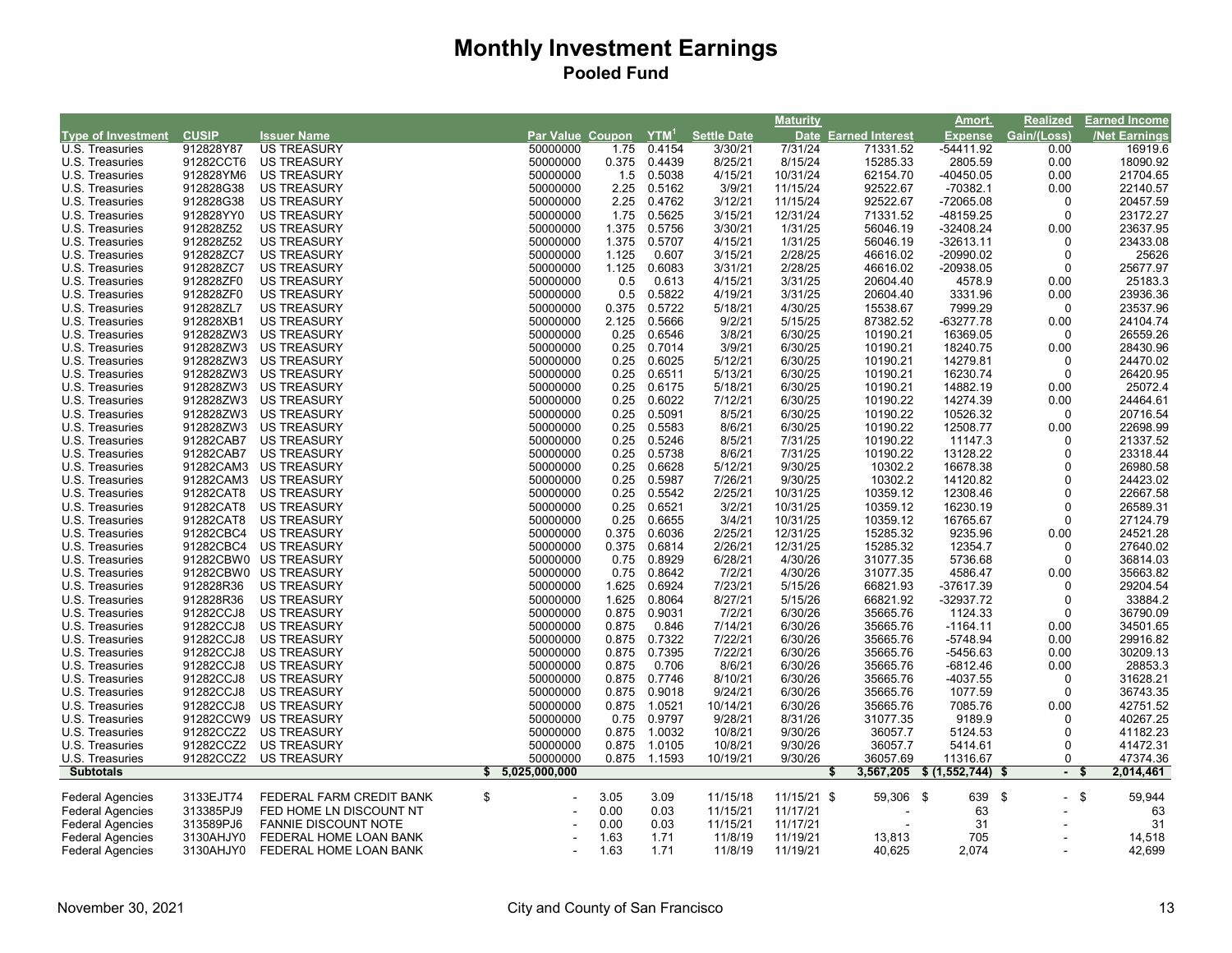| Par Value Coupon<br>Settle Date<br>Date Earned Interest<br><b>Type of Investment</b><br><b>CUSIP</b><br><b>Issuer Name</b><br><b>Expense</b><br>Gain/(Loss)<br><b>Net Earnings</b><br>3130AHJY0<br>FEDERAL HOME LOAN BANK<br>11/8/19<br>1,037<br><b>Federal Agencies</b><br>1.63<br>1.71<br>11/19/21<br>20,313<br>21,350<br>1,037<br>21,350<br>3130AHJY0<br>FEDERAL HOME LOAN BANK<br>1.63<br>1.71<br>11/8/19<br>11/19/21<br>20,313<br><b>Federal Agencies</b><br>$\sim$<br>38,429<br>3130AHJY0<br>1.63<br>1.71<br>11/8/19<br>11/19/21<br>36,563<br>1,867<br><b>Federal Agencies</b><br>FEDERAL HOME LOAN BANK<br>1,250<br>0.00<br>12/22/20<br>12/3/21<br>1,250<br>313313QA9<br>FED FARM CRD DISCOUNT NT<br>15.000.000<br>0.10<br><b>Federal Agencies</b><br>4,583<br>4,583<br>313313QL5<br>12/30/20<br>12/13/21<br>FED FARM CRD DISCOUNT NT<br>50,000,000<br>0.00<br>0.11<br><b>Federal Agencies</b><br>(31, 868)<br>12,465<br><b>Federal Agencies</b><br>3133EJ3B3<br>19,000,000<br>2.80<br>0.74<br>3/19/20<br>12/17/21<br>44,333<br>FEDERAL FARM CREDIT BANK<br>59,038<br>3133EJ3B3<br>2.80<br>2.84<br>12/17/18<br>58,333<br>705<br><b>Federal Agencies</b><br>FEDERAL FARM CREDIT BANK<br>25,000,000<br>12/17/21<br>12/17/18<br>58,333<br>705<br>59,038<br>3133EJ3B3<br>2.80<br>12/17/21<br>Federal Agencies<br>FEDERAL FARM CREDIT BANK<br>25,000,000<br>2.84<br>979<br>59,312<br><b>Federal Agencies</b><br>3133EJ3B3<br>FEDERAL FARM CREDIT BANK<br>25,000,000<br>2.80<br>2.85<br>12/17/18<br>12/17/21<br>58,333<br>997<br>31,466<br>3130AHSR5<br>FEDERAL HOME LOAN BANK<br>1.63<br>1.68<br>12/20/19<br>12/20/21<br>30,469<br><b>Federal Agencies</b><br>22,500,000<br>834<br>5,522<br>0.09<br>1/20/21<br><b>Federal Agencies</b><br>3133EMLW0 FEDERAL FARM CREDIT BANK<br>62,500,000<br>0.11<br>12/29/21<br>4,688<br>2,500<br>2,500<br><b>Federal Agencies</b><br>313313RK6<br>FED FARM CRD DISCOUNT NT<br>50,000,000<br>0.00<br>0.06<br>3/30/21<br>1/5/22<br>0.53<br>1/18/22<br>5,075<br>27,158<br><b>Federal Agencies</b><br>3133ELTN4<br>FEDERAL FARM CREDIT BANK<br>50,000,000<br>0.99<br>3/18/20<br>22,083<br>3/23/20<br>1/18/22<br>7,231<br>35,255<br>3133ELTN4<br>63,450,000<br>0.53<br>28,024<br><b>Federal Agencies</b><br>FEDERAL FARM CREDIT BANK<br>0.67<br>129,495<br>328<br>1.55<br>1/28/20<br>1/28/22<br>129,167<br><b>Federal Agencies</b><br>3133ELKN3<br>FEDERAL FARM CREDIT BANK<br>100,000,000<br>1.55<br>4,332<br>0.05<br>5/4/21<br>2/1/22<br>3,750<br>582<br><b>Federal Agencies</b><br>3130AMEN8<br>FEDERAL HOME LOAN BANK<br>100,000,000<br>0.05<br>4,249<br>5/6/21<br>2/1/22<br>3,750<br>499<br>3130AMEN8<br>FEDERAL HOME LOAN BANK<br>100,000,000<br>0.05<br>0.05<br><b>Federal Agencies</b><br>44,121<br>2.53<br>2.56<br>2/19/19<br>2/14/22<br>478<br><b>Federal Agencies</b><br>3133EKAK2<br>FEDERAL FARM CREDIT BANK<br>20,700,000<br>43,643<br>21,327<br>10,000,000<br>2.55<br>2.56<br>3/1/19<br>3/1/22<br>21,250<br>77<br><b>Federal Agencies</b><br>3133EKBV7<br>FEDERAL FARM CREDIT BANK<br>35,109<br>2.50<br>2.36<br>4/5/19<br>3/11/22<br>37,042<br>(1, 932)<br><b>Federal Agencies</b><br>313378WG2 FEDERAL HOME LOAN BANK<br>17,780,000<br>78,897<br>2.50<br>2.36<br>4/5/19<br>3/11/22<br>83,333<br>(4, 436)<br><b>Federal Agencies</b><br>313378WG2<br>FEDERAL HOME LOAN BANK<br>40,000,000<br>2.47<br>4/8/19<br>3/14/22<br>(2, 270)<br>51,545<br><b>Federal Agencies</b><br>3133EKDC7<br>FEDERAL FARM CREDIT BANK<br>26,145,000<br>2.36<br>53,815<br>89,882<br>45,500,000<br>2.47<br>2.36<br>4/8/19<br>3/14/22<br>93,654<br>(3,773)<br>3133EKDC7<br>FEDERAL FARM CREDIT BANK<br><b>Federal Agencies</b><br>3/25/20<br>3/25/22<br>14,624<br>0.70<br>0.70<br>14,583<br>41<br><b>Federal Agencies</b><br>3133ELUQ5<br>FEDERAL FARM CREDIT BANK<br>25,000,000<br>14,871<br>0.70<br>0.71<br>3/25/20<br>3/25/22<br>14,583<br>288<br><b>Federal Agencies</b><br>3133ELUQ5<br>FEDERAL FARM CREDIT BANK<br>25,000,000<br>3/25/22<br>164<br>14,748<br>3133ELUQ5<br>FEDERAL FARM CREDIT BANK<br>25,000,000<br>0.70<br>0.71<br>3/25/20<br>14,583<br><b>Federal Agencies</b><br>3/25/22<br>688<br>15,272<br>3/25/20<br>14,583<br><b>Federal Agencies</b><br>FEDERAL FARM CREDIT BANK<br>0.70<br>0.73<br>3133ELUQ5<br>25,000,000<br>(1,229)<br>37,834<br>3135G0T45<br><b>FANNIE MAE</b><br>25,000,000<br>1.88<br>6/6/17<br>4/5/22<br>39,063<br><b>Federal Agencies</b><br>1.81<br>500<br>500<br>313313VG0<br>FED FARM CRD DISCOUNT NT<br>10,000,000<br>0.00<br>7/9/21<br>4/8/22<br><b>Federal Agencies</b><br>0.06<br>49,120<br>2.25<br>2.36<br>4/12/19<br>4/12/22<br>46,875<br>2,245<br><b>Federal Agencies</b><br>3135G0V59<br><b>FANNIE MAE</b><br>25,000,000<br>98,239<br>4/12/19<br>4/12/22<br>4,489<br><b>Federal Agencies</b><br>3135G0V59<br><b>FANNIE MAE</b><br>50,000,000<br>2.25<br>2.36<br>93,750<br>98,239<br>2.25<br>4/12/19<br>4/12/22<br>4,489<br>3135G0V59<br><b>FANNIE MAE</b><br>50,000,000<br>2.36<br>93,750<br><b>Federal Agencies</b><br>98,752<br>4/18/19<br>4/18/22<br>835<br><b>Federal Agencies</b><br>3133EKHB5<br>FEDERAL FARM CREDIT BANK<br>2.35<br>2.37<br>97,917<br>50,000,000<br>1,113<br>4/27/22<br>135<br><b>Federal Agencies</b><br>3133EMXN7<br>FEDERAL FARM CREDIT BANK<br>19,550,000<br>0.06<br>0.07<br>4/28/21<br>978<br>5/6/22<br>500<br>507<br><b>Federal Agencies</b><br>3130AMEY4<br>FEDERAL HOME LOAN BANK<br>10,000,000<br>0.06<br>0.06<br>5/6/21<br>$\overline{7}$<br>509<br>5/6/22<br>9<br>5/18/21<br>500<br><b>Federal Agencies</b><br>FEDERAL HOME LOAN BANK<br>10,000,000<br>0.06<br>0.06<br>3130AMEY4<br>2,292<br>2,292<br>FED HOME LN DISCOUNT NT<br>0.00<br>5/6/21<br>5/6/22<br><b>Federal Agencies</b><br>313385WL6<br>50,000,000<br>0.06<br>2,638<br>5/10/22<br>2,500<br>138<br><b>Federal Agencies</b><br>3130AMGM8 FEDERAL HOME LOAN BANK<br>50,000,000<br>0.06<br>0.06<br>5/11/21<br>1,521<br>5/13/22<br>1,500<br>21<br>0.06<br>0.06<br>5/17/21<br><b>Federal Agencies</b><br>3130AMJ37<br>FEDERAL HOME LOAN BANK<br>30,000,000<br>2,398<br>5/13/22<br>2,250<br><b>Federal Agencies</b><br>3130AMJ37<br>FEDERAL HOME LOAN BANK<br>45,000,000<br>0.06<br>0.06<br>5/13/21<br>148<br>48,264<br>2.25<br>2.32<br>5/16/19<br>5/16/22<br>46,875<br>1,389<br><b>Federal Agencies</b><br>3133EKLR5<br>FEDERAL FARM CREDIT BANK<br>25,000,000<br>67,570<br>2.25<br>2.32<br>5/16/22<br>65,625<br>1,945<br><b>Federal Agencies</b><br>3133EKLR5<br>FEDERAL FARM CREDIT BANK<br>35,000,000<br>5/16/19<br>(976)<br>77,149<br>3133EHLY7<br>1.88<br>6/6/17<br>6/2/22<br>78,125<br><b>Federal Agencies</b><br>FEDERAL FARM CREDIT BANK<br>50,000,000<br>1.85<br>78,166<br>3133EHLY7<br>FEDERAL FARM CREDIT BANK<br>50,000,000<br>1.88<br>6/9/17<br>6/2/22<br>78,125<br><b>Federal Agencies</b><br>1.88<br>41<br>6/9/22<br>3,958<br>0.06<br>0.08<br>7/7/21<br>2,937<br>1,021<br><b>Federal Agencies</b><br>3133EMF64<br>FEDERAL FARM CREDIT BANK<br>58,735,000<br>6/15/22<br>35<br>27,202<br><b>Federal Agencies</b><br>3133ELDK7<br>FEDERAL FARM CREDIT BANK<br>20,000,000<br>1.63<br>12/16/19<br>27,167<br>1.63<br>34,002<br>3133ELDK7<br>1.63<br>12/16/19<br>6/15/22<br>33,958<br>44<br><b>Federal Agencies</b><br>FEDERAL FARM CREDIT BANK<br>25,000,000<br>1.63<br>34,002<br>1.63<br>1.63<br>12/16/19<br>6/15/22<br>33,958<br>44<br><b>Federal Agencies</b><br>3133ELDK7<br>FEDERAL FARM CREDIT BANK<br>25,000,000<br>15,002<br>3133EHZP1<br>3/18/20<br>9/20/22<br>(23, 540)<br><b>Federal Agencies</b><br>FEDERAL FARM CREDIT BANK<br>25,000,000<br>1.85<br>0.69<br>38,542<br>23,662<br><b>Federal Agencies</b><br>3133ELVL5<br>FEDERAL FARM CREDIT BANK<br>40,000,000<br>0.70<br>0.71<br>4/3/20<br>10/3/22<br>23,333<br>329<br>4,995<br>12/14/22<br>4,583<br>411<br><b>Federal Agencies</b><br>3133EMS45<br>FEDERAL FARM CREDIT BANK<br>50,000,000<br>0.11<br>0.12<br>7/14/21<br>7,619<br>3133EMWK4 FEDERAL FARM CREDIT BANK<br>0.14<br>5/18/21<br>1/19/23<br>7,000<br>619<br><b>Federal Agencies</b><br>60,000,000<br>0.15<br>6,437<br>Federal Agencies<br>3133ELJH8<br>FEDERAL FARM CREDIT BANK<br>1.60<br>0.74<br>3/25/20<br>1/23/23<br>13,520<br>(7,083)<br>10,140,000<br>0.16 |                         |           |                          |            |                 |          | <b>Maturity</b> |       | Amort. | <b>Realized</b> | Earned Income |
|---------------------------------------------------------------------------------------------------------------------------------------------------------------------------------------------------------------------------------------------------------------------------------------------------------------------------------------------------------------------------------------------------------------------------------------------------------------------------------------------------------------------------------------------------------------------------------------------------------------------------------------------------------------------------------------------------------------------------------------------------------------------------------------------------------------------------------------------------------------------------------------------------------------------------------------------------------------------------------------------------------------------------------------------------------------------------------------------------------------------------------------------------------------------------------------------------------------------------------------------------------------------------------------------------------------------------------------------------------------------------------------------------------------------------------------------------------------------------------------------------------------------------------------------------------------------------------------------------------------------------------------------------------------------------------------------------------------------------------------------------------------------------------------------------------------------------------------------------------------------------------------------------------------------------------------------------------------------------------------------------------------------------------------------------------------------------------------------------------------------------------------------------------------------------------------------------------------------------------------------------------------------------------------------------------------------------------------------------------------------------------------------------------------------------------------------------------------------------------------------------------------------------------------------------------------------------------------------------------------------------------------------------------------------------------------------------------------------------------------------------------------------------------------------------------------------------------------------------------------------------------------------------------------------------------------------------------------------------------------------------------------------------------------------------------------------------------------------------------------------------------------------------------------------------------------------------------------------------------------------------------------------------------------------------------------------------------------------------------------------------------------------------------------------------------------------------------------------------------------------------------------------------------------------------------------------------------------------------------------------------------------------------------------------------------------------------------------------------------------------------------------------------------------------------------------------------------------------------------------------------------------------------------------------------------------------------------------------------------------------------------------------------------------------------------------------------------------------------------------------------------------------------------------------------------------------------------------------------------------------------------------------------------------------------------------------------------------------------------------------------------------------------------------------------------------------------------------------------------------------------------------------------------------------------------------------------------------------------------------------------------------------------------------------------------------------------------------------------------------------------------------------------------------------------------------------------------------------------------------------------------------------------------------------------------------------------------------------------------------------------------------------------------------------------------------------------------------------------------------------------------------------------------------------------------------------------------------------------------------------------------------------------------------------------------------------------------------------------------------------------------------------------------------------------------------------------------------------------------------------------------------------------------------------------------------------------------------------------------------------------------------------------------------------------------------------------------------------------------------------------------------------------------------------------------------------------------------------------------------------------------------------------------------------------------------------------------------------------------------------------------------------------------------------------------------------------------------------------------------------------------------------------------------------------------------------------------------------------------------------------------------------------------------------------------------------------------------------------------------------------------------------------------------------------------------------------------------------------------------------------------------------------------------------------------------------------------------------------------------------------------------------------------------------------------------------------------------------------------------------------------------------------------------------------------------------------------------------------------------------------------------------------------------------------------------------------------------------------------------------------------------------------------------------------------------------------------------------------------------------------------------------------------------------------------------------------------------------------------------------------------------------------------------------------------------------------------------------------------------------------------------------------------------------------------------------------------------------------------------------------------------------------------------------------------------------------------------------------------------------------------------------------------------------------------------------------------------------------------------------------------------------------------------------------------------------------------------------------------------------------------------------------------------------------------------------------------------------------------------------------------------------------------------------------------------------------------------------------------------------------------------------------------------------|-------------------------|-----------|--------------------------|------------|-----------------|----------|-----------------|-------|--------|-----------------|---------------|
|                                                                                                                                                                                                                                                                                                                                                                                                                                                                                                                                                                                                                                                                                                                                                                                                                                                                                                                                                                                                                                                                                                                                                                                                                                                                                                                                                                                                                                                                                                                                                                                                                                                                                                                                                                                                                                                                                                                                                                                                                                                                                                                                                                                                                                                                                                                                                                                                                                                                                                                                                                                                                                                                                                                                                                                                                                                                                                                                                                                                                                                                                                                                                                                                                                                                                                                                                                                                                                                                                                                                                                                                                                                                                                                                                                                                                                                                                                                                                                                                                                                                                                                                                                                                                                                                                                                                                                                                                                                                                                                                                                                                                                                                                                                                                                                                                                                                                                                                                                                                                                                                                                                                                                                                                                                                                                                                                                                                                                                                                                                                                                                                                                                                                                                                                                                                                                                                                                                                                                                                                                                                                                                                                                                                                                                                                                                                                                                                                                                                                                                                                                                                                                                                                                                                                                                                                                                                                                                                                                                                                                                                                                                                                                                                                                                                                                                                                                                                                                                                                                                                                                                                                                                                                                                                                                                                                                                                                                                                                                                                                                                                                                                                                                     |                         |           |                          |            | $\boxed{YTM}^1$ |          |                 |       |        |                 |               |
|                                                                                                                                                                                                                                                                                                                                                                                                                                                                                                                                                                                                                                                                                                                                                                                                                                                                                                                                                                                                                                                                                                                                                                                                                                                                                                                                                                                                                                                                                                                                                                                                                                                                                                                                                                                                                                                                                                                                                                                                                                                                                                                                                                                                                                                                                                                                                                                                                                                                                                                                                                                                                                                                                                                                                                                                                                                                                                                                                                                                                                                                                                                                                                                                                                                                                                                                                                                                                                                                                                                                                                                                                                                                                                                                                                                                                                                                                                                                                                                                                                                                                                                                                                                                                                                                                                                                                                                                                                                                                                                                                                                                                                                                                                                                                                                                                                                                                                                                                                                                                                                                                                                                                                                                                                                                                                                                                                                                                                                                                                                                                                                                                                                                                                                                                                                                                                                                                                                                                                                                                                                                                                                                                                                                                                                                                                                                                                                                                                                                                                                                                                                                                                                                                                                                                                                                                                                                                                                                                                                                                                                                                                                                                                                                                                                                                                                                                                                                                                                                                                                                                                                                                                                                                                                                                                                                                                                                                                                                                                                                                                                                                                                                                                     |                         |           |                          |            |                 |          |                 |       |        |                 |               |
|                                                                                                                                                                                                                                                                                                                                                                                                                                                                                                                                                                                                                                                                                                                                                                                                                                                                                                                                                                                                                                                                                                                                                                                                                                                                                                                                                                                                                                                                                                                                                                                                                                                                                                                                                                                                                                                                                                                                                                                                                                                                                                                                                                                                                                                                                                                                                                                                                                                                                                                                                                                                                                                                                                                                                                                                                                                                                                                                                                                                                                                                                                                                                                                                                                                                                                                                                                                                                                                                                                                                                                                                                                                                                                                                                                                                                                                                                                                                                                                                                                                                                                                                                                                                                                                                                                                                                                                                                                                                                                                                                                                                                                                                                                                                                                                                                                                                                                                                                                                                                                                                                                                                                                                                                                                                                                                                                                                                                                                                                                                                                                                                                                                                                                                                                                                                                                                                                                                                                                                                                                                                                                                                                                                                                                                                                                                                                                                                                                                                                                                                                                                                                                                                                                                                                                                                                                                                                                                                                                                                                                                                                                                                                                                                                                                                                                                                                                                                                                                                                                                                                                                                                                                                                                                                                                                                                                                                                                                                                                                                                                                                                                                                                                     |                         |           |                          |            |                 |          |                 |       |        |                 |               |
|                                                                                                                                                                                                                                                                                                                                                                                                                                                                                                                                                                                                                                                                                                                                                                                                                                                                                                                                                                                                                                                                                                                                                                                                                                                                                                                                                                                                                                                                                                                                                                                                                                                                                                                                                                                                                                                                                                                                                                                                                                                                                                                                                                                                                                                                                                                                                                                                                                                                                                                                                                                                                                                                                                                                                                                                                                                                                                                                                                                                                                                                                                                                                                                                                                                                                                                                                                                                                                                                                                                                                                                                                                                                                                                                                                                                                                                                                                                                                                                                                                                                                                                                                                                                                                                                                                                                                                                                                                                                                                                                                                                                                                                                                                                                                                                                                                                                                                                                                                                                                                                                                                                                                                                                                                                                                                                                                                                                                                                                                                                                                                                                                                                                                                                                                                                                                                                                                                                                                                                                                                                                                                                                                                                                                                                                                                                                                                                                                                                                                                                                                                                                                                                                                                                                                                                                                                                                                                                                                                                                                                                                                                                                                                                                                                                                                                                                                                                                                                                                                                                                                                                                                                                                                                                                                                                                                                                                                                                                                                                                                                                                                                                                                                     |                         |           |                          |            |                 |          |                 |       |        |                 |               |
|                                                                                                                                                                                                                                                                                                                                                                                                                                                                                                                                                                                                                                                                                                                                                                                                                                                                                                                                                                                                                                                                                                                                                                                                                                                                                                                                                                                                                                                                                                                                                                                                                                                                                                                                                                                                                                                                                                                                                                                                                                                                                                                                                                                                                                                                                                                                                                                                                                                                                                                                                                                                                                                                                                                                                                                                                                                                                                                                                                                                                                                                                                                                                                                                                                                                                                                                                                                                                                                                                                                                                                                                                                                                                                                                                                                                                                                                                                                                                                                                                                                                                                                                                                                                                                                                                                                                                                                                                                                                                                                                                                                                                                                                                                                                                                                                                                                                                                                                                                                                                                                                                                                                                                                                                                                                                                                                                                                                                                                                                                                                                                                                                                                                                                                                                                                                                                                                                                                                                                                                                                                                                                                                                                                                                                                                                                                                                                                                                                                                                                                                                                                                                                                                                                                                                                                                                                                                                                                                                                                                                                                                                                                                                                                                                                                                                                                                                                                                                                                                                                                                                                                                                                                                                                                                                                                                                                                                                                                                                                                                                                                                                                                                                                     |                         |           |                          |            |                 |          |                 |       |        |                 |               |
|                                                                                                                                                                                                                                                                                                                                                                                                                                                                                                                                                                                                                                                                                                                                                                                                                                                                                                                                                                                                                                                                                                                                                                                                                                                                                                                                                                                                                                                                                                                                                                                                                                                                                                                                                                                                                                                                                                                                                                                                                                                                                                                                                                                                                                                                                                                                                                                                                                                                                                                                                                                                                                                                                                                                                                                                                                                                                                                                                                                                                                                                                                                                                                                                                                                                                                                                                                                                                                                                                                                                                                                                                                                                                                                                                                                                                                                                                                                                                                                                                                                                                                                                                                                                                                                                                                                                                                                                                                                                                                                                                                                                                                                                                                                                                                                                                                                                                                                                                                                                                                                                                                                                                                                                                                                                                                                                                                                                                                                                                                                                                                                                                                                                                                                                                                                                                                                                                                                                                                                                                                                                                                                                                                                                                                                                                                                                                                                                                                                                                                                                                                                                                                                                                                                                                                                                                                                                                                                                                                                                                                                                                                                                                                                                                                                                                                                                                                                                                                                                                                                                                                                                                                                                                                                                                                                                                                                                                                                                                                                                                                                                                                                                                                     |                         |           |                          |            |                 |          |                 |       |        |                 |               |
|                                                                                                                                                                                                                                                                                                                                                                                                                                                                                                                                                                                                                                                                                                                                                                                                                                                                                                                                                                                                                                                                                                                                                                                                                                                                                                                                                                                                                                                                                                                                                                                                                                                                                                                                                                                                                                                                                                                                                                                                                                                                                                                                                                                                                                                                                                                                                                                                                                                                                                                                                                                                                                                                                                                                                                                                                                                                                                                                                                                                                                                                                                                                                                                                                                                                                                                                                                                                                                                                                                                                                                                                                                                                                                                                                                                                                                                                                                                                                                                                                                                                                                                                                                                                                                                                                                                                                                                                                                                                                                                                                                                                                                                                                                                                                                                                                                                                                                                                                                                                                                                                                                                                                                                                                                                                                                                                                                                                                                                                                                                                                                                                                                                                                                                                                                                                                                                                                                                                                                                                                                                                                                                                                                                                                                                                                                                                                                                                                                                                                                                                                                                                                                                                                                                                                                                                                                                                                                                                                                                                                                                                                                                                                                                                                                                                                                                                                                                                                                                                                                                                                                                                                                                                                                                                                                                                                                                                                                                                                                                                                                                                                                                                                                     |                         |           |                          |            |                 |          |                 |       |        |                 |               |
|                                                                                                                                                                                                                                                                                                                                                                                                                                                                                                                                                                                                                                                                                                                                                                                                                                                                                                                                                                                                                                                                                                                                                                                                                                                                                                                                                                                                                                                                                                                                                                                                                                                                                                                                                                                                                                                                                                                                                                                                                                                                                                                                                                                                                                                                                                                                                                                                                                                                                                                                                                                                                                                                                                                                                                                                                                                                                                                                                                                                                                                                                                                                                                                                                                                                                                                                                                                                                                                                                                                                                                                                                                                                                                                                                                                                                                                                                                                                                                                                                                                                                                                                                                                                                                                                                                                                                                                                                                                                                                                                                                                                                                                                                                                                                                                                                                                                                                                                                                                                                                                                                                                                                                                                                                                                                                                                                                                                                                                                                                                                                                                                                                                                                                                                                                                                                                                                                                                                                                                                                                                                                                                                                                                                                                                                                                                                                                                                                                                                                                                                                                                                                                                                                                                                                                                                                                                                                                                                                                                                                                                                                                                                                                                                                                                                                                                                                                                                                                                                                                                                                                                                                                                                                                                                                                                                                                                                                                                                                                                                                                                                                                                                                                     |                         |           |                          |            |                 |          |                 |       |        |                 |               |
|                                                                                                                                                                                                                                                                                                                                                                                                                                                                                                                                                                                                                                                                                                                                                                                                                                                                                                                                                                                                                                                                                                                                                                                                                                                                                                                                                                                                                                                                                                                                                                                                                                                                                                                                                                                                                                                                                                                                                                                                                                                                                                                                                                                                                                                                                                                                                                                                                                                                                                                                                                                                                                                                                                                                                                                                                                                                                                                                                                                                                                                                                                                                                                                                                                                                                                                                                                                                                                                                                                                                                                                                                                                                                                                                                                                                                                                                                                                                                                                                                                                                                                                                                                                                                                                                                                                                                                                                                                                                                                                                                                                                                                                                                                                                                                                                                                                                                                                                                                                                                                                                                                                                                                                                                                                                                                                                                                                                                                                                                                                                                                                                                                                                                                                                                                                                                                                                                                                                                                                                                                                                                                                                                                                                                                                                                                                                                                                                                                                                                                                                                                                                                                                                                                                                                                                                                                                                                                                                                                                                                                                                                                                                                                                                                                                                                                                                                                                                                                                                                                                                                                                                                                                                                                                                                                                                                                                                                                                                                                                                                                                                                                                                                                     |                         |           |                          |            |                 |          |                 |       |        |                 |               |
|                                                                                                                                                                                                                                                                                                                                                                                                                                                                                                                                                                                                                                                                                                                                                                                                                                                                                                                                                                                                                                                                                                                                                                                                                                                                                                                                                                                                                                                                                                                                                                                                                                                                                                                                                                                                                                                                                                                                                                                                                                                                                                                                                                                                                                                                                                                                                                                                                                                                                                                                                                                                                                                                                                                                                                                                                                                                                                                                                                                                                                                                                                                                                                                                                                                                                                                                                                                                                                                                                                                                                                                                                                                                                                                                                                                                                                                                                                                                                                                                                                                                                                                                                                                                                                                                                                                                                                                                                                                                                                                                                                                                                                                                                                                                                                                                                                                                                                                                                                                                                                                                                                                                                                                                                                                                                                                                                                                                                                                                                                                                                                                                                                                                                                                                                                                                                                                                                                                                                                                                                                                                                                                                                                                                                                                                                                                                                                                                                                                                                                                                                                                                                                                                                                                                                                                                                                                                                                                                                                                                                                                                                                                                                                                                                                                                                                                                                                                                                                                                                                                                                                                                                                                                                                                                                                                                                                                                                                                                                                                                                                                                                                                                                                     |                         |           |                          |            |                 |          |                 |       |        |                 |               |
|                                                                                                                                                                                                                                                                                                                                                                                                                                                                                                                                                                                                                                                                                                                                                                                                                                                                                                                                                                                                                                                                                                                                                                                                                                                                                                                                                                                                                                                                                                                                                                                                                                                                                                                                                                                                                                                                                                                                                                                                                                                                                                                                                                                                                                                                                                                                                                                                                                                                                                                                                                                                                                                                                                                                                                                                                                                                                                                                                                                                                                                                                                                                                                                                                                                                                                                                                                                                                                                                                                                                                                                                                                                                                                                                                                                                                                                                                                                                                                                                                                                                                                                                                                                                                                                                                                                                                                                                                                                                                                                                                                                                                                                                                                                                                                                                                                                                                                                                                                                                                                                                                                                                                                                                                                                                                                                                                                                                                                                                                                                                                                                                                                                                                                                                                                                                                                                                                                                                                                                                                                                                                                                                                                                                                                                                                                                                                                                                                                                                                                                                                                                                                                                                                                                                                                                                                                                                                                                                                                                                                                                                                                                                                                                                                                                                                                                                                                                                                                                                                                                                                                                                                                                                                                                                                                                                                                                                                                                                                                                                                                                                                                                                                                     |                         |           |                          |            |                 |          |                 |       |        |                 |               |
|                                                                                                                                                                                                                                                                                                                                                                                                                                                                                                                                                                                                                                                                                                                                                                                                                                                                                                                                                                                                                                                                                                                                                                                                                                                                                                                                                                                                                                                                                                                                                                                                                                                                                                                                                                                                                                                                                                                                                                                                                                                                                                                                                                                                                                                                                                                                                                                                                                                                                                                                                                                                                                                                                                                                                                                                                                                                                                                                                                                                                                                                                                                                                                                                                                                                                                                                                                                                                                                                                                                                                                                                                                                                                                                                                                                                                                                                                                                                                                                                                                                                                                                                                                                                                                                                                                                                                                                                                                                                                                                                                                                                                                                                                                                                                                                                                                                                                                                                                                                                                                                                                                                                                                                                                                                                                                                                                                                                                                                                                                                                                                                                                                                                                                                                                                                                                                                                                                                                                                                                                                                                                                                                                                                                                                                                                                                                                                                                                                                                                                                                                                                                                                                                                                                                                                                                                                                                                                                                                                                                                                                                                                                                                                                                                                                                                                                                                                                                                                                                                                                                                                                                                                                                                                                                                                                                                                                                                                                                                                                                                                                                                                                                                                     |                         |           |                          |            |                 |          |                 |       |        |                 |               |
|                                                                                                                                                                                                                                                                                                                                                                                                                                                                                                                                                                                                                                                                                                                                                                                                                                                                                                                                                                                                                                                                                                                                                                                                                                                                                                                                                                                                                                                                                                                                                                                                                                                                                                                                                                                                                                                                                                                                                                                                                                                                                                                                                                                                                                                                                                                                                                                                                                                                                                                                                                                                                                                                                                                                                                                                                                                                                                                                                                                                                                                                                                                                                                                                                                                                                                                                                                                                                                                                                                                                                                                                                                                                                                                                                                                                                                                                                                                                                                                                                                                                                                                                                                                                                                                                                                                                                                                                                                                                                                                                                                                                                                                                                                                                                                                                                                                                                                                                                                                                                                                                                                                                                                                                                                                                                                                                                                                                                                                                                                                                                                                                                                                                                                                                                                                                                                                                                                                                                                                                                                                                                                                                                                                                                                                                                                                                                                                                                                                                                                                                                                                                                                                                                                                                                                                                                                                                                                                                                                                                                                                                                                                                                                                                                                                                                                                                                                                                                                                                                                                                                                                                                                                                                                                                                                                                                                                                                                                                                                                                                                                                                                                                                                     |                         |           |                          |            |                 |          |                 |       |        |                 |               |
|                                                                                                                                                                                                                                                                                                                                                                                                                                                                                                                                                                                                                                                                                                                                                                                                                                                                                                                                                                                                                                                                                                                                                                                                                                                                                                                                                                                                                                                                                                                                                                                                                                                                                                                                                                                                                                                                                                                                                                                                                                                                                                                                                                                                                                                                                                                                                                                                                                                                                                                                                                                                                                                                                                                                                                                                                                                                                                                                                                                                                                                                                                                                                                                                                                                                                                                                                                                                                                                                                                                                                                                                                                                                                                                                                                                                                                                                                                                                                                                                                                                                                                                                                                                                                                                                                                                                                                                                                                                                                                                                                                                                                                                                                                                                                                                                                                                                                                                                                                                                                                                                                                                                                                                                                                                                                                                                                                                                                                                                                                                                                                                                                                                                                                                                                                                                                                                                                                                                                                                                                                                                                                                                                                                                                                                                                                                                                                                                                                                                                                                                                                                                                                                                                                                                                                                                                                                                                                                                                                                                                                                                                                                                                                                                                                                                                                                                                                                                                                                                                                                                                                                                                                                                                                                                                                                                                                                                                                                                                                                                                                                                                                                                                                     |                         |           |                          |            |                 |          |                 |       |        |                 |               |
|                                                                                                                                                                                                                                                                                                                                                                                                                                                                                                                                                                                                                                                                                                                                                                                                                                                                                                                                                                                                                                                                                                                                                                                                                                                                                                                                                                                                                                                                                                                                                                                                                                                                                                                                                                                                                                                                                                                                                                                                                                                                                                                                                                                                                                                                                                                                                                                                                                                                                                                                                                                                                                                                                                                                                                                                                                                                                                                                                                                                                                                                                                                                                                                                                                                                                                                                                                                                                                                                                                                                                                                                                                                                                                                                                                                                                                                                                                                                                                                                                                                                                                                                                                                                                                                                                                                                                                                                                                                                                                                                                                                                                                                                                                                                                                                                                                                                                                                                                                                                                                                                                                                                                                                                                                                                                                                                                                                                                                                                                                                                                                                                                                                                                                                                                                                                                                                                                                                                                                                                                                                                                                                                                                                                                                                                                                                                                                                                                                                                                                                                                                                                                                                                                                                                                                                                                                                                                                                                                                                                                                                                                                                                                                                                                                                                                                                                                                                                                                                                                                                                                                                                                                                                                                                                                                                                                                                                                                                                                                                                                                                                                                                                                                     |                         |           |                          |            |                 |          |                 |       |        |                 |               |
|                                                                                                                                                                                                                                                                                                                                                                                                                                                                                                                                                                                                                                                                                                                                                                                                                                                                                                                                                                                                                                                                                                                                                                                                                                                                                                                                                                                                                                                                                                                                                                                                                                                                                                                                                                                                                                                                                                                                                                                                                                                                                                                                                                                                                                                                                                                                                                                                                                                                                                                                                                                                                                                                                                                                                                                                                                                                                                                                                                                                                                                                                                                                                                                                                                                                                                                                                                                                                                                                                                                                                                                                                                                                                                                                                                                                                                                                                                                                                                                                                                                                                                                                                                                                                                                                                                                                                                                                                                                                                                                                                                                                                                                                                                                                                                                                                                                                                                                                                                                                                                                                                                                                                                                                                                                                                                                                                                                                                                                                                                                                                                                                                                                                                                                                                                                                                                                                                                                                                                                                                                                                                                                                                                                                                                                                                                                                                                                                                                                                                                                                                                                                                                                                                                                                                                                                                                                                                                                                                                                                                                                                                                                                                                                                                                                                                                                                                                                                                                                                                                                                                                                                                                                                                                                                                                                                                                                                                                                                                                                                                                                                                                                                                                     |                         |           |                          |            |                 |          |                 |       |        |                 |               |
|                                                                                                                                                                                                                                                                                                                                                                                                                                                                                                                                                                                                                                                                                                                                                                                                                                                                                                                                                                                                                                                                                                                                                                                                                                                                                                                                                                                                                                                                                                                                                                                                                                                                                                                                                                                                                                                                                                                                                                                                                                                                                                                                                                                                                                                                                                                                                                                                                                                                                                                                                                                                                                                                                                                                                                                                                                                                                                                                                                                                                                                                                                                                                                                                                                                                                                                                                                                                                                                                                                                                                                                                                                                                                                                                                                                                                                                                                                                                                                                                                                                                                                                                                                                                                                                                                                                                                                                                                                                                                                                                                                                                                                                                                                                                                                                                                                                                                                                                                                                                                                                                                                                                                                                                                                                                                                                                                                                                                                                                                                                                                                                                                                                                                                                                                                                                                                                                                                                                                                                                                                                                                                                                                                                                                                                                                                                                                                                                                                                                                                                                                                                                                                                                                                                                                                                                                                                                                                                                                                                                                                                                                                                                                                                                                                                                                                                                                                                                                                                                                                                                                                                                                                                                                                                                                                                                                                                                                                                                                                                                                                                                                                                                                                     |                         |           |                          |            |                 |          |                 |       |        |                 |               |
|                                                                                                                                                                                                                                                                                                                                                                                                                                                                                                                                                                                                                                                                                                                                                                                                                                                                                                                                                                                                                                                                                                                                                                                                                                                                                                                                                                                                                                                                                                                                                                                                                                                                                                                                                                                                                                                                                                                                                                                                                                                                                                                                                                                                                                                                                                                                                                                                                                                                                                                                                                                                                                                                                                                                                                                                                                                                                                                                                                                                                                                                                                                                                                                                                                                                                                                                                                                                                                                                                                                                                                                                                                                                                                                                                                                                                                                                                                                                                                                                                                                                                                                                                                                                                                                                                                                                                                                                                                                                                                                                                                                                                                                                                                                                                                                                                                                                                                                                                                                                                                                                                                                                                                                                                                                                                                                                                                                                                                                                                                                                                                                                                                                                                                                                                                                                                                                                                                                                                                                                                                                                                                                                                                                                                                                                                                                                                                                                                                                                                                                                                                                                                                                                                                                                                                                                                                                                                                                                                                                                                                                                                                                                                                                                                                                                                                                                                                                                                                                                                                                                                                                                                                                                                                                                                                                                                                                                                                                                                                                                                                                                                                                                                                     |                         |           |                          |            |                 |          |                 |       |        |                 |               |
|                                                                                                                                                                                                                                                                                                                                                                                                                                                                                                                                                                                                                                                                                                                                                                                                                                                                                                                                                                                                                                                                                                                                                                                                                                                                                                                                                                                                                                                                                                                                                                                                                                                                                                                                                                                                                                                                                                                                                                                                                                                                                                                                                                                                                                                                                                                                                                                                                                                                                                                                                                                                                                                                                                                                                                                                                                                                                                                                                                                                                                                                                                                                                                                                                                                                                                                                                                                                                                                                                                                                                                                                                                                                                                                                                                                                                                                                                                                                                                                                                                                                                                                                                                                                                                                                                                                                                                                                                                                                                                                                                                                                                                                                                                                                                                                                                                                                                                                                                                                                                                                                                                                                                                                                                                                                                                                                                                                                                                                                                                                                                                                                                                                                                                                                                                                                                                                                                                                                                                                                                                                                                                                                                                                                                                                                                                                                                                                                                                                                                                                                                                                                                                                                                                                                                                                                                                                                                                                                                                                                                                                                                                                                                                                                                                                                                                                                                                                                                                                                                                                                                                                                                                                                                                                                                                                                                                                                                                                                                                                                                                                                                                                                                                     |                         |           |                          |            |                 |          |                 |       |        |                 |               |
|                                                                                                                                                                                                                                                                                                                                                                                                                                                                                                                                                                                                                                                                                                                                                                                                                                                                                                                                                                                                                                                                                                                                                                                                                                                                                                                                                                                                                                                                                                                                                                                                                                                                                                                                                                                                                                                                                                                                                                                                                                                                                                                                                                                                                                                                                                                                                                                                                                                                                                                                                                                                                                                                                                                                                                                                                                                                                                                                                                                                                                                                                                                                                                                                                                                                                                                                                                                                                                                                                                                                                                                                                                                                                                                                                                                                                                                                                                                                                                                                                                                                                                                                                                                                                                                                                                                                                                                                                                                                                                                                                                                                                                                                                                                                                                                                                                                                                                                                                                                                                                                                                                                                                                                                                                                                                                                                                                                                                                                                                                                                                                                                                                                                                                                                                                                                                                                                                                                                                                                                                                                                                                                                                                                                                                                                                                                                                                                                                                                                                                                                                                                                                                                                                                                                                                                                                                                                                                                                                                                                                                                                                                                                                                                                                                                                                                                                                                                                                                                                                                                                                                                                                                                                                                                                                                                                                                                                                                                                                                                                                                                                                                                                                                     |                         |           |                          |            |                 |          |                 |       |        |                 |               |
|                                                                                                                                                                                                                                                                                                                                                                                                                                                                                                                                                                                                                                                                                                                                                                                                                                                                                                                                                                                                                                                                                                                                                                                                                                                                                                                                                                                                                                                                                                                                                                                                                                                                                                                                                                                                                                                                                                                                                                                                                                                                                                                                                                                                                                                                                                                                                                                                                                                                                                                                                                                                                                                                                                                                                                                                                                                                                                                                                                                                                                                                                                                                                                                                                                                                                                                                                                                                                                                                                                                                                                                                                                                                                                                                                                                                                                                                                                                                                                                                                                                                                                                                                                                                                                                                                                                                                                                                                                                                                                                                                                                                                                                                                                                                                                                                                                                                                                                                                                                                                                                                                                                                                                                                                                                                                                                                                                                                                                                                                                                                                                                                                                                                                                                                                                                                                                                                                                                                                                                                                                                                                                                                                                                                                                                                                                                                                                                                                                                                                                                                                                                                                                                                                                                                                                                                                                                                                                                                                                                                                                                                                                                                                                                                                                                                                                                                                                                                                                                                                                                                                                                                                                                                                                                                                                                                                                                                                                                                                                                                                                                                                                                                                                     |                         |           |                          |            |                 |          |                 |       |        |                 |               |
|                                                                                                                                                                                                                                                                                                                                                                                                                                                                                                                                                                                                                                                                                                                                                                                                                                                                                                                                                                                                                                                                                                                                                                                                                                                                                                                                                                                                                                                                                                                                                                                                                                                                                                                                                                                                                                                                                                                                                                                                                                                                                                                                                                                                                                                                                                                                                                                                                                                                                                                                                                                                                                                                                                                                                                                                                                                                                                                                                                                                                                                                                                                                                                                                                                                                                                                                                                                                                                                                                                                                                                                                                                                                                                                                                                                                                                                                                                                                                                                                                                                                                                                                                                                                                                                                                                                                                                                                                                                                                                                                                                                                                                                                                                                                                                                                                                                                                                                                                                                                                                                                                                                                                                                                                                                                                                                                                                                                                                                                                                                                                                                                                                                                                                                                                                                                                                                                                                                                                                                                                                                                                                                                                                                                                                                                                                                                                                                                                                                                                                                                                                                                                                                                                                                                                                                                                                                                                                                                                                                                                                                                                                                                                                                                                                                                                                                                                                                                                                                                                                                                                                                                                                                                                                                                                                                                                                                                                                                                                                                                                                                                                                                                                                     |                         |           |                          |            |                 |          |                 |       |        |                 |               |
|                                                                                                                                                                                                                                                                                                                                                                                                                                                                                                                                                                                                                                                                                                                                                                                                                                                                                                                                                                                                                                                                                                                                                                                                                                                                                                                                                                                                                                                                                                                                                                                                                                                                                                                                                                                                                                                                                                                                                                                                                                                                                                                                                                                                                                                                                                                                                                                                                                                                                                                                                                                                                                                                                                                                                                                                                                                                                                                                                                                                                                                                                                                                                                                                                                                                                                                                                                                                                                                                                                                                                                                                                                                                                                                                                                                                                                                                                                                                                                                                                                                                                                                                                                                                                                                                                                                                                                                                                                                                                                                                                                                                                                                                                                                                                                                                                                                                                                                                                                                                                                                                                                                                                                                                                                                                                                                                                                                                                                                                                                                                                                                                                                                                                                                                                                                                                                                                                                                                                                                                                                                                                                                                                                                                                                                                                                                                                                                                                                                                                                                                                                                                                                                                                                                                                                                                                                                                                                                                                                                                                                                                                                                                                                                                                                                                                                                                                                                                                                                                                                                                                                                                                                                                                                                                                                                                                                                                                                                                                                                                                                                                                                                                                                     |                         |           |                          |            |                 |          |                 |       |        |                 |               |
|                                                                                                                                                                                                                                                                                                                                                                                                                                                                                                                                                                                                                                                                                                                                                                                                                                                                                                                                                                                                                                                                                                                                                                                                                                                                                                                                                                                                                                                                                                                                                                                                                                                                                                                                                                                                                                                                                                                                                                                                                                                                                                                                                                                                                                                                                                                                                                                                                                                                                                                                                                                                                                                                                                                                                                                                                                                                                                                                                                                                                                                                                                                                                                                                                                                                                                                                                                                                                                                                                                                                                                                                                                                                                                                                                                                                                                                                                                                                                                                                                                                                                                                                                                                                                                                                                                                                                                                                                                                                                                                                                                                                                                                                                                                                                                                                                                                                                                                                                                                                                                                                                                                                                                                                                                                                                                                                                                                                                                                                                                                                                                                                                                                                                                                                                                                                                                                                                                                                                                                                                                                                                                                                                                                                                                                                                                                                                                                                                                                                                                                                                                                                                                                                                                                                                                                                                                                                                                                                                                                                                                                                                                                                                                                                                                                                                                                                                                                                                                                                                                                                                                                                                                                                                                                                                                                                                                                                                                                                                                                                                                                                                                                                                                     |                         |           |                          |            |                 |          |                 |       |        |                 |               |
|                                                                                                                                                                                                                                                                                                                                                                                                                                                                                                                                                                                                                                                                                                                                                                                                                                                                                                                                                                                                                                                                                                                                                                                                                                                                                                                                                                                                                                                                                                                                                                                                                                                                                                                                                                                                                                                                                                                                                                                                                                                                                                                                                                                                                                                                                                                                                                                                                                                                                                                                                                                                                                                                                                                                                                                                                                                                                                                                                                                                                                                                                                                                                                                                                                                                                                                                                                                                                                                                                                                                                                                                                                                                                                                                                                                                                                                                                                                                                                                                                                                                                                                                                                                                                                                                                                                                                                                                                                                                                                                                                                                                                                                                                                                                                                                                                                                                                                                                                                                                                                                                                                                                                                                                                                                                                                                                                                                                                                                                                                                                                                                                                                                                                                                                                                                                                                                                                                                                                                                                                                                                                                                                                                                                                                                                                                                                                                                                                                                                                                                                                                                                                                                                                                                                                                                                                                                                                                                                                                                                                                                                                                                                                                                                                                                                                                                                                                                                                                                                                                                                                                                                                                                                                                                                                                                                                                                                                                                                                                                                                                                                                                                                                                     |                         |           |                          |            |                 |          |                 |       |        |                 |               |
|                                                                                                                                                                                                                                                                                                                                                                                                                                                                                                                                                                                                                                                                                                                                                                                                                                                                                                                                                                                                                                                                                                                                                                                                                                                                                                                                                                                                                                                                                                                                                                                                                                                                                                                                                                                                                                                                                                                                                                                                                                                                                                                                                                                                                                                                                                                                                                                                                                                                                                                                                                                                                                                                                                                                                                                                                                                                                                                                                                                                                                                                                                                                                                                                                                                                                                                                                                                                                                                                                                                                                                                                                                                                                                                                                                                                                                                                                                                                                                                                                                                                                                                                                                                                                                                                                                                                                                                                                                                                                                                                                                                                                                                                                                                                                                                                                                                                                                                                                                                                                                                                                                                                                                                                                                                                                                                                                                                                                                                                                                                                                                                                                                                                                                                                                                                                                                                                                                                                                                                                                                                                                                                                                                                                                                                                                                                                                                                                                                                                                                                                                                                                                                                                                                                                                                                                                                                                                                                                                                                                                                                                                                                                                                                                                                                                                                                                                                                                                                                                                                                                                                                                                                                                                                                                                                                                                                                                                                                                                                                                                                                                                                                                                                     |                         |           |                          |            |                 |          |                 |       |        |                 |               |
|                                                                                                                                                                                                                                                                                                                                                                                                                                                                                                                                                                                                                                                                                                                                                                                                                                                                                                                                                                                                                                                                                                                                                                                                                                                                                                                                                                                                                                                                                                                                                                                                                                                                                                                                                                                                                                                                                                                                                                                                                                                                                                                                                                                                                                                                                                                                                                                                                                                                                                                                                                                                                                                                                                                                                                                                                                                                                                                                                                                                                                                                                                                                                                                                                                                                                                                                                                                                                                                                                                                                                                                                                                                                                                                                                                                                                                                                                                                                                                                                                                                                                                                                                                                                                                                                                                                                                                                                                                                                                                                                                                                                                                                                                                                                                                                                                                                                                                                                                                                                                                                                                                                                                                                                                                                                                                                                                                                                                                                                                                                                                                                                                                                                                                                                                                                                                                                                                                                                                                                                                                                                                                                                                                                                                                                                                                                                                                                                                                                                                                                                                                                                                                                                                                                                                                                                                                                                                                                                                                                                                                                                                                                                                                                                                                                                                                                                                                                                                                                                                                                                                                                                                                                                                                                                                                                                                                                                                                                                                                                                                                                                                                                                                                     |                         |           |                          |            |                 |          |                 |       |        |                 |               |
|                                                                                                                                                                                                                                                                                                                                                                                                                                                                                                                                                                                                                                                                                                                                                                                                                                                                                                                                                                                                                                                                                                                                                                                                                                                                                                                                                                                                                                                                                                                                                                                                                                                                                                                                                                                                                                                                                                                                                                                                                                                                                                                                                                                                                                                                                                                                                                                                                                                                                                                                                                                                                                                                                                                                                                                                                                                                                                                                                                                                                                                                                                                                                                                                                                                                                                                                                                                                                                                                                                                                                                                                                                                                                                                                                                                                                                                                                                                                                                                                                                                                                                                                                                                                                                                                                                                                                                                                                                                                                                                                                                                                                                                                                                                                                                                                                                                                                                                                                                                                                                                                                                                                                                                                                                                                                                                                                                                                                                                                                                                                                                                                                                                                                                                                                                                                                                                                                                                                                                                                                                                                                                                                                                                                                                                                                                                                                                                                                                                                                                                                                                                                                                                                                                                                                                                                                                                                                                                                                                                                                                                                                                                                                                                                                                                                                                                                                                                                                                                                                                                                                                                                                                                                                                                                                                                                                                                                                                                                                                                                                                                                                                                                                                     |                         |           |                          |            |                 |          |                 |       |        |                 |               |
|                                                                                                                                                                                                                                                                                                                                                                                                                                                                                                                                                                                                                                                                                                                                                                                                                                                                                                                                                                                                                                                                                                                                                                                                                                                                                                                                                                                                                                                                                                                                                                                                                                                                                                                                                                                                                                                                                                                                                                                                                                                                                                                                                                                                                                                                                                                                                                                                                                                                                                                                                                                                                                                                                                                                                                                                                                                                                                                                                                                                                                                                                                                                                                                                                                                                                                                                                                                                                                                                                                                                                                                                                                                                                                                                                                                                                                                                                                                                                                                                                                                                                                                                                                                                                                                                                                                                                                                                                                                                                                                                                                                                                                                                                                                                                                                                                                                                                                                                                                                                                                                                                                                                                                                                                                                                                                                                                                                                                                                                                                                                                                                                                                                                                                                                                                                                                                                                                                                                                                                                                                                                                                                                                                                                                                                                                                                                                                                                                                                                                                                                                                                                                                                                                                                                                                                                                                                                                                                                                                                                                                                                                                                                                                                                                                                                                                                                                                                                                                                                                                                                                                                                                                                                                                                                                                                                                                                                                                                                                                                                                                                                                                                                                                     |                         |           |                          |            |                 |          |                 |       |        |                 |               |
|                                                                                                                                                                                                                                                                                                                                                                                                                                                                                                                                                                                                                                                                                                                                                                                                                                                                                                                                                                                                                                                                                                                                                                                                                                                                                                                                                                                                                                                                                                                                                                                                                                                                                                                                                                                                                                                                                                                                                                                                                                                                                                                                                                                                                                                                                                                                                                                                                                                                                                                                                                                                                                                                                                                                                                                                                                                                                                                                                                                                                                                                                                                                                                                                                                                                                                                                                                                                                                                                                                                                                                                                                                                                                                                                                                                                                                                                                                                                                                                                                                                                                                                                                                                                                                                                                                                                                                                                                                                                                                                                                                                                                                                                                                                                                                                                                                                                                                                                                                                                                                                                                                                                                                                                                                                                                                                                                                                                                                                                                                                                                                                                                                                                                                                                                                                                                                                                                                                                                                                                                                                                                                                                                                                                                                                                                                                                                                                                                                                                                                                                                                                                                                                                                                                                                                                                                                                                                                                                                                                                                                                                                                                                                                                                                                                                                                                                                                                                                                                                                                                                                                                                                                                                                                                                                                                                                                                                                                                                                                                                                                                                                                                                                                     |                         |           |                          |            |                 |          |                 |       |        |                 |               |
|                                                                                                                                                                                                                                                                                                                                                                                                                                                                                                                                                                                                                                                                                                                                                                                                                                                                                                                                                                                                                                                                                                                                                                                                                                                                                                                                                                                                                                                                                                                                                                                                                                                                                                                                                                                                                                                                                                                                                                                                                                                                                                                                                                                                                                                                                                                                                                                                                                                                                                                                                                                                                                                                                                                                                                                                                                                                                                                                                                                                                                                                                                                                                                                                                                                                                                                                                                                                                                                                                                                                                                                                                                                                                                                                                                                                                                                                                                                                                                                                                                                                                                                                                                                                                                                                                                                                                                                                                                                                                                                                                                                                                                                                                                                                                                                                                                                                                                                                                                                                                                                                                                                                                                                                                                                                                                                                                                                                                                                                                                                                                                                                                                                                                                                                                                                                                                                                                                                                                                                                                                                                                                                                                                                                                                                                                                                                                                                                                                                                                                                                                                                                                                                                                                                                                                                                                                                                                                                                                                                                                                                                                                                                                                                                                                                                                                                                                                                                                                                                                                                                                                                                                                                                                                                                                                                                                                                                                                                                                                                                                                                                                                                                                                     |                         |           |                          |            |                 |          |                 |       |        |                 |               |
|                                                                                                                                                                                                                                                                                                                                                                                                                                                                                                                                                                                                                                                                                                                                                                                                                                                                                                                                                                                                                                                                                                                                                                                                                                                                                                                                                                                                                                                                                                                                                                                                                                                                                                                                                                                                                                                                                                                                                                                                                                                                                                                                                                                                                                                                                                                                                                                                                                                                                                                                                                                                                                                                                                                                                                                                                                                                                                                                                                                                                                                                                                                                                                                                                                                                                                                                                                                                                                                                                                                                                                                                                                                                                                                                                                                                                                                                                                                                                                                                                                                                                                                                                                                                                                                                                                                                                                                                                                                                                                                                                                                                                                                                                                                                                                                                                                                                                                                                                                                                                                                                                                                                                                                                                                                                                                                                                                                                                                                                                                                                                                                                                                                                                                                                                                                                                                                                                                                                                                                                                                                                                                                                                                                                                                                                                                                                                                                                                                                                                                                                                                                                                                                                                                                                                                                                                                                                                                                                                                                                                                                                                                                                                                                                                                                                                                                                                                                                                                                                                                                                                                                                                                                                                                                                                                                                                                                                                                                                                                                                                                                                                                                                                                     |                         |           |                          |            |                 |          |                 |       |        |                 |               |
|                                                                                                                                                                                                                                                                                                                                                                                                                                                                                                                                                                                                                                                                                                                                                                                                                                                                                                                                                                                                                                                                                                                                                                                                                                                                                                                                                                                                                                                                                                                                                                                                                                                                                                                                                                                                                                                                                                                                                                                                                                                                                                                                                                                                                                                                                                                                                                                                                                                                                                                                                                                                                                                                                                                                                                                                                                                                                                                                                                                                                                                                                                                                                                                                                                                                                                                                                                                                                                                                                                                                                                                                                                                                                                                                                                                                                                                                                                                                                                                                                                                                                                                                                                                                                                                                                                                                                                                                                                                                                                                                                                                                                                                                                                                                                                                                                                                                                                                                                                                                                                                                                                                                                                                                                                                                                                                                                                                                                                                                                                                                                                                                                                                                                                                                                                                                                                                                                                                                                                                                                                                                                                                                                                                                                                                                                                                                                                                                                                                                                                                                                                                                                                                                                                                                                                                                                                                                                                                                                                                                                                                                                                                                                                                                                                                                                                                                                                                                                                                                                                                                                                                                                                                                                                                                                                                                                                                                                                                                                                                                                                                                                                                                                                     |                         |           |                          |            |                 |          |                 |       |        |                 |               |
|                                                                                                                                                                                                                                                                                                                                                                                                                                                                                                                                                                                                                                                                                                                                                                                                                                                                                                                                                                                                                                                                                                                                                                                                                                                                                                                                                                                                                                                                                                                                                                                                                                                                                                                                                                                                                                                                                                                                                                                                                                                                                                                                                                                                                                                                                                                                                                                                                                                                                                                                                                                                                                                                                                                                                                                                                                                                                                                                                                                                                                                                                                                                                                                                                                                                                                                                                                                                                                                                                                                                                                                                                                                                                                                                                                                                                                                                                                                                                                                                                                                                                                                                                                                                                                                                                                                                                                                                                                                                                                                                                                                                                                                                                                                                                                                                                                                                                                                                                                                                                                                                                                                                                                                                                                                                                                                                                                                                                                                                                                                                                                                                                                                                                                                                                                                                                                                                                                                                                                                                                                                                                                                                                                                                                                                                                                                                                                                                                                                                                                                                                                                                                                                                                                                                                                                                                                                                                                                                                                                                                                                                                                                                                                                                                                                                                                                                                                                                                                                                                                                                                                                                                                                                                                                                                                                                                                                                                                                                                                                                                                                                                                                                                                     |                         |           |                          |            |                 |          |                 |       |        |                 |               |
|                                                                                                                                                                                                                                                                                                                                                                                                                                                                                                                                                                                                                                                                                                                                                                                                                                                                                                                                                                                                                                                                                                                                                                                                                                                                                                                                                                                                                                                                                                                                                                                                                                                                                                                                                                                                                                                                                                                                                                                                                                                                                                                                                                                                                                                                                                                                                                                                                                                                                                                                                                                                                                                                                                                                                                                                                                                                                                                                                                                                                                                                                                                                                                                                                                                                                                                                                                                                                                                                                                                                                                                                                                                                                                                                                                                                                                                                                                                                                                                                                                                                                                                                                                                                                                                                                                                                                                                                                                                                                                                                                                                                                                                                                                                                                                                                                                                                                                                                                                                                                                                                                                                                                                                                                                                                                                                                                                                                                                                                                                                                                                                                                                                                                                                                                                                                                                                                                                                                                                                                                                                                                                                                                                                                                                                                                                                                                                                                                                                                                                                                                                                                                                                                                                                                                                                                                                                                                                                                                                                                                                                                                                                                                                                                                                                                                                                                                                                                                                                                                                                                                                                                                                                                                                                                                                                                                                                                                                                                                                                                                                                                                                                                                                     |                         |           |                          |            |                 |          |                 |       |        |                 |               |
|                                                                                                                                                                                                                                                                                                                                                                                                                                                                                                                                                                                                                                                                                                                                                                                                                                                                                                                                                                                                                                                                                                                                                                                                                                                                                                                                                                                                                                                                                                                                                                                                                                                                                                                                                                                                                                                                                                                                                                                                                                                                                                                                                                                                                                                                                                                                                                                                                                                                                                                                                                                                                                                                                                                                                                                                                                                                                                                                                                                                                                                                                                                                                                                                                                                                                                                                                                                                                                                                                                                                                                                                                                                                                                                                                                                                                                                                                                                                                                                                                                                                                                                                                                                                                                                                                                                                                                                                                                                                                                                                                                                                                                                                                                                                                                                                                                                                                                                                                                                                                                                                                                                                                                                                                                                                                                                                                                                                                                                                                                                                                                                                                                                                                                                                                                                                                                                                                                                                                                                                                                                                                                                                                                                                                                                                                                                                                                                                                                                                                                                                                                                                                                                                                                                                                                                                                                                                                                                                                                                                                                                                                                                                                                                                                                                                                                                                                                                                                                                                                                                                                                                                                                                                                                                                                                                                                                                                                                                                                                                                                                                                                                                                                                     |                         |           |                          |            |                 |          |                 |       |        |                 |               |
|                                                                                                                                                                                                                                                                                                                                                                                                                                                                                                                                                                                                                                                                                                                                                                                                                                                                                                                                                                                                                                                                                                                                                                                                                                                                                                                                                                                                                                                                                                                                                                                                                                                                                                                                                                                                                                                                                                                                                                                                                                                                                                                                                                                                                                                                                                                                                                                                                                                                                                                                                                                                                                                                                                                                                                                                                                                                                                                                                                                                                                                                                                                                                                                                                                                                                                                                                                                                                                                                                                                                                                                                                                                                                                                                                                                                                                                                                                                                                                                                                                                                                                                                                                                                                                                                                                                                                                                                                                                                                                                                                                                                                                                                                                                                                                                                                                                                                                                                                                                                                                                                                                                                                                                                                                                                                                                                                                                                                                                                                                                                                                                                                                                                                                                                                                                                                                                                                                                                                                                                                                                                                                                                                                                                                                                                                                                                                                                                                                                                                                                                                                                                                                                                                                                                                                                                                                                                                                                                                                                                                                                                                                                                                                                                                                                                                                                                                                                                                                                                                                                                                                                                                                                                                                                                                                                                                                                                                                                                                                                                                                                                                                                                                                     |                         |           |                          |            |                 |          |                 |       |        |                 |               |
|                                                                                                                                                                                                                                                                                                                                                                                                                                                                                                                                                                                                                                                                                                                                                                                                                                                                                                                                                                                                                                                                                                                                                                                                                                                                                                                                                                                                                                                                                                                                                                                                                                                                                                                                                                                                                                                                                                                                                                                                                                                                                                                                                                                                                                                                                                                                                                                                                                                                                                                                                                                                                                                                                                                                                                                                                                                                                                                                                                                                                                                                                                                                                                                                                                                                                                                                                                                                                                                                                                                                                                                                                                                                                                                                                                                                                                                                                                                                                                                                                                                                                                                                                                                                                                                                                                                                                                                                                                                                                                                                                                                                                                                                                                                                                                                                                                                                                                                                                                                                                                                                                                                                                                                                                                                                                                                                                                                                                                                                                                                                                                                                                                                                                                                                                                                                                                                                                                                                                                                                                                                                                                                                                                                                                                                                                                                                                                                                                                                                                                                                                                                                                                                                                                                                                                                                                                                                                                                                                                                                                                                                                                                                                                                                                                                                                                                                                                                                                                                                                                                                                                                                                                                                                                                                                                                                                                                                                                                                                                                                                                                                                                                                                                     |                         |           |                          |            |                 |          |                 |       |        |                 |               |
|                                                                                                                                                                                                                                                                                                                                                                                                                                                                                                                                                                                                                                                                                                                                                                                                                                                                                                                                                                                                                                                                                                                                                                                                                                                                                                                                                                                                                                                                                                                                                                                                                                                                                                                                                                                                                                                                                                                                                                                                                                                                                                                                                                                                                                                                                                                                                                                                                                                                                                                                                                                                                                                                                                                                                                                                                                                                                                                                                                                                                                                                                                                                                                                                                                                                                                                                                                                                                                                                                                                                                                                                                                                                                                                                                                                                                                                                                                                                                                                                                                                                                                                                                                                                                                                                                                                                                                                                                                                                                                                                                                                                                                                                                                                                                                                                                                                                                                                                                                                                                                                                                                                                                                                                                                                                                                                                                                                                                                                                                                                                                                                                                                                                                                                                                                                                                                                                                                                                                                                                                                                                                                                                                                                                                                                                                                                                                                                                                                                                                                                                                                                                                                                                                                                                                                                                                                                                                                                                                                                                                                                                                                                                                                                                                                                                                                                                                                                                                                                                                                                                                                                                                                                                                                                                                                                                                                                                                                                                                                                                                                                                                                                                                                     |                         |           |                          |            |                 |          |                 |       |        |                 |               |
|                                                                                                                                                                                                                                                                                                                                                                                                                                                                                                                                                                                                                                                                                                                                                                                                                                                                                                                                                                                                                                                                                                                                                                                                                                                                                                                                                                                                                                                                                                                                                                                                                                                                                                                                                                                                                                                                                                                                                                                                                                                                                                                                                                                                                                                                                                                                                                                                                                                                                                                                                                                                                                                                                                                                                                                                                                                                                                                                                                                                                                                                                                                                                                                                                                                                                                                                                                                                                                                                                                                                                                                                                                                                                                                                                                                                                                                                                                                                                                                                                                                                                                                                                                                                                                                                                                                                                                                                                                                                                                                                                                                                                                                                                                                                                                                                                                                                                                                                                                                                                                                                                                                                                                                                                                                                                                                                                                                                                                                                                                                                                                                                                                                                                                                                                                                                                                                                                                                                                                                                                                                                                                                                                                                                                                                                                                                                                                                                                                                                                                                                                                                                                                                                                                                                                                                                                                                                                                                                                                                                                                                                                                                                                                                                                                                                                                                                                                                                                                                                                                                                                                                                                                                                                                                                                                                                                                                                                                                                                                                                                                                                                                                                                                     |                         |           |                          |            |                 |          |                 |       |        |                 |               |
|                                                                                                                                                                                                                                                                                                                                                                                                                                                                                                                                                                                                                                                                                                                                                                                                                                                                                                                                                                                                                                                                                                                                                                                                                                                                                                                                                                                                                                                                                                                                                                                                                                                                                                                                                                                                                                                                                                                                                                                                                                                                                                                                                                                                                                                                                                                                                                                                                                                                                                                                                                                                                                                                                                                                                                                                                                                                                                                                                                                                                                                                                                                                                                                                                                                                                                                                                                                                                                                                                                                                                                                                                                                                                                                                                                                                                                                                                                                                                                                                                                                                                                                                                                                                                                                                                                                                                                                                                                                                                                                                                                                                                                                                                                                                                                                                                                                                                                                                                                                                                                                                                                                                                                                                                                                                                                                                                                                                                                                                                                                                                                                                                                                                                                                                                                                                                                                                                                                                                                                                                                                                                                                                                                                                                                                                                                                                                                                                                                                                                                                                                                                                                                                                                                                                                                                                                                                                                                                                                                                                                                                                                                                                                                                                                                                                                                                                                                                                                                                                                                                                                                                                                                                                                                                                                                                                                                                                                                                                                                                                                                                                                                                                                                     |                         |           |                          |            |                 |          |                 |       |        |                 |               |
|                                                                                                                                                                                                                                                                                                                                                                                                                                                                                                                                                                                                                                                                                                                                                                                                                                                                                                                                                                                                                                                                                                                                                                                                                                                                                                                                                                                                                                                                                                                                                                                                                                                                                                                                                                                                                                                                                                                                                                                                                                                                                                                                                                                                                                                                                                                                                                                                                                                                                                                                                                                                                                                                                                                                                                                                                                                                                                                                                                                                                                                                                                                                                                                                                                                                                                                                                                                                                                                                                                                                                                                                                                                                                                                                                                                                                                                                                                                                                                                                                                                                                                                                                                                                                                                                                                                                                                                                                                                                                                                                                                                                                                                                                                                                                                                                                                                                                                                                                                                                                                                                                                                                                                                                                                                                                                                                                                                                                                                                                                                                                                                                                                                                                                                                                                                                                                                                                                                                                                                                                                                                                                                                                                                                                                                                                                                                                                                                                                                                                                                                                                                                                                                                                                                                                                                                                                                                                                                                                                                                                                                                                                                                                                                                                                                                                                                                                                                                                                                                                                                                                                                                                                                                                                                                                                                                                                                                                                                                                                                                                                                                                                                                                                     |                         |           |                          |            |                 |          |                 |       |        |                 |               |
|                                                                                                                                                                                                                                                                                                                                                                                                                                                                                                                                                                                                                                                                                                                                                                                                                                                                                                                                                                                                                                                                                                                                                                                                                                                                                                                                                                                                                                                                                                                                                                                                                                                                                                                                                                                                                                                                                                                                                                                                                                                                                                                                                                                                                                                                                                                                                                                                                                                                                                                                                                                                                                                                                                                                                                                                                                                                                                                                                                                                                                                                                                                                                                                                                                                                                                                                                                                                                                                                                                                                                                                                                                                                                                                                                                                                                                                                                                                                                                                                                                                                                                                                                                                                                                                                                                                                                                                                                                                                                                                                                                                                                                                                                                                                                                                                                                                                                                                                                                                                                                                                                                                                                                                                                                                                                                                                                                                                                                                                                                                                                                                                                                                                                                                                                                                                                                                                                                                                                                                                                                                                                                                                                                                                                                                                                                                                                                                                                                                                                                                                                                                                                                                                                                                                                                                                                                                                                                                                                                                                                                                                                                                                                                                                                                                                                                                                                                                                                                                                                                                                                                                                                                                                                                                                                                                                                                                                                                                                                                                                                                                                                                                                                                     |                         |           |                          |            |                 |          |                 |       |        |                 |               |
|                                                                                                                                                                                                                                                                                                                                                                                                                                                                                                                                                                                                                                                                                                                                                                                                                                                                                                                                                                                                                                                                                                                                                                                                                                                                                                                                                                                                                                                                                                                                                                                                                                                                                                                                                                                                                                                                                                                                                                                                                                                                                                                                                                                                                                                                                                                                                                                                                                                                                                                                                                                                                                                                                                                                                                                                                                                                                                                                                                                                                                                                                                                                                                                                                                                                                                                                                                                                                                                                                                                                                                                                                                                                                                                                                                                                                                                                                                                                                                                                                                                                                                                                                                                                                                                                                                                                                                                                                                                                                                                                                                                                                                                                                                                                                                                                                                                                                                                                                                                                                                                                                                                                                                                                                                                                                                                                                                                                                                                                                                                                                                                                                                                                                                                                                                                                                                                                                                                                                                                                                                                                                                                                                                                                                                                                                                                                                                                                                                                                                                                                                                                                                                                                                                                                                                                                                                                                                                                                                                                                                                                                                                                                                                                                                                                                                                                                                                                                                                                                                                                                                                                                                                                                                                                                                                                                                                                                                                                                                                                                                                                                                                                                                                     |                         |           |                          |            |                 |          |                 |       |        |                 |               |
|                                                                                                                                                                                                                                                                                                                                                                                                                                                                                                                                                                                                                                                                                                                                                                                                                                                                                                                                                                                                                                                                                                                                                                                                                                                                                                                                                                                                                                                                                                                                                                                                                                                                                                                                                                                                                                                                                                                                                                                                                                                                                                                                                                                                                                                                                                                                                                                                                                                                                                                                                                                                                                                                                                                                                                                                                                                                                                                                                                                                                                                                                                                                                                                                                                                                                                                                                                                                                                                                                                                                                                                                                                                                                                                                                                                                                                                                                                                                                                                                                                                                                                                                                                                                                                                                                                                                                                                                                                                                                                                                                                                                                                                                                                                                                                                                                                                                                                                                                                                                                                                                                                                                                                                                                                                                                                                                                                                                                                                                                                                                                                                                                                                                                                                                                                                                                                                                                                                                                                                                                                                                                                                                                                                                                                                                                                                                                                                                                                                                                                                                                                                                                                                                                                                                                                                                                                                                                                                                                                                                                                                                                                                                                                                                                                                                                                                                                                                                                                                                                                                                                                                                                                                                                                                                                                                                                                                                                                                                                                                                                                                                                                                                                                     |                         |           |                          |            |                 |          |                 |       |        |                 |               |
|                                                                                                                                                                                                                                                                                                                                                                                                                                                                                                                                                                                                                                                                                                                                                                                                                                                                                                                                                                                                                                                                                                                                                                                                                                                                                                                                                                                                                                                                                                                                                                                                                                                                                                                                                                                                                                                                                                                                                                                                                                                                                                                                                                                                                                                                                                                                                                                                                                                                                                                                                                                                                                                                                                                                                                                                                                                                                                                                                                                                                                                                                                                                                                                                                                                                                                                                                                                                                                                                                                                                                                                                                                                                                                                                                                                                                                                                                                                                                                                                                                                                                                                                                                                                                                                                                                                                                                                                                                                                                                                                                                                                                                                                                                                                                                                                                                                                                                                                                                                                                                                                                                                                                                                                                                                                                                                                                                                                                                                                                                                                                                                                                                                                                                                                                                                                                                                                                                                                                                                                                                                                                                                                                                                                                                                                                                                                                                                                                                                                                                                                                                                                                                                                                                                                                                                                                                                                                                                                                                                                                                                                                                                                                                                                                                                                                                                                                                                                                                                                                                                                                                                                                                                                                                                                                                                                                                                                                                                                                                                                                                                                                                                                                                     |                         |           |                          |            |                 |          |                 |       |        |                 |               |
|                                                                                                                                                                                                                                                                                                                                                                                                                                                                                                                                                                                                                                                                                                                                                                                                                                                                                                                                                                                                                                                                                                                                                                                                                                                                                                                                                                                                                                                                                                                                                                                                                                                                                                                                                                                                                                                                                                                                                                                                                                                                                                                                                                                                                                                                                                                                                                                                                                                                                                                                                                                                                                                                                                                                                                                                                                                                                                                                                                                                                                                                                                                                                                                                                                                                                                                                                                                                                                                                                                                                                                                                                                                                                                                                                                                                                                                                                                                                                                                                                                                                                                                                                                                                                                                                                                                                                                                                                                                                                                                                                                                                                                                                                                                                                                                                                                                                                                                                                                                                                                                                                                                                                                                                                                                                                                                                                                                                                                                                                                                                                                                                                                                                                                                                                                                                                                                                                                                                                                                                                                                                                                                                                                                                                                                                                                                                                                                                                                                                                                                                                                                                                                                                                                                                                                                                                                                                                                                                                                                                                                                                                                                                                                                                                                                                                                                                                                                                                                                                                                                                                                                                                                                                                                                                                                                                                                                                                                                                                                                                                                                                                                                                                                     |                         |           |                          |            |                 |          |                 |       |        |                 |               |
|                                                                                                                                                                                                                                                                                                                                                                                                                                                                                                                                                                                                                                                                                                                                                                                                                                                                                                                                                                                                                                                                                                                                                                                                                                                                                                                                                                                                                                                                                                                                                                                                                                                                                                                                                                                                                                                                                                                                                                                                                                                                                                                                                                                                                                                                                                                                                                                                                                                                                                                                                                                                                                                                                                                                                                                                                                                                                                                                                                                                                                                                                                                                                                                                                                                                                                                                                                                                                                                                                                                                                                                                                                                                                                                                                                                                                                                                                                                                                                                                                                                                                                                                                                                                                                                                                                                                                                                                                                                                                                                                                                                                                                                                                                                                                                                                                                                                                                                                                                                                                                                                                                                                                                                                                                                                                                                                                                                                                                                                                                                                                                                                                                                                                                                                                                                                                                                                                                                                                                                                                                                                                                                                                                                                                                                                                                                                                                                                                                                                                                                                                                                                                                                                                                                                                                                                                                                                                                                                                                                                                                                                                                                                                                                                                                                                                                                                                                                                                                                                                                                                                                                                                                                                                                                                                                                                                                                                                                                                                                                                                                                                                                                                                                     |                         |           |                          |            |                 |          |                 |       |        |                 |               |
|                                                                                                                                                                                                                                                                                                                                                                                                                                                                                                                                                                                                                                                                                                                                                                                                                                                                                                                                                                                                                                                                                                                                                                                                                                                                                                                                                                                                                                                                                                                                                                                                                                                                                                                                                                                                                                                                                                                                                                                                                                                                                                                                                                                                                                                                                                                                                                                                                                                                                                                                                                                                                                                                                                                                                                                                                                                                                                                                                                                                                                                                                                                                                                                                                                                                                                                                                                                                                                                                                                                                                                                                                                                                                                                                                                                                                                                                                                                                                                                                                                                                                                                                                                                                                                                                                                                                                                                                                                                                                                                                                                                                                                                                                                                                                                                                                                                                                                                                                                                                                                                                                                                                                                                                                                                                                                                                                                                                                                                                                                                                                                                                                                                                                                                                                                                                                                                                                                                                                                                                                                                                                                                                                                                                                                                                                                                                                                                                                                                                                                                                                                                                                                                                                                                                                                                                                                                                                                                                                                                                                                                                                                                                                                                                                                                                                                                                                                                                                                                                                                                                                                                                                                                                                                                                                                                                                                                                                                                                                                                                                                                                                                                                                                     |                         |           |                          |            |                 |          |                 |       |        |                 |               |
|                                                                                                                                                                                                                                                                                                                                                                                                                                                                                                                                                                                                                                                                                                                                                                                                                                                                                                                                                                                                                                                                                                                                                                                                                                                                                                                                                                                                                                                                                                                                                                                                                                                                                                                                                                                                                                                                                                                                                                                                                                                                                                                                                                                                                                                                                                                                                                                                                                                                                                                                                                                                                                                                                                                                                                                                                                                                                                                                                                                                                                                                                                                                                                                                                                                                                                                                                                                                                                                                                                                                                                                                                                                                                                                                                                                                                                                                                                                                                                                                                                                                                                                                                                                                                                                                                                                                                                                                                                                                                                                                                                                                                                                                                                                                                                                                                                                                                                                                                                                                                                                                                                                                                                                                                                                                                                                                                                                                                                                                                                                                                                                                                                                                                                                                                                                                                                                                                                                                                                                                                                                                                                                                                                                                                                                                                                                                                                                                                                                                                                                                                                                                                                                                                                                                                                                                                                                                                                                                                                                                                                                                                                                                                                                                                                                                                                                                                                                                                                                                                                                                                                                                                                                                                                                                                                                                                                                                                                                                                                                                                                                                                                                                                                     |                         |           |                          |            |                 |          |                 |       |        |                 |               |
|                                                                                                                                                                                                                                                                                                                                                                                                                                                                                                                                                                                                                                                                                                                                                                                                                                                                                                                                                                                                                                                                                                                                                                                                                                                                                                                                                                                                                                                                                                                                                                                                                                                                                                                                                                                                                                                                                                                                                                                                                                                                                                                                                                                                                                                                                                                                                                                                                                                                                                                                                                                                                                                                                                                                                                                                                                                                                                                                                                                                                                                                                                                                                                                                                                                                                                                                                                                                                                                                                                                                                                                                                                                                                                                                                                                                                                                                                                                                                                                                                                                                                                                                                                                                                                                                                                                                                                                                                                                                                                                                                                                                                                                                                                                                                                                                                                                                                                                                                                                                                                                                                                                                                                                                                                                                                                                                                                                                                                                                                                                                                                                                                                                                                                                                                                                                                                                                                                                                                                                                                                                                                                                                                                                                                                                                                                                                                                                                                                                                                                                                                                                                                                                                                                                                                                                                                                                                                                                                                                                                                                                                                                                                                                                                                                                                                                                                                                                                                                                                                                                                                                                                                                                                                                                                                                                                                                                                                                                                                                                                                                                                                                                                                                     |                         |           |                          |            |                 |          |                 |       |        |                 |               |
|                                                                                                                                                                                                                                                                                                                                                                                                                                                                                                                                                                                                                                                                                                                                                                                                                                                                                                                                                                                                                                                                                                                                                                                                                                                                                                                                                                                                                                                                                                                                                                                                                                                                                                                                                                                                                                                                                                                                                                                                                                                                                                                                                                                                                                                                                                                                                                                                                                                                                                                                                                                                                                                                                                                                                                                                                                                                                                                                                                                                                                                                                                                                                                                                                                                                                                                                                                                                                                                                                                                                                                                                                                                                                                                                                                                                                                                                                                                                                                                                                                                                                                                                                                                                                                                                                                                                                                                                                                                                                                                                                                                                                                                                                                                                                                                                                                                                                                                                                                                                                                                                                                                                                                                                                                                                                                                                                                                                                                                                                                                                                                                                                                                                                                                                                                                                                                                                                                                                                                                                                                                                                                                                                                                                                                                                                                                                                                                                                                                                                                                                                                                                                                                                                                                                                                                                                                                                                                                                                                                                                                                                                                                                                                                                                                                                                                                                                                                                                                                                                                                                                                                                                                                                                                                                                                                                                                                                                                                                                                                                                                                                                                                                                                     |                         |           |                          |            |                 |          |                 |       |        |                 |               |
|                                                                                                                                                                                                                                                                                                                                                                                                                                                                                                                                                                                                                                                                                                                                                                                                                                                                                                                                                                                                                                                                                                                                                                                                                                                                                                                                                                                                                                                                                                                                                                                                                                                                                                                                                                                                                                                                                                                                                                                                                                                                                                                                                                                                                                                                                                                                                                                                                                                                                                                                                                                                                                                                                                                                                                                                                                                                                                                                                                                                                                                                                                                                                                                                                                                                                                                                                                                                                                                                                                                                                                                                                                                                                                                                                                                                                                                                                                                                                                                                                                                                                                                                                                                                                                                                                                                                                                                                                                                                                                                                                                                                                                                                                                                                                                                                                                                                                                                                                                                                                                                                                                                                                                                                                                                                                                                                                                                                                                                                                                                                                                                                                                                                                                                                                                                                                                                                                                                                                                                                                                                                                                                                                                                                                                                                                                                                                                                                                                                                                                                                                                                                                                                                                                                                                                                                                                                                                                                                                                                                                                                                                                                                                                                                                                                                                                                                                                                                                                                                                                                                                                                                                                                                                                                                                                                                                                                                                                                                                                                                                                                                                                                                                                     |                         |           |                          |            |                 |          |                 |       |        |                 |               |
|                                                                                                                                                                                                                                                                                                                                                                                                                                                                                                                                                                                                                                                                                                                                                                                                                                                                                                                                                                                                                                                                                                                                                                                                                                                                                                                                                                                                                                                                                                                                                                                                                                                                                                                                                                                                                                                                                                                                                                                                                                                                                                                                                                                                                                                                                                                                                                                                                                                                                                                                                                                                                                                                                                                                                                                                                                                                                                                                                                                                                                                                                                                                                                                                                                                                                                                                                                                                                                                                                                                                                                                                                                                                                                                                                                                                                                                                                                                                                                                                                                                                                                                                                                                                                                                                                                                                                                                                                                                                                                                                                                                                                                                                                                                                                                                                                                                                                                                                                                                                                                                                                                                                                                                                                                                                                                                                                                                                                                                                                                                                                                                                                                                                                                                                                                                                                                                                                                                                                                                                                                                                                                                                                                                                                                                                                                                                                                                                                                                                                                                                                                                                                                                                                                                                                                                                                                                                                                                                                                                                                                                                                                                                                                                                                                                                                                                                                                                                                                                                                                                                                                                                                                                                                                                                                                                                                                                                                                                                                                                                                                                                                                                                                                     |                         |           |                          |            |                 |          |                 |       |        |                 |               |
|                                                                                                                                                                                                                                                                                                                                                                                                                                                                                                                                                                                                                                                                                                                                                                                                                                                                                                                                                                                                                                                                                                                                                                                                                                                                                                                                                                                                                                                                                                                                                                                                                                                                                                                                                                                                                                                                                                                                                                                                                                                                                                                                                                                                                                                                                                                                                                                                                                                                                                                                                                                                                                                                                                                                                                                                                                                                                                                                                                                                                                                                                                                                                                                                                                                                                                                                                                                                                                                                                                                                                                                                                                                                                                                                                                                                                                                                                                                                                                                                                                                                                                                                                                                                                                                                                                                                                                                                                                                                                                                                                                                                                                                                                                                                                                                                                                                                                                                                                                                                                                                                                                                                                                                                                                                                                                                                                                                                                                                                                                                                                                                                                                                                                                                                                                                                                                                                                                                                                                                                                                                                                                                                                                                                                                                                                                                                                                                                                                                                                                                                                                                                                                                                                                                                                                                                                                                                                                                                                                                                                                                                                                                                                                                                                                                                                                                                                                                                                                                                                                                                                                                                                                                                                                                                                                                                                                                                                                                                                                                                                                                                                                                                                                     | <b>Federal Agencies</b> | 3133ENDQ0 | FEDERAL FARM CREDIT BANK | 50,000,000 | 0.32            | 11/12/21 | 2/10/23         | 4,222 | 4,185  |                 | 8,407         |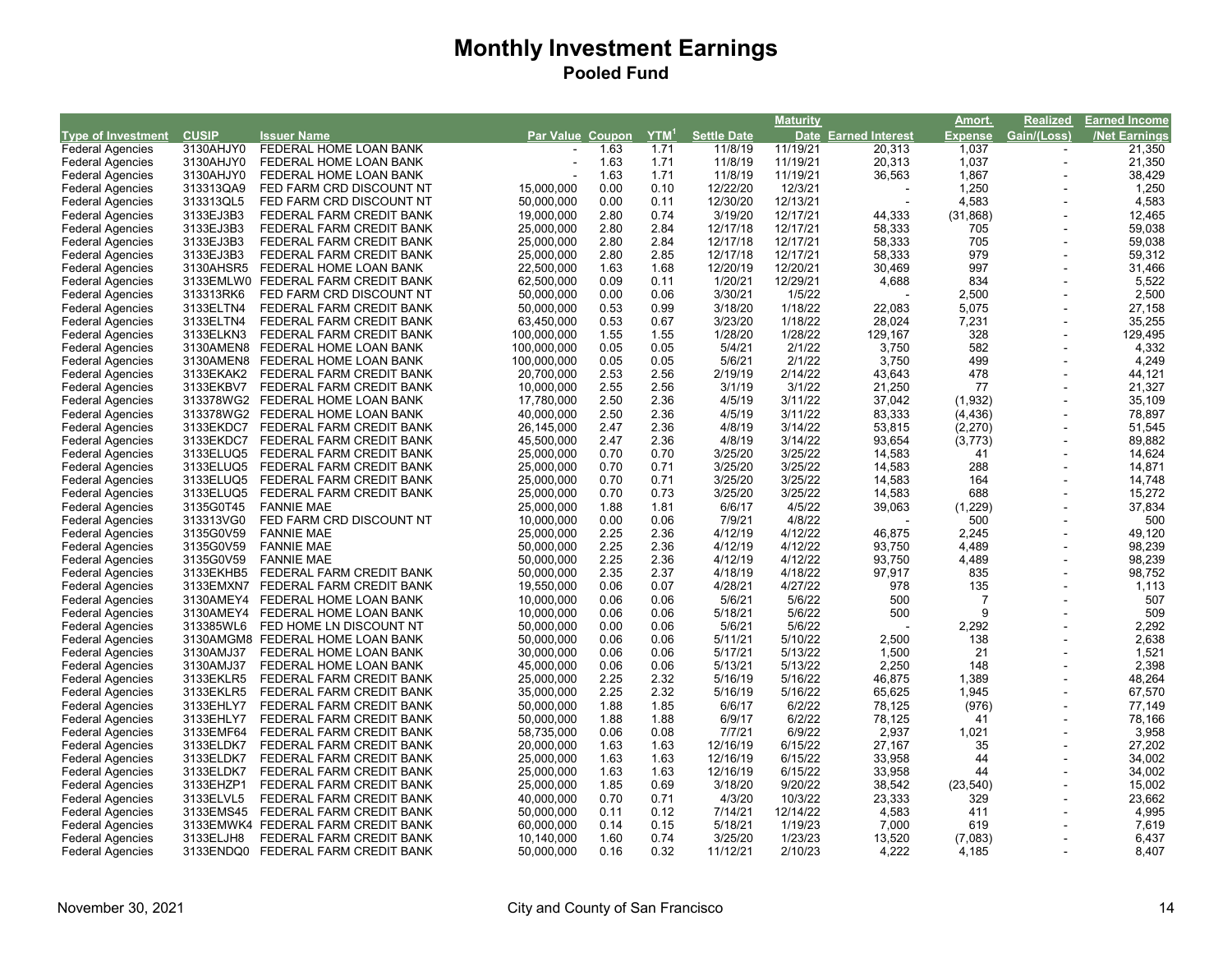|                           |              |                                    |                  |      |                  |                    | <b>Maturity</b> |                      | Amort.         | <b>Realized</b> | Earned Income |
|---------------------------|--------------|------------------------------------|------------------|------|------------------|--------------------|-----------------|----------------------|----------------|-----------------|---------------|
| <b>Type of Investment</b> | <b>CUSIP</b> | <b>Issuer Name</b>                 | Par Value Coupon |      | YTM <sup>1</sup> | <b>Settle Date</b> |                 | Date Earned Interest | <b>Expense</b> | Gain/(Loss)     | /Net Earnings |
| <b>Federal Agencies</b>   |              | 3133EMUH3 FEDERAL FARM CREDIT BANK | 65.000.000       | 0.13 | 0.16             | 3/31/21            | 3/23/23         | 6,771                | 1,864          |                 | 8,634         |
| <b>Federal Agencies</b>   | 3133EMVP4    | FEDERAL FARM CREDIT BANK           | 20,000,000       | 0.13 | 0.19             | 4/13/21            | 4/13/23         | 2,083                | 1,085          | $\sim$          | 3,168         |
| <b>Federal Agencies</b>   | 3133EMVP4    | FEDERAL FARM CREDIT BANK           | 25,000,000       | 0.13 | 0.19             | 4/13/21            | 4/13/23         | 2,604                | 1,356          |                 | 3,960         |
| <b>Federal Agencies</b>   | 3133EMVP4    | FEDERAL FARM CREDIT BANK           | 50,000,000       | 0.13 | 0.19             | 4/13/21            | 4/13/23         | 5,208                | 2,712          |                 | 7,921         |
| <b>Federal Agencies</b>   | 3133EMXM9    | FEDERAL FARM CREDIT BANK           | 44,500,000       | 0.13 | 0.17             | 5/5/21             | 4/27/23         | 4,635                | 1,569          |                 | 6,205         |
| <b>Federal Agencies</b>   | 3133EMYX4    | FEDERAL FARM CREDIT BANK           | 12,500,000       | 0.13 | 0.19             | 5/10/21            | 5/10/23         | 1,302                | 658            |                 | 1,960         |
| <b>Federal Agencies</b>   | 3133EMYX4    | FEDERAL FARM CREDIT BANK           | 25,000,000       | 0.13 | 0.19             | 5/10/21            | 5/10/23         | 2,604                | 1,315          |                 | 3,919         |
| <b>Federal Agencies</b>   | 3133EMYX4    | FEDERAL FARM CREDIT BANK           | 75,000,000       | 0.13 | 0.19             | 5/10/21            | 5/10/23         | 7,813                | 3,945          |                 | 11,758        |
| <b>Federal Agencies</b>   | 3130AMRY0    | FEDERAL HOME LOAN BANK             | 15,000,000       | 0.13 | 0.17             | 6/4/21             | 6/2/23          | 1,563                | 569            |                 | 2,131         |
| <b>Federal Agencies</b>   | 3133EMF31    | FEDERAL FARM CREDIT BANK           | 100,000,000      | 0.13 | 0.16             | 6/2/21             | 6/2/23          | 10,417               | 2,548          |                 | 12,965        |
| <b>Federal Agencies</b>   | 3133EMH96    | FEDERAL FARM CREDIT BANK           | 50,000,000       | 0.13 | 0.26             | 6/28/21            | 6/14/23         | 5,208                | 5,663          |                 | 10,871        |
| <b>Federal Agencies</b>   | 3133EM3S9    | FEDERAL FARM CREDIT BANK           | 50,000,000       | 0.20 | 0.22             | 8/26/21            | 6/26/23         | 8,333                | 902            |                 | 9,235         |
| <b>Federal Agencies</b>   | 3133EMS37    | FEDERAL FARM CREDIT BANK           | 50,000,000       | 0.13 | 0.20             | 7/14/21            | 7/14/23         | 5,208                | 2,968          |                 | 8,176         |
|                           | 3133EMS37    | FEDERAL FARM CREDIT BANK           |                  | 0.13 | 0.22             | 7/14/21            | 7/14/23         | 5,208                | 3,812          |                 | 9,020         |
| <b>Federal Agencies</b>   |              |                                    | 50,000,000       |      | 0.45             |                    |                 |                      | 40             |                 | 4,415         |
| <b>Federal Agencies</b>   | 3133ENEY2    | FEDERAL FARM CREDIT BANK           | 50,000,000       | 0.45 |                  | 11/24/21           | 7/24/23         | 4,375                |                |                 |               |
| <b>Federal Agencies</b>   | 3133EM2E1    | FEDERAL FARM CREDIT BANK           | 50,000,000       | 0.16 | 0.19             | 8/10/21            | 8/10/23         | 6,667                | 1,233          |                 | 7,900         |
| <b>Federal Agencies</b>   | 3133EM6N7    | FEDERAL FARM CREDIT BANK           | 50,000,000       | 0.17 | 0.22             | 9/27/21            | 9/27/23         | 7,083                | 2,055          |                 | 9,138         |
| <b>Federal Agencies</b>   | 3130AFW94    | FEDERAL HOME LOAN BANK             | 39,010,000       | 2.50 | 0.62             | 11/12/21           | 2/13/24         | 51,472               | (37, 834)      |                 | 13,638        |
| <b>Federal Agencies</b>   | 3133ELNE0    | FEDERAL FARM CREDIT BANK           | 20,495,000       | 1.43 | 0.85             | 3/18/20            | 2/14/24         | 24,423               | (9, 572)       |                 | 14,852        |
| <b>Federal Agencies</b>   | 3133EMRZ7    | FEDERAL FARM CREDIT BANK           | 5,000,000        | 0.25 | 0.26             | 2/26/21            | 2/26/24         | 1,042                | 49             |                 | 1,091         |
| <b>Federal Agencies</b>   | 3133EMRZ7    | FEDERAL FARM CREDIT BANK           | 5,000,000        | 0.25 | 0.26             | 2/26/21            | 2/26/24         | 1,042                | 49             |                 | 1,091         |
| <b>Federal Agencies</b>   | 3133EMRZ7    | FEDERAL FARM CREDIT BANK           | 100,000,000      | 0.25 | 0.26             | 2/26/21            | 2/26/24         | 20,833               | 986            |                 | 21,820        |
| <b>Federal Agencies</b>   |              | 3133EMTW2 FEDERAL FARM CREDIT BANK | 50,000,000       | 0.30 | 0.34             | 3/18/21            | 3/18/24         | 12,500               | 1,656          |                 | 14,156        |
| <b>Federal Agencies</b>   |              | 3133EMTW2 FEDERAL FARM CREDIT BANK | 50,000,000       | 0.30 | 0.34             | 3/18/21            | 3/18/24         | 12,500               | 1,657          |                 | 14,157        |
| <b>Federal Agencies</b>   |              | 3133EMWV0 FEDERAL FARM CREDIT BANK | 16,545,000       | 0.35 | 0.34             | 5/4/21             | 4/22/24         | 4,826                | (128)          |                 | 4,697         |
| <b>Federal Agencies</b>   |              | 3133EMWV0 FEDERAL FARM CREDIT BANK | 29,424,000       | 0.35 | 0.34             | 5/4/21             | 4/22/24         | 8,582                | (228)          |                 | 8,354         |
| <b>Federal Agencies</b>   |              | 3133EMWV0 FEDERAL FARM CREDIT BANK | 39,000,000       | 0.35 | 0.34             | 5/4/21             | 4/22/24         | 11,375               | (302)          |                 | 11,073        |
| <b>Federal Agencies</b>   | 3133EMV25    | FEDERAL FARM CREDIT BANK           | 50,000,000       | 0.45 | 0.39             | 8/6/21             | 7/23/24         | 18,750               | (2, 551)       |                 | 16,199        |
| <b>Federal Agencies</b>   | 3133EM5X6    | FEDERAL FARM CREDIT BANK           | 25,000,000       | 0.43 | 0.46             | 9/23/21            | 9/23/24         | 8,958                | 691            |                 | 9,649         |
| <b>Federal Agencies</b>   | 3133EM5X6    | FEDERAL FARM CREDIT BANK           | 50,000,000       | 0.43 | 0.46             | 9/23/21            | 9/23/24         | 17,917               | 1,382          |                 | 19,299        |
| <b>Federal Agencies</b>   | 3133EM5X6    | FEDERAL FARM CREDIT BANK           | 50,000,000       | 0.43 | 0.46             | 9/23/21            | 9/23/24         | 17,917               | 1,382          |                 | 19,299        |
| <b>Federal Agencies</b>   | 3133ENEJ5    | FEDERAL FARM CREDIT BANK           | 10,000,000       | 0.88 | 0.91             | 11/18/21           | 11/18/24        | 3,160                | 136            |                 | 3,296         |
| <b>Federal Agencies</b>   | 3133ENEJ5    | FEDERAL FARM CREDIT BANK           | 10,000,000       | 0.88 | 0.91             | 11/18/21           | 11/18/24        | 3,160                | 136            |                 | 3,296         |
| <b>Federal Agencies</b>   | 3133ENEJ5    | FEDERAL FARM CREDIT BANK           | 50,000,000       | 0.88 | 0.91             | 11/18/21           | 11/18/24        | 15,799               | 682            |                 | 16,481        |
| <b>Federal Agencies</b>   | 3133ELCP7    | FEDERAL FARM CREDIT BANK           | 25,000,000       | 1.63 | 1.66             | 12/3/19            | 12/3/24         | 33,854               | 657            |                 | 34,511        |
| <b>Federal Agencies</b>   | 3135G0X24    | <b>FANNIE MAE</b>                  | 39,060,000       | 1.63 | 0.53             | 4/21/21            | 1/7/25          | 52,894               | (34, 765)      |                 | 18,128        |
| <b>Federal Agencies</b>   | 3137EAEP0    | <b>FREDDIE MAC</b>                 | 5,000,000        | 1.50 | 1.52             | 2/14/20            | 2/12/25         | 6,250                | 63             |                 | 6,313         |
| <b>Federal Agencies</b>   | 3137EAEP0    | <b>FREDDIE MAC</b>                 | 5,000,000        | 1.50 | 1.52             | 2/14/20            | 2/12/25         | 6,250                | 63             |                 | 6,313         |
| <b>Federal Agencies</b>   | 3137EAEP0    | <b>FREDDIE MAC</b>                 | 5,000,000        | 1.50 | 1.52             | 2/14/20            | 2/12/25         | 6,250                | 63             |                 | 6,313         |
| <b>Federal Agencies</b>   | 3137EAEP0    | <b>FREDDIE MAC</b>                 | 15,000,000       | 1.50 | 1.52             | 2/14/20            | 2/12/25         | 18,750               | 190            |                 | 18,940        |
| <b>Federal Agencies</b>   | 3137EAEP0    | <b>FREDDIE MAC</b>                 | 50,000,000       | 1.50 | 1.52             | 2/14/20            | 2/12/25         | 62,500               | 633            |                 | 63,133        |
| <b>Federal Agencies</b>   | 3137EAEP0    | <b>FREDDIE MAC</b>                 | 53,532,000       | 1.50 | 0.55             | 4/21/21            | 2/12/25         | 66,915               | (41, 308)      |                 | 25,607        |
|                           | 3133ELQY3    |                                    | 16,000,000       | 1.21 | 1.22             | 3/23/20            | 3/3/25          | 16,133               | 154            |                 | 16,287        |
| <b>Federal Agencies</b>   | 3133ELQY3    | FEDERAL FARM CREDIT BANK           |                  | 1.21 | 1.24             | 3/23/20            | 3/3/25          | 24,200               | 594            |                 | 24,794        |
| <b>Federal Agencies</b>   |              | FEDERAL FARM CREDIT BANK           | 24,000,000       |      |                  |                    |                 |                      | 544            |                 |               |
| <b>Federal Agencies</b>   | 3133EMWT5    | FEDERAL FARM CREDIT BANK           | 50,000,000       | 0.60 | 0.61             | 4/21/21            | 4/21/25         | 25,000               |                |                 | 25,544        |
| <b>Federal Agencies</b>   | 3135G03U5    | <b>FANNIE MAE</b>                  | 50,000,000       | 0.63 | 0.57             | 7/12/21            | 4/22/25         | 26,042               | (2,348)        |                 | 23,694        |
| <b>Federal Agencies</b>   | 3130AN4A5    | FEDERAL HOME LOAN BANK             | 17,680,000       | 0.70 | 0.62             | 7/12/21            | 6/30/25         | 10,313               | (1, 131)       |                 | 9,182         |
| <b>Federal Agencies</b>   | 3135G05X7    | <b>FANNIE MAE</b>                  | 25,000,000       | 0.38 | 0.66             | 3/4/21             | 8/25/25         | 7,813                | 5,794          |                 | 13,606        |
| <b>Federal Agencies</b>   | 3135G05X7    | <b>FANNIE MAE</b>                  | 72,500,000       | 0.38 | 0.57             | 2/25/21            | 8/25/25         | 22,656               | 11,657         |                 | 34,313        |
| <b>Federal Agencies</b>   | 3130A8ZQ9    | FEDERAL HOME LOAN BANK             | 10,295,000       | 1.75 | 1.03             | 11/2/21            | 9/12/25         | 14,513               | (5,766)        |                 | 8,747         |
| <b>Federal Agencies</b>   | 3137EAEX3    | <b>FREDDIE MAC</b>                 | 22,600,000       | 0.38 | 0.68             | 3/4/21             | 9/23/25         | 7,063                | 5,492          |                 | 12,555        |
| <b>Federal Agencies</b>   | 3133ENEG1    | FEDERAL FARM CREDIT BANK           | 39,675,000       | 1.05 | 1.08             | 11/17/21           | 11/17/25        | 16,201               | 506            |                 | 16,706        |
| <b>Federal Agencies</b>   | 3133ENEG1    | FEDERAL FARM CREDIT BANK           | 55,000,000       | 1.05 | 1.09             | 11/17/21           | 11/17/25        | 22,458               | 738            |                 | 23,196        |
| <b>Federal Agencies</b>   | 3133EMZ21    | FEDERAL FARM CREDIT BANK           | 15,500,000       | 0.69 | 0.75             | 8/9/21             | 4/6/26          | 8,913                | 738            |                 | 9,651         |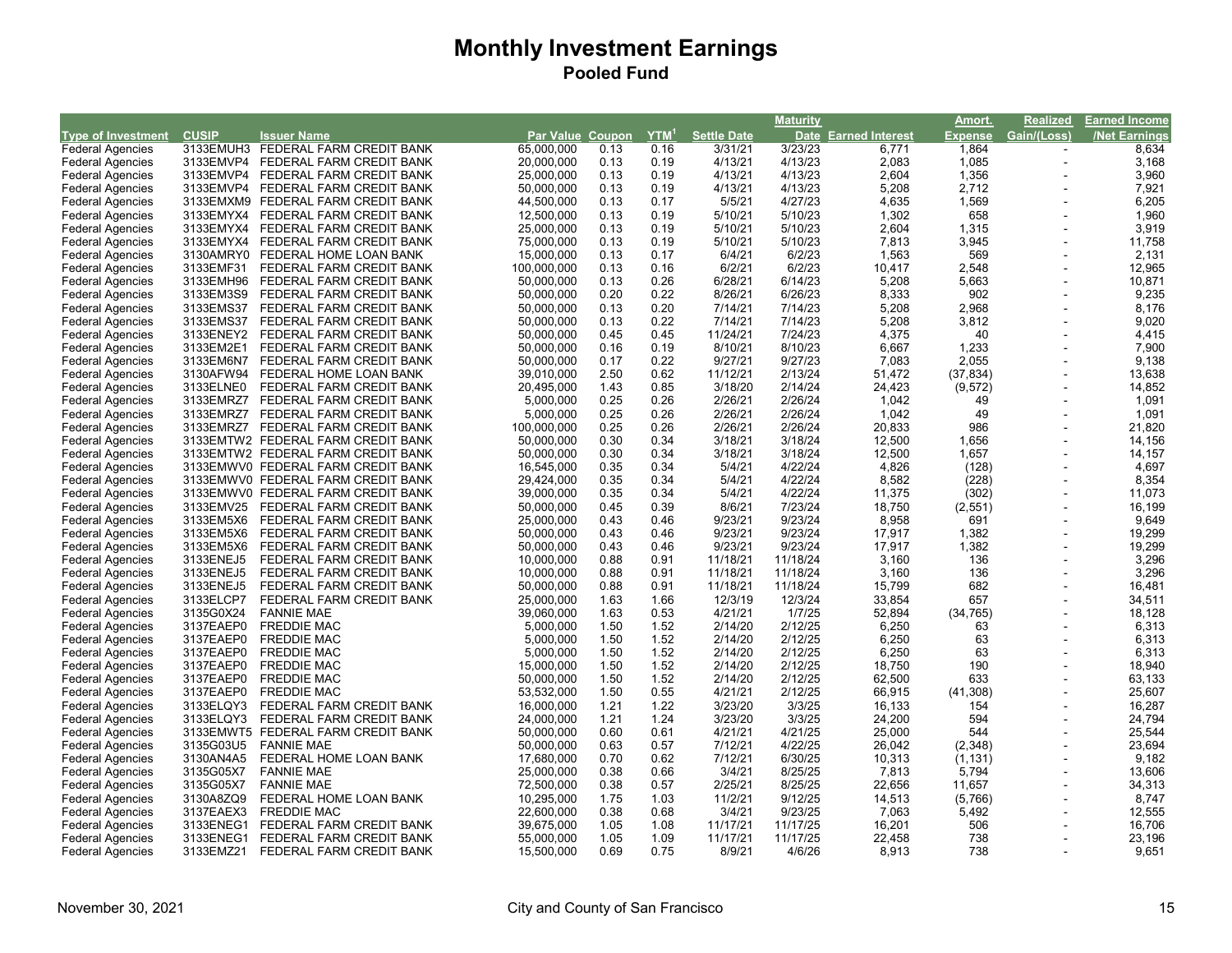|                                            |                        |                                                             |                           |              |                  |                     | <b>Maturity</b>    |                      | Amort.               | <b>Realized</b>          | <b>Earned Income</b> |       |
|--------------------------------------------|------------------------|-------------------------------------------------------------|---------------------------|--------------|------------------|---------------------|--------------------|----------------------|----------------------|--------------------------|----------------------|-------|
| <b>Type of Investment</b>                  | <b>CUSIP</b>           | <b>Issuer Name</b>                                          | Par Value Coupon          |              | YTM <sup>1</sup> | <b>Settle Date</b>  |                    | Date Earned Interest | <b>Expense</b>       | Gain/(Loss)              | <b>Net Earnings</b>  |       |
| <b>Federal Agencies</b>                    |                        | 3130ANNM8 FEDERAL HOME LOAN BANK                            | 25.000.000                | 1.05         | 1.05             | 8/19/21             | 7/13/26            | 21,875               |                      |                          | 21,875               |       |
| <b>Federal Agencies</b>                    | 3130ANNM8              | FEDERAL HOME LOAN BANK                                      | 25,000,000                | 1.05         | 1.05             | 8/19/21             | 7/13/26            | 21,875               |                      | $\sim$                   | 21,875               |       |
| <b>Federal Agencies</b>                    | 3130ANNM8              | FEDERAL HOME LOAN BANK                                      | 25,000,000                | 1.05         | 1.05             | 8/19/21             | 7/13/26            | 21,875               |                      | $\overline{a}$           | 21,875               |       |
| <b>Federal Agencies</b>                    | 3130ANNM8              | FEDERAL HOME LOAN BANK                                      | 25,000,000                | 1.05         | 1.05             | 8/19/21             | 7/13/26            | 21,875               |                      |                          | 21,875               |       |
| <b>Federal Agencies</b>                    | 3130ANMP2              | FEDERAL HOME LOAN BANK                                      | 25,000,000                | 1.07         | 1.07             | 8/20/21             | 7/27/26            | 22,292               |                      | $\blacksquare$           | 22,292               |       |
| <b>Federal Agencies</b>                    |                        | 3130ANMP2 FEDERAL HOME LOAN BANK                            | 25,000,000                | 1.07         | 1.07             | 8/20/21             | 7/27/26            | 22,292               |                      | L,                       | 22,292               |       |
| <b>Federal Agencies</b>                    | 3130ANMP2              | FEDERAL HOME LOAN BANK                                      | 25,000,000                | 1.07         | 1.07             | 8/20/21             | 7/27/26            | 22,292               |                      |                          | 22,292               |       |
| <b>Federal Agencies</b>                    | 3130ANMP2              | FEDERAL HOME LOAN BANK                                      | 25,000,000                | 1.07         | 1.07             | 8/20/21             | 7/27/26            | 22,292               |                      | $\overline{a}$           | 22,292               |       |
| <b>Federal Agencies</b>                    | 3130ANTG5              | FEDERAL HOME LOAN BANK                                      | 25,000,000                | 1.05         | 1.05             | 9/13/21             | 8/10/26            | 21,875               |                      | $\overline{a}$           | 21,875               |       |
| <b>Federal Agencies</b>                    | 3130ANTG5              | FEDERAL HOME LOAN BANK                                      | 25,000,000                | 1.05         | 1.05             | 9/13/21             | 8/10/26            | 21,875               |                      |                          | 21,875               |       |
| <b>Federal Agencies</b>                    | 3130ANTG5              | FEDERAL HOME LOAN BANK                                      | 25,000,000                | 1.05         | 1.05             | 9/13/21             | 8/10/26            | 21,875               |                      |                          | 21,875               |       |
| <b>Federal Agencies</b>                    | 3130ANTG5              | FEDERAL HOME LOAN BANK                                      | 25,000,000                | 1.05         | 1.05             | 9/13/21             | 8/10/26            | 21,875               |                      |                          | 21,875               |       |
| <b>Federal Agencies</b>                    | 3130AP6T7              | FEDERAL HOME LOAN BANK                                      | 25,000,000                | 1.08         | 1.08             | 10/1/21             | 9/3/26             | 22,396               |                      |                          | 22,396               |       |
| <b>Federal Agencies</b>                    | 3130AP6T7              | FEDERAL HOME LOAN BANK                                      | 25,000,000                | 1.08         | 1.08             | 10/1/21             | 9/3/26             | 22,396               |                      |                          | 22,396               |       |
| <b>Federal Agencies</b>                    | 3130AP6T7              | FEDERAL HOME LOAN BANK                                      | 25,000,000                | 1.08         | 1.08             | 10/1/21             | 9/3/26             | 22,396               |                      |                          | 22,396               |       |
| <b>Federal Agencies</b>                    | 3130AP6T7              | FEDERAL HOME LOAN BANK                                      | 25,000,000                | 1.08         | 1.08             | 10/1/21             | 9/3/26             | 22,396               |                      |                          | 22,396               |       |
| <b>Federal Agencies</b>                    | 3130APPR0              | FEDERAL HOME LOAN BANK                                      | 25,000,000                | 1.43         | 1.43             | 11/18/21            | 10/19/26           | 12,910               |                      |                          | 12,910               |       |
| <b>Federal Agencies</b>                    | 3130APPR0              | FEDERAL HOME LOAN BANK                                      | 25,000,000                | 1.43         | 1.43             | 11/18/21            | 10/19/26           | 12,910               |                      |                          | 12,910               |       |
| <b>Federal Agencies</b>                    | 3130APPR0              | FEDERAL HOME LOAN BANK                                      | 25,000,000                | 1.43         | 1.43             | 11/18/21            | 10/19/26           | 12,910               |                      |                          | 12,910               |       |
| <b>Federal Agencies</b>                    | 3130APPR0              | FEDERAL HOME LOAN BANK                                      | 25,000,000                | 1.43         | 1.43             | 11/18/21            | 10/19/26           | 12,910               |                      |                          | 12,910               |       |
| <b>Subtotals</b>                           |                        |                                                             | \$<br>4,393,316,000       |              |                  |                     |                    | 3,042,509<br>S       | $(81, 227)$ \$<br>S  | $\overline{\phantom{a}}$ | 2,961,282            |       |
|                                            |                        |                                                             |                           |              |                  |                     |                    |                      |                      |                          |                      |       |
| <b>Public Time Deposits</b>                | PPE82MHI9              | <b>BANK OF SAN FRANCISCO</b>                                | \$<br>10,000,000          | 0.07         | 0.07             | 6/7/21              | 12/6/21 \$         | 583 \$               |                      | \$<br>- \$               |                      | 583   |
| Public Time Deposits PPEE2K8C3             |                        | <b>BRIDGE BANK</b>                                          | 10,000,000                | 0.08         | 0.08             | 6/21/21             | 12/20/21           | 658                  |                      |                          |                      | 658   |
|                                            |                        | Public Time Deposits PPEB3XSW4 BANK OF SAN FRANCISCO        | 10,000,000                | 0.09         | 0.09             | 9/20/21             | 3/21/22            | 750                  |                      |                          |                      | 750   |
| Public Time Deposits PPEE3CH06 BRIDGE BANK |                        |                                                             | 10,000,000                | 0.09         | 0.09             | 9/20/21             | 3/21/22            | 740                  |                      |                          |                      | 740   |
|                                            |                        |                                                             |                           |              |                  |                     |                    |                      |                      |                          |                      |       |
| <b>Subtotals</b>                           |                        |                                                             | \$<br>40,000,000          |              |                  |                     |                    | 2,731                | \$<br>$\blacksquare$ | S<br>- \$                | 2,731                |       |
|                                            |                        |                                                             |                           |              |                  |                     |                    |                      |                      |                          |                      |       |
| Negotiable CDs                             | 06367CCF2              | <b>BANK OF MONTREAL CHICAGO</b>                             | \$<br>50,000,000          | 0.20         | 0.20             | 3/8/21              | $1/3/22$ \$        | 8,333                | \$<br>$\sim$         | \$<br>- \$               | 8,333                |       |
| Negotiable CDs                             | 89114W3L7              | <b>TORONTO DOMINION BANK NY</b>                             | 50.000.000                | 0.20         | 0.20             | 3/8/21              | 1/5/22             | 8,333                |                      | $\blacksquare$           |                      | 8,333 |
| Negotiable CDs                             | 89114W3B9              | TORONTO DOMINION BANK NY                                    | 60,000,000                | 0.20         | 0.20             | 3/4/21              | 1/6/22             | 10,000               |                      | $\overline{a}$           | 10,000               |       |
| Negotiable CDs                             | 89114W2B0              | TORONTO DOMINION BANK NY                                    | 100,000,000               | 0.18         | 0.18             | 2/18/21             | 1/14/22            | 15,000               |                      | $\ddot{\phantom{1}}$     | 15,000               |       |
| Negotiable CDs                             | 06367CCQ8              | <b>BANK OF MONTREAL CHICAGO</b>                             | 50,000,000                | 0.20         | 0.20             | 3/11/21             | 1/20/22            | 8,333                |                      | $\ddot{\phantom{1}}$     | 8,333                |       |
| Negotiable CDs                             | 89114W3W3              | TORONTO DOMINION BANK NY                                    | 50,000,000                | 0.20         | 0.20             | 3/11/21             | 1/20/22            | 8,333                |                      | $\blacksquare$           |                      | 8,333 |
| Negotiable CDs                             | 06367CBA4              | <b>BANK OF MONTREAL CHICAGO</b>                             | 75,000,000                | 0.20         | 0.20             | 2/16/21             | 2/14/22            | 12,500               |                      | $\ddot{\phantom{1}}$     | 12,500               |       |
| Negotiable CDs                             | 78012UG82              | ROYAL BANK OF CANADA NY                                     | 50,000,000                | 0.19         | 0.19             | 2/26/21             | 2/16/22            | 7,078                |                      | $\blacksquare$           | 7,078                |       |
| Negotiable CDs                             | 78012UG90              | ROYAL BANK OF CANADA NY                                     | 60,000,000                | 0.19         | 0.19             | 2/26/21             | 2/22/22            | 8,471                |                      |                          | 8,471                |       |
| Negotiable CDs                             | 06367CCJ4              | <b>BANK OF MONTREAL CHICAGO</b>                             | 50,000,000                | 0.20         | 0.20             | 3/9/21              | 2/28/22            | 6,017                |                      |                          |                      | 6,017 |
| Negotiable CDs                             | 06367CDY0              | BANK OF MONTREAL CHICAGO                                    | 50,000,000                | 0.20         | 0.20             | 4/6/21              | 2/28/22            | 8,333                |                      |                          | 8,333                |       |
| Negotiable CDs                             | 78012UH57              | ROYAL BANK OF CANADA NY                                     | 50,000,000                | 0.15         | 0.15             | 3/9/21              | 2/28/22            | 6,344                |                      |                          | 6,344                |       |
| Negotiable CDs                             | 06367CBZ9              | <b>BANK OF MONTREAL CHICAGO</b>                             | 100,000,000               | 0.15         | 0.15             | 3/3/21              | 3/2/22             | 12,469               |                      |                          | 12,469               |       |
| Negotiable CDs                             | 89114W3C7              | TORONTO DOMINION BANK NY                                    | 50.000.000                | 0.21         | 0.21             | 3/4/21              | 3/4/22             | 8,750                |                      |                          | 8,750                |       |
| Negotiable CDs                             | 78012UJ30              | ROYAL BANK OF CANADA NY                                     | 50,000,000                | 0.23         | 0.23             | 3/11/21             | 3/11/22            | 9,583                |                      |                          |                      | 9,583 |
| Negotiable CDs                             | 89114W4K8              | TORONTO DOMINION BANK NY                                    | 50,000,000                | 0.23         | 0.23             | 3/15/21             | 3/15/22            | 9,583                |                      |                          | 9,583                |       |
| Negotiable CDs                             | 06367CCY1              | <b>BANK OF MONTREAL CHICAGO</b>                             | 50,000,000                | 0.17         | 0.17             | 3/16/21             | 3/16/22            | 7,000                |                      |                          | 7,000                |       |
|                                            | 78012UH73              | ROYAL BANK OF CANADA NY                                     |                           | 0.22         | 0.22             |                     |                    |                      |                      | $\blacksquare$           |                      |       |
| Negotiable CDs<br>Negotiable CDs           | 78012UK46              | ROYAL BANK OF CANADA NY                                     | 50,000,000<br>50,000,000  | 0.23         | 0.23             | 3/11/21<br>3/30/21  | 3/16/22<br>3/28/22 | 9,167<br>9,583       |                      |                          | 9,167<br>9,583       |       |
| Negotiable CDs                             | 89114W5N1              | TORONTO DOMINION BANK NY                                    | 50,000,000                | 0.22         | 0.22             | 3/30/21             | 3/28/22            | 9,167                |                      |                          |                      |       |
|                                            | 78012UK53              | ROYAL BANK OF CANADA NY                                     |                           | 0.23         | 0.23             | 4/6/21              | 4/6/22             |                      |                      | $\overline{\phantom{a}}$ | 9,167                |       |
| Negotiable CDs                             |                        |                                                             | 50,000,000                |              | 0.22             |                     |                    | 9,583                |                      |                          |                      | 9,583 |
| Negotiable CDs                             | 89114W6T7<br>89114WHS7 | TORONTO DOMINION BANK NY<br>TORONTO DOMINION BANK NY        | 50,000,000                | 0.22<br>0.16 | 0.16             | 4/13/21<br>10/12/21 | 4/11/22<br>4/13/22 | 9,167                |                      |                          | 9,167                |       |
| Negotiable CDs                             |                        |                                                             | 50,000,000                |              |                  |                     |                    | 6,667                |                      |                          | 6,667                |       |
| Negotiable CDs<br>Negotiable CDs           | 06367CHR1<br>89114WBD6 | <b>BANK OF MONTREAL CHICAGO</b><br>TORONTO DOMINION BANK NY | 100,000,000<br>50,000,000 | 0.17<br>0.21 | 0.17<br>0.21     | 7/6/21<br>5/25/21   | 5/9/22<br>5/25/22  | 14,167<br>8,750      |                      |                          | 14,167<br>8,750      |       |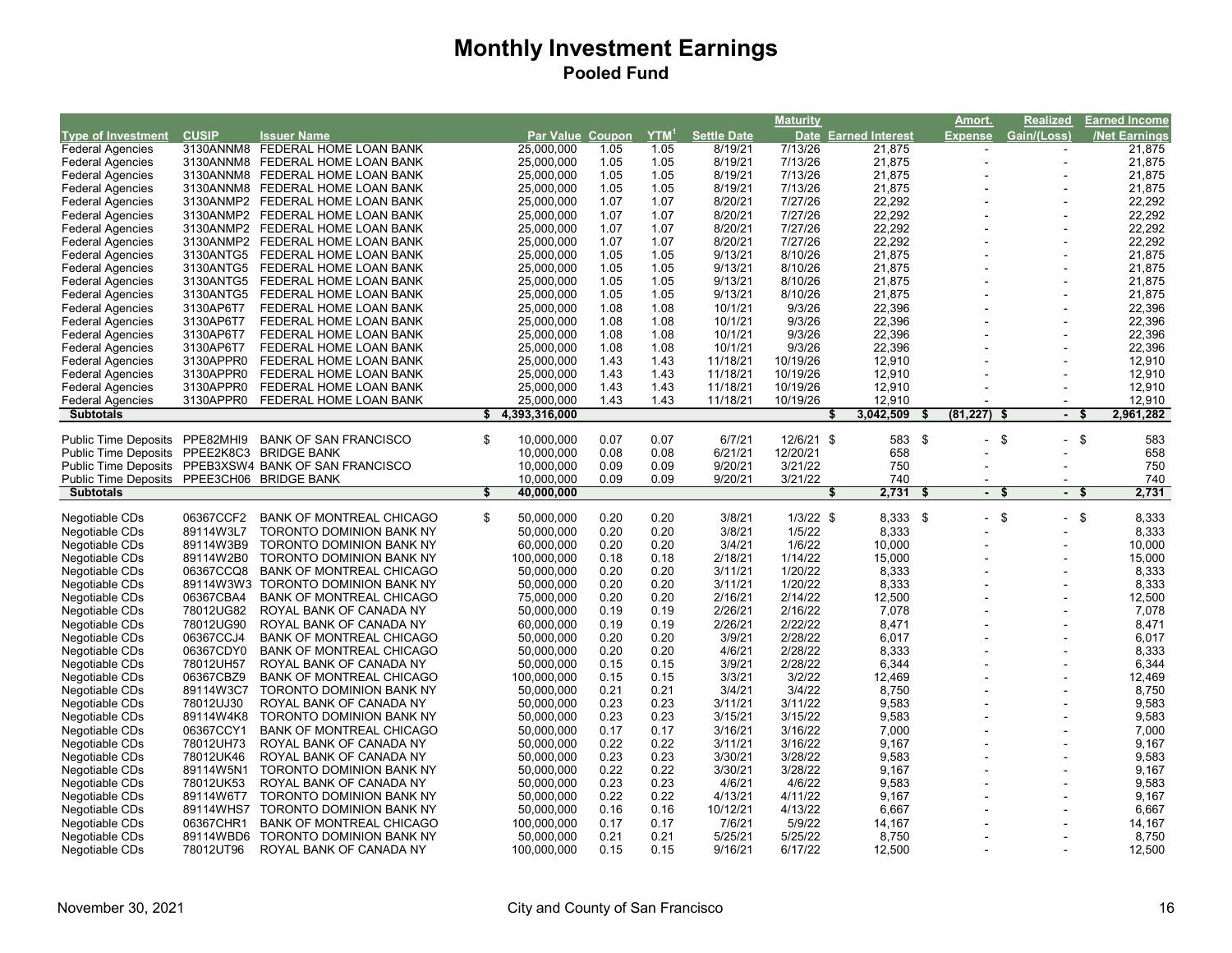|                              |              |                                    |    |                  |        |                  |                    | <b>Maturity</b> |                             |      | Amort.          | <b>Realized</b> |           | <b>Earned Income</b> |
|------------------------------|--------------|------------------------------------|----|------------------|--------|------------------|--------------------|-----------------|-----------------------------|------|-----------------|-----------------|-----------|----------------------|
| <b>Type of Investment</b>    | <b>CUSIP</b> | <b>Issuer Name</b>                 |    | Par Value        | Coupon | YTM <sup>1</sup> | <b>Settle Date</b> |                 | <b>Date Earned Interest</b> |      | <b>Expense</b>  | Gain/(Loss)     |           | /Net Earnings        |
| Negotiable CDs               | 78012UX42    | ROYAL BANK OF CANADA NY            |    | 50,000,000       | 0.20   | 0.20             | 10/29/21           | 6/30/22         | 8,333                       |      |                 |                 |           | 8,333                |
| Negotiable CDs               | 89114WJ89    | <b>TORONTO DOMINION BANK NY</b>    |    | 50,000,000       | 0.21   | 0.21             | 10/19/21           | 7/1/22          | 8,750                       |      |                 |                 |           | 8,750                |
| Negotiable CDs               | 06367CKG1    | <b>BANK OF MONTREAL CHICAGO</b>    |    | 50,000,000       | 0.18   | 0.18             | 8/25/21            | 7/18/22         | 7,500                       |      |                 |                 |           | 7,500                |
| Negotiable CDs               | 06367CKN6    | <b>BANK OF MONTREAL CHICAGO</b>    |    | 50,000,000       | 0.18   | 0.18             | 8/30/21            | 7/18/22         | 7,500                       |      |                 |                 |           | 7,500                |
| Negotiable CDs               | 06417MSJ5    | <b>BANK OF NOVA SCOTIA HOUS</b>    |    | 50,000,000       | 0.24   | 0.24             | 11/2/21            | 8/1/22          | 9.667                       |      |                 |                 |           | 9,667                |
| Negotiable CDs               | 78012UW84    | ROYAL BANK OF CANADA NY            |    | 50,000,000       | 0.28   | 0.28             | 10/26/21           | 9/26/22         | 11,667                      |      |                 |                 |           | 11,667               |
| Negotiable CDs               | 78012UW68    | ROYAL BANK OF CANADA NY            |    | 50.000.000       | 0.30   | 0.30             | 10/25/21           | 10/24/22        | 12.500                      |      |                 |                 |           | 12,500               |
| Negotiable CDs               | 96130ALC0    | <b>WESTPAC BANKING CORP NY</b>     |    | 50,000,000       | 0.30   | 0.30             | 10/27/21           | 10/24/22        | 12,500                      |      |                 |                 |           | 12,500               |
| <b>Subtotals</b>             |              |                                    |    | 1,945,000,000    |        |                  |                    |                 | 321,629                     | \$.  |                 | £.              | - \$      | 321,629              |
| <b>Commercial Paper</b>      | 89233HDT8    | TOYOTA MOTOR CREDIT CORP           | \$ | 25,000,000       | 0.00   | 0.17             | 10/28/21           | $4/27/22$ \$    |                             | - \$ | $3,542$ \$      |                 | <b>\$</b> | 3,542                |
| <b>Commercial Paper</b>      | 89233HF82    | TOYOTA MOTOR CREDIT CORP           |    | 50.000.000       | 0.00   | 0.20             | 11/10/21           | 6/8/22          |                             |      | 5,833           |                 |           | 5,833                |
| <b>Commercial Paper</b>      | 89233HFE9    | TOYOTA MOTOR CREDIT CORP           |    | 50,000,000       | 0.00   | 0.21             | 10/25/21           | 6/14/22         |                             |      | 8,750           |                 |           | 8,750                |
| <b>Commercial Paper</b>      | 89233HFW9    | TOYOTA MOTOR CREDIT CORP           |    | 50,000,000       | 0.00   | 0.19             | 10/19/21           | 6/30/22         |                             |      | 7,917           |                 |           | 7,917                |
| <b>Commercial Paper</b>      | 89233HFW9    | TOYOTA MOTOR CREDIT CORP           |    | 50.000.000       | 0.00   | 0.24             | 11/1/21            | 6/30/22         |                             |      | 10,000          |                 |           | 10,000               |
| <b>Commercial Paper</b>      | 89233HG16    | <b>TOYOTA MOTOR CREDIT CORP</b>    |    | 50,000,000       | 0.00   | 0.24             | 11/19/21           | 7/1/22          |                             |      | 4,000           |                 |           | 4,000                |
| <b>Commercial Paper</b>      | 89233HH15    | TOYOTA MOTOR CREDIT CORP           |    | 50.000.000       | 0.00   | 0.25             | 11/4/21            | 8/1/22          |                             |      | 9,375           |                 |           | 9,375                |
| <b>Subtotals</b>             |              |                                    |    | 325,000,000      |        |                  |                    |                 |                             |      | 49,417          | - \$            | - \$      | 49,417               |
|                              |              |                                    |    |                  |        |                  |                    |                 |                             |      |                 |                 |           |                      |
| Money Market Funds           | 09248U718    | BLACKROCK LIQ INST GOV FUND        |    | 110,546,359      | 0.01   | 0.01             | 11/30/21           | $12/1/21$ \$    | 58                          | \$   |                 | \$              | - \$      | 58                   |
| Money Market Funds           | 262006208    | <b>DREYFUS GOVERN CASH MGMT-I</b>  |    | 496.714.418      | 0.03   | 0.03             | 11/30/21           | 12/1/21         | 6,578                       |      |                 |                 |           | 6,578                |
| Money Market Funds           | 31607A703    | <b>FIDELITY INST GOV FUND</b>      |    | 116,347,667      | 0.07   | 0.07             | 11/30/21           | 12/1/21         | 1,373                       |      |                 |                 |           | 1,373                |
| Money Market Funds 608919718 |              | FEDERATED GOVERNMENT OBL-PRM       |    | 551.087.908      | 0.03   | 0.03             | 11/30/21           | 12/1/21         | 5,184                       |      |                 |                 |           | 5,184                |
| Money Market Funds 61747C707 |              | MORGAN STANLEY INST GOVT FUND      |    | 32,405,317       | 0.03   | 0.03             | 11/30/21           | 12/1/21         | 692                         |      |                 |                 |           | 692                  |
| <b>Subtotals</b>             |              |                                    |    | 1,307,101,670    |        |                  |                    |                 | 13,885                      |      |                 |                 |           | 13,885               |
| Supranationals               | 459058JV6    | INTL BK RECON & DEVELOP            | £. | 100.000.000      | 0.13   | 0.26             | 4/20/21            | $4/20/23$ \$    | 10.500                      | - \$ | 8,507 \$        |                 | \$        | 19.007               |
| Supranationals               | 459056HV2    | <b>INTL BK RECON &amp; DEVELOP</b> |    | 50,000,000       | 1.50   | 0.79             | 11/2/21            | 8/28/24         | 60,417                      |      | (27, 712)       |                 |           | 32,705               |
| Supranationals               | 4581X0DZ8    | <b>INTER-AMERICAN DEVEL BK</b>     |    | 50.000.000       | 0.50   | 0.78             | 11/4/21            | 9/23/24         | 18.750                      |      | 10,362          |                 |           | 29,112               |
| Supranationals               | 45950VQG4    | <b>INTL FINANCE CORP</b>           |    | 10,000,000       | 0.44   | 0.72             | 10/22/21           | 9/23/24         | 3,667                       |      | 2,286           |                 |           | 5,953                |
| Supranationals               | 4581X0CM8    | <b>INTER-AMERICAN DEVEL BK</b>     |    | 100.000.000      | 2.13   | 0.58             | 4/26/21            | 1/15/25         | 177.083                     |      | (125, 206)      |                 |           | 51,877               |
| Supranationals               | 459058JB0    | <b>INTL BK RECON &amp; DEVELOP</b> |    | 40,000,000       | 0.63   | 0.56             | 7/23/21            | 4/22/25         | 20,867                      |      | (1,885)         |                 |           | 18,982               |
| Supranationals               | 4581X0DN5    | <b>INTER-AMERICAN DEVEL BK</b>     |    | 28.900.000       | 0.63   | 0.99             | 11/1/21            | 7/15/25         | 15,052                      |      | 8,452           |                 |           | 23,504               |
| Supranationals               |              | 45818WDG8 INTER-AMERICAN DEVEL BK  |    | 19.500.000       | 0.82   | 0.75             | 8/25/21            | 2/27/26         | 13.325                      |      | (1,037)         |                 |           | 12,288               |
| <b>Subtotals</b>             |              |                                    |    | 398,400,000      |        |                  |                    |                 | 319,660                     |      | (126,232) \$    |                 | - \$      | 193,428              |
| <b>Grand Totals</b>          |              |                                    |    | \$13,433,817,670 |        |                  |                    |                 | 7.267.619                   |      | \$(1,710,786)\$ |                 |           | 5.556.832            |
|                              |              |                                    |    |                  |        |                  |                    |                 |                             |      |                 |                 |           |                      |

Yield to maturity is calculated at purchase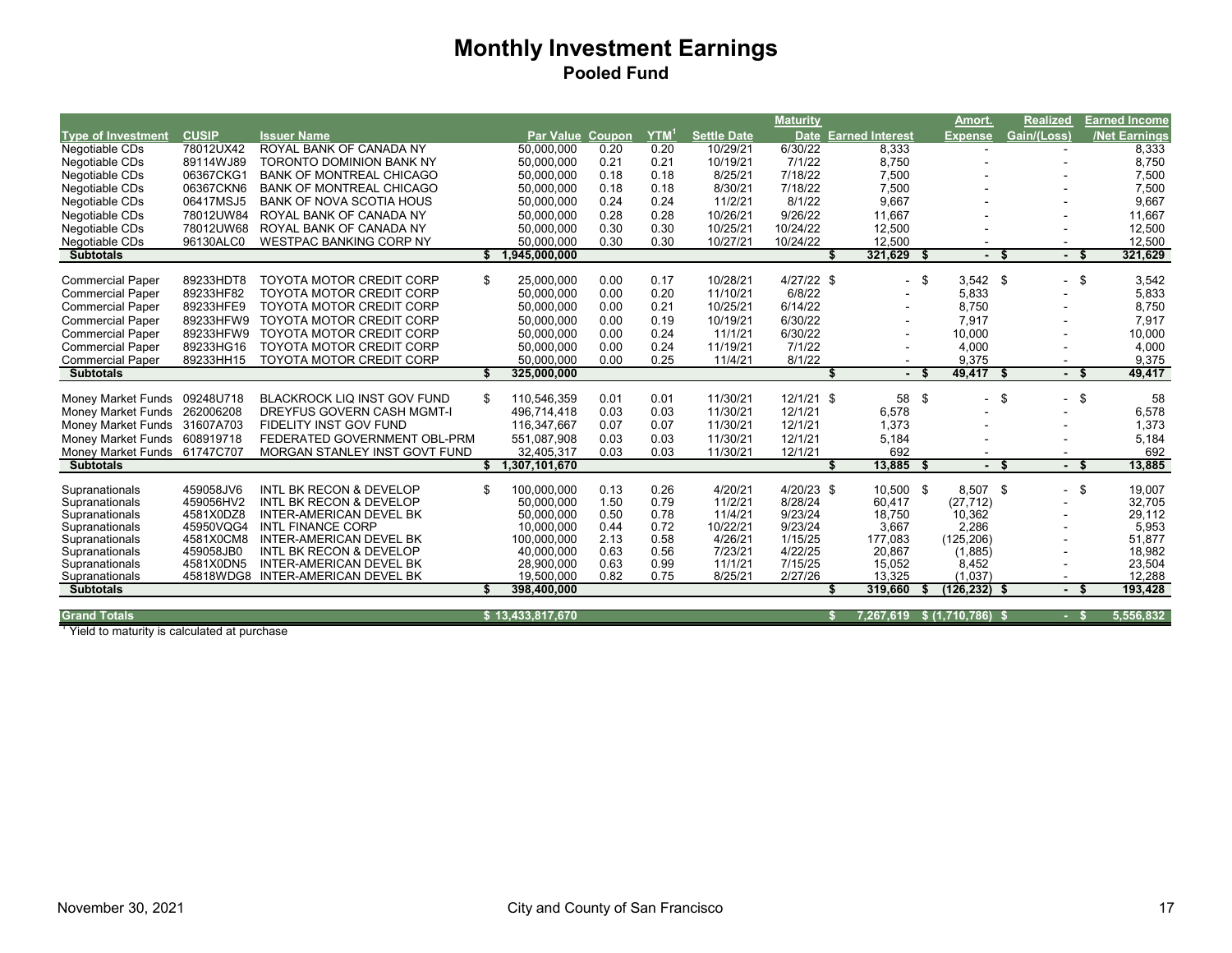# **Investment Transactions Pooled Fund**

| For month ended November 30, 2021 |          |          |                           |                                             |              |                  |        |            |                         |                |                          |      |                 |
|-----------------------------------|----------|----------|---------------------------|---------------------------------------------|--------------|------------------|--------|------------|-------------------------|----------------|--------------------------|------|-----------------|
| <b>Transaction Settle Date</b>    |          | Maturity | <b>Type of Investment</b> | <b>Issuer Name</b>                          | <b>CUSIP</b> | Par Value        | Coupon | <b>YTM</b> | <b>Price</b>            |                | Interest                 |      | Transaction     |
| Purchase                          | 11/1/21  | 7/15/25  | Supranationals            | INTER-AMERICAN DEVEL BK                     | 4581X0DN5    | \$<br>28,900,000 | 0.63   | $0.99$ \$  | 98.68                   | $\mathfrak{s}$ | 53,184                   | - \$ | 28,572,282      |
| Purchase                          | 11/1/21  | 6/30/22  | <b>Commercial Paper</b>   | <b>TOYOTA MOTOR CREDIT CORP</b>             | 89233HFW9    | 50,000,000       | 0.00   | 0.24       | 99.84                   |                |                          |      | 49,919,667      |
| Purchase                          | 11/2/21  | 8/1/22   | Negotiable CDs            | BANK OF NOVA SCOTIA HOUS                    | 06417MSJ5    | 50,000,000       | 0.24   | 0.24       | 100.00                  |                |                          |      | 50,000,000      |
| Purchase                          | 11/2/21  | 9/12/25  | <b>Federal Agencies</b>   | FEDERAL HOME LOAN BANK                      | 3130A8ZQ9    | 10,295,000       | 1.75   | 1.03       | 102.72                  |                | 25,023                   |      | 10,600,355      |
| Purchase                          | 11/2/21  | 8/28/24  | Supranationals            | INTL BK RECON & DEVELOP                     | 459056HV2    | 50,000,000       | 1.50   | 0.79       | 101.97                  |                | 133,333                  |      | 51.117.583      |
| Purchase                          | 11/3/21  | 12/1/21  | Money Market Funds        | DREYFUS GOVERN CASH MGMT                    | 262006208    | 27,000,000       | 0.03   | 0.03       | 100.00                  |                |                          |      | 27,000,000      |
| Purchase                          | 11/4/21  | 12/1/21  |                           | Money Market Funds DREYFUS GOVERN CASH MGMT | 262006208    | 91,000,000       | 0.03   | 0.03       | 100.00                  |                |                          |      | 91,000,000      |
| Purchase                          | 11/4/21  | 9/23/24  | Supranationals            | INTER-AMERICAN DEVEL BK                     | 4581X0DZ8    | 50,000,000       | 0.50   | 0.78       | 99.19                   |                | 28,472                   |      | 49,623,972      |
| Purchase                          | 11/4/21  | 8/1/22   | <b>Commercial Paper</b>   | <b>TOYOTA MOTOR CREDIT CORP</b>             | 89233HH15    | 50,000,000       | 0.00   | 0.25       | 99.81                   |                |                          |      | 49,906,250      |
| Purchase                          | 11/9/21  | 12/1/21  |                           | Money Market Funds DREYFUS GOVERN CASH MGMT | 262006208    | 18,000,000       | 0.03   | 0.03       | 100.00                  |                |                          |      | 18,000,000      |
| Purchase                          | 11/10/21 | 6/8/22   | <b>Commercial Paper</b>   | <b>TOYOTA MOTOR CREDIT CORP</b>             | 89233HF82    | 50,000,000       | 0.00   | 0.20       | 99.88                   |                |                          |      | 49,941,667      |
| Purchase                          | 11/12/21 | 2/13/24  | <b>Federal Agencies</b>   | FEDERAL HOME LOAN BANK                      | 3130AFW94    | 39,010,000       | 2.50   | 0.62       | 104.20                  |                | 241,103                  |      | 40,889,914      |
| Purchase                          | 11/12/21 | 2/10/23  | <b>Federal Agencies</b>   | FEDERAL FARM CREDIT BANK                    | 3133ENDQ0    | 50,000,000       | 0.16   | 0.32       | 99.80                   |                | 444                      |      | 49,900,233      |
| Purchase                          | 11/12/21 | 12/1/21  | Money Market Funds        | FEDERATED GOVERNMENT OBL                    | 608919718    | 22,000,000       | 0.03   | 0.03       | 100.00                  |                | $\overline{\phantom{a}}$ |      | 22,000,000      |
| Purchase                          | 11/15/21 | 11/17/21 | <b>Federal Agencies</b>   | FED HOME LN DISCOUNT NT                     | 313385PJ9    | 37,865,000       | 0.00   | 0.03       | 100.00                  |                |                          |      | 37,864,937      |
| Purchase                          | 11/15/21 | 11/17/21 | <b>Federal Agencies</b>   | <b>FANNIE DISCOUNT NOTE</b>                 | 313589PJ6    | 18,376,000       | 0.00   | 0.03       | 100.00                  |                |                          |      | 18,375,969      |
| Purchase                          | 11/15/21 | 12/1/21  | Money Market Funds        | FEDERATED GOVERNMENT OBL                    | 608919718    | 41,000,000       | 0.03   | 0.03       | 100.00                  |                |                          |      | 41,000,000      |
| Purchase                          | 11/16/21 | 12/1/21  |                           | Money Market Funds FEDERATED GOVERNMENT OBL | 608919718    | 49,000,000       | 0.03   | 0.03       | 100.00                  |                | $\overline{\phantom{a}}$ |      | 49,000,000      |
| Purchase                          | 11/17/21 | 11/17/25 | <b>Federal Agencies</b>   | FEDERAL FARM CREDIT BANK                    | 3133ENEG1    | 39,675,000       | 1.05   | 1.08       | 99.87                   |                |                          |      | 39,622,232      |
| Purchase                          | 11/17/21 | 11/17/25 | <b>Federal Agencies</b>   | FEDERAL FARM CREDIT BANK                    | 3133ENEG1    | 55,000,000       | 1.05   | 1.09       | 99.86                   |                |                          |      | 54,923,000      |
| Purchase                          | 11/18/21 | 10/19/26 | <b>Federal Agencies</b>   | FEDERAL HOME LOAN BANK                      | 3130APPR0    | 25,000,000       | 1.43   | 1.43       | 100.00                  |                | $\overline{\phantom{a}}$ |      | 25,000,000      |
| Purchase                          | 11/18/21 | 10/19/26 | <b>Federal Agencies</b>   | FEDERAL HOME LOAN BANK                      | 3130APPR0    | 25,000,000       | 1.43   | 1.43       | 100.00                  |                |                          |      | 25,000,000      |
| Purchase                          | 11/18/21 | 10/19/26 | <b>Federal Agencies</b>   | FEDERAL HOME LOAN BANK                      | 3130APPR0    | 25,000,000       | 1.43   | 1.43       | 100.00                  |                |                          |      | 25,000,000      |
| Purchase                          | 11/18/21 | 10/19/26 | <b>Federal Agencies</b>   | FEDERAL HOME LOAN BANK                      | 3130APPR0    | 25,000,000       | 1.43   | 1.43       | 100.00                  |                |                          |      | 25.000.000      |
| Purchase                          | 11/18/21 | 11/18/24 | <b>Federal Agencies</b>   | FEDERAL FARM CREDIT BANK                    | 3133ENEJ5    | 10,000,000       | 0.88   | 0.91       | 99.89                   |                |                          |      | 9,988,500       |
| Purchase                          | 11/18/21 | 11/18/24 | <b>Federal Agencies</b>   | FEDERAL FARM CREDIT BANK                    | 3133ENEJ5    | 10,000,000       | 0.88   | 0.91       | 99.89                   |                | $\overline{\phantom{a}}$ |      | 9,988,500       |
| Purchase                          | 11/18/21 | 11/18/24 | <b>Federal Agencies</b>   | FEDERAL FARM CREDIT BANK                    | 3133ENEJ5    | 50,000,000       | 0.88   | 0.91       | 99.89                   |                |                          |      | 49,942,500      |
| Purchase                          | 11/19/21 | 12/1/21  |                           | Money Market Funds DREYFUS GOVERN CASH MGMT | 262006208    | 46,000,000       | 0.03   | 0.03       | 100.00                  |                | $\overline{\phantom{a}}$ |      | 46,000,000      |
| Purchase                          | 11/19/21 | 12/1/21  |                           | Money Market Funds FEDERATED GOVERNMENT OBL | 608919718    | 80,000,000       | 0.03   | 0.03       | 100.00                  |                | $\blacksquare$           |      | 80,000,000      |
| Purchase                          | 11/19/21 | 7/1/22   | <b>Commercial Paper</b>   | <b>TOYOTA MOTOR CREDIT CORP</b>             | 89233HG16    | 50,000,000       | 0.00   | 0.24       | 99.85                   |                |                          |      | 49,925,333      |
| Purchase                          | 11/23/21 | 12/1/21  |                           | Money Market Funds FEDERATED GOVERNMENT OBL | 608919718    | 29,000,000       | 0.03   | 0.03       | 100.00                  |                |                          |      | 29,000,000      |
| Purchase                          | 11/24/21 | 7/24/23  | <b>Federal Agencies</b>   | FEDERAL FARM CREDIT BANK                    | 3133ENEY2    | 50,000,000       | 0.45   | 0.45       | 99.99                   |                |                          |      | 49.996.500      |
| Purchase                          | 11/29/21 | 12/1/21  |                           | Money Market Funds DREYFUS GOVERN CASH MGMT | 262006208    | 68,000,000       | 0.03   | 0.03       | 100.00                  |                | $\overline{\phantom{a}}$ |      | 68,000,000      |
| Purchase                          | 11/29/21 | 12/1/21  |                           | Money Market Funds FEDERATED GOVERNMENT OBL | 608919718    | 125,000,000      | 0.03   | 0.03       | 100.00                  |                | $\overline{\phantom{a}}$ |      | 125,000,000     |
| Purchase                          | 11/30/21 | 12/1/21  |                           | Money Market Funds BLACKROCK LIQ INST GOV F | 09248U718    | 58               | 0.01   | 0.01       | 100.00                  |                |                          |      | 58              |
| Purchase                          | 11/30/21 | 12/1/21  |                           | Money Market Funds BLACKROCK LIQ INST GOV F | 09248U718    | 100,000,000      | 0.01   | 0.01       | 100.00                  |                | ÷                        |      | 100,000,000     |
| Purchase                          | 11/30/21 | 12/1/21  |                           | Money Market Funds DREYFUS GOVERN CASH MGMT | 262006208    | 6,578            | 0.03   | 0.03       | 100.00                  |                | $\overline{\phantom{a}}$ |      | 6,578           |
| Purchase                          | 11/30/21 | 12/1/21  |                           | Money Market Funds DREYFUS GOVERN CASH MGMT | 262006208    | 150,000,000      | 0.03   | 0.03       | 100.00                  |                |                          |      | 150,000,000     |
| Purchase                          | 11/30/21 | 12/1/21  |                           | Money Market Funds FIDELITY INST GOV FUND   | 31607A703    | 209              | 0.07   | 0.07       | 100.00                  |                | $\blacksquare$           |      | 209             |
| Purchase                          | 11/30/21 | 12/1/21  |                           | Money Market Funds FIDELITY INST GOV FUND   | 31607A703    | 1,163            | 0.07   | 0.07       | 100.00                  |                | $\overline{\phantom{a}}$ |      | 1,163           |
| Purchase                          | 11/30/21 | 12/1/21  |                           | Money Market Funds FIDELITY INST GOV FUND   | 31607A703    | 94,000,000       | 0.07   | 0.07       | 100.00                  |                |                          |      | 94,000,000      |
| Purchase                          | 11/30/21 | 12/1/21  |                           | Money Market Funds FEDERATED GOVERNMENT OBL | 608919718    | 5,184            | 0.03   | 0.03       | 100.00                  |                |                          |      | 5,184           |
| Purchase                          | 11/30/21 | 12/1/21  |                           | Money Market Funds FEDERATED GOVERNMENT OBL | 608919718    | 200,000,000      | 0.03   | 0.03       | 100.00                  |                | $\overline{a}$           |      | 200,000,000     |
| Purchase                          | 11/30/21 | 12/1/21  |                           | Money Market Funds MORGAN STANLEY INST GOVT | 61747C707    | 692              | 0.03   | 0.03       | 100.00                  |                |                          |      | 692             |
| <b>Subtotals</b>                  |          |          |                           |                                             |              | \$1,989,134,885  | 0.31   | 0.29       | 100.08<br>$\frac{2}{3}$ | \$             | 481,560                  |      | \$1,991,113,280 |
|                                   |          |          |                           |                                             |              |                  |        |            |                         |                |                          |      |                 |
| Sale                              | 11/1/21  | 12/1/21  |                           | Money Market Funds DREYFUS GOVERN CASH MGMT | 262006208    | \$100,000,000    | 0.03   |            | $0.03$ \$ 100.00 \$     |                |                          |      | \$100,000,000   |
| Sale                              | 11/1/21  | 12/1/21  |                           | Money Market Funds FEDERATED GOVERNMENT OBL | 608919718    | 28,000,000       | 0.03   | 0.03       | 100.00                  |                |                          |      | 28,000,000      |
| Sale                              | 11/2/21  | 12/1/21  |                           | Money Market Funds DREYFUS GOVERN CASH MGMT | 262006208    | 90,000,000       | 0.03   | 0.03       | 100.00                  |                |                          |      | 90,000,000      |
| Sale                              | 11/5/21  | 12/1/21  |                           | Money Market Funds DREYFUS GOVERN CASH MGMT | 262006208    | 1,000,000        | 0.03   | 0.03       | 100.00                  |                |                          |      | 1,000,000       |
| Sale                              | 11/8/21  | 12/1/21  |                           | Money Market Funds DREYFUS GOVERN CASH MGMT | 262006208    | 80,000,000       | 0.03   | 0.03       | 100.00                  |                |                          |      | 80,000,000      |
| Sale                              | 11/8/21  | 12/1/21  |                           | Money Market Funds FEDERATED GOVERNMENT OBL | 608919718    | 6,000,000        | 0.03   | 0.03       | 100.00                  |                |                          |      | 6,000,000       |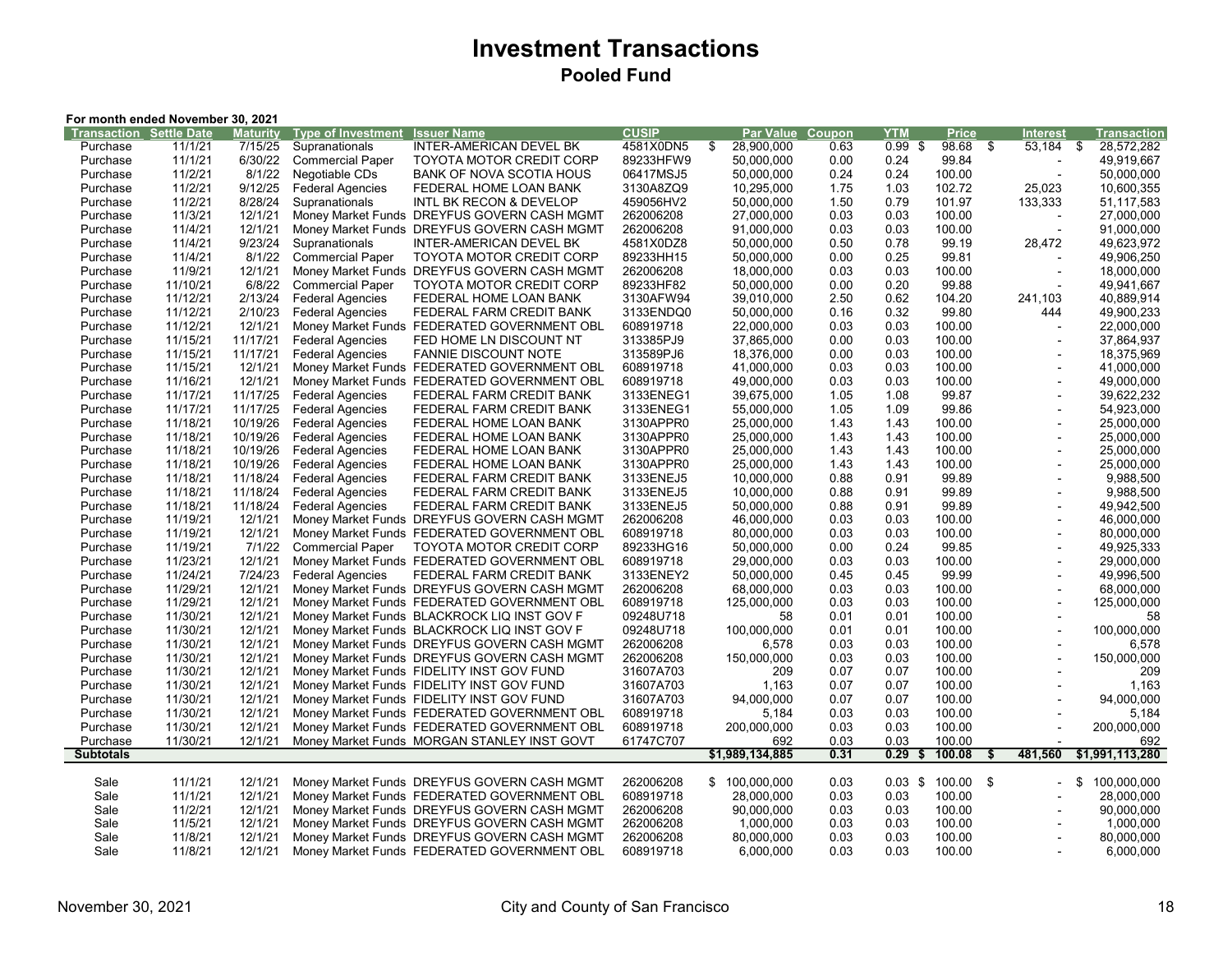# **Investment Transactions Pooled Fund**

| <b>Transaction Settle Date</b> |          | <b>Maturity</b> | <b>Type of Investment Issuer Name</b> |                                             | <b>CUSIP</b> | <b>Par Value Coupon</b> |      | <b>YTM</b>        | <b>Price</b>   | <b>Interest</b>   | <b>Transaction</b> |
|--------------------------------|----------|-----------------|---------------------------------------|---------------------------------------------|--------------|-------------------------|------|-------------------|----------------|-------------------|--------------------|
| Sale                           | 11/10/21 | 12/1/21         |                                       | Money Market Funds FEDERATED GOVERNMENT OBL | 608919718    | 67,000,000              | 0.03 | 0.03              | 100.00         |                   | 67,000,000         |
| Sale                           | 11/17/21 | 12/1/21         |                                       | Money Market Funds FEDERATED GOVERNMENT OBL | 608919718    | 11,000,000              | 0.03 | 0.03              | 100.00         | $\overline{a}$    | 11,000,000         |
| Sale                           | 11/18/21 | 12/1/21         |                                       | Money Market Funds FEDERATED GOVERNMENT OBL | 608919718    | 54,000,000              | 0.03 | 0.03              | 100.00         |                   | 54,000,000         |
| Sale                           | 11/22/21 | 12/1/21         |                                       | Money Market Funds FEDERATED GOVERNMENT OBL | 608919718    | 51,000,000              | 0.03 | 0.03              | 100.00         |                   | 51,000,000         |
| Sale                           | 11/24/21 | 12/1/21         |                                       | Money Market Funds FEDERATED GOVERNMENT OBL | 608919718    | 50,000,000              | 0.03 | 0.03              | 100.00         |                   | 50,000,000         |
| <b>Subtotals</b>               |          |                 |                                       |                                             |              | \$<br>538,000,000       | 0.03 | 0.03<br>Æ         | 100.00<br>S    | $\blacksquare$    | 538,000,000<br>\$  |
|                                |          |                 |                                       |                                             |              |                         |      |                   |                |                   |                    |
| Maturity                       | 11/4/21  | 11/4/21         | U.S. Treasuries                       | <b>TREASURY BILL</b>                        | 9127964W6    | 23,860,000<br>\$        | 0.00 | 0.14              | 100.00 \$      |                   | 23,860,000<br>-\$  |
| Maturity                       | 11/4/21  | 11/4/21         | U.S. Treasuries                       | <b>TREASURY BILL</b>                        | 9127964W6    | 50,000,000              | 0.00 | 0.14              | 100.00         |                   | 50,000,000         |
| Maturity                       | 11/4/21  | 11/4/21         | U.S. Treasuries                       | <b>TREASURY BILL</b>                        | 9127964W6    | 100,000,000             | 0.00 | 0.04              | 100.00         |                   | 100,000,000        |
| Maturity                       | 11/15/21 | 11/15/21        | <b>Federal Agencies</b>               | FEDERAL FARM CREDIT BANK                    | 3133EJT74    | 50,000,000              | 3.05 | 3.09              | 100.00         | 762,500           | 50,762,500         |
| Maturity                       | 11/17/21 | 11/17/21        | <b>Federal Agencies</b>               | FED HOME LN DISCOUNT NT                     | 313385PJ9    | 37,865,000              | 0.00 | 0.03              | 100.00         |                   | 37,865,000         |
| Maturity                       | 11/17/21 | 11/17/21        | <b>Federal Agencies</b>               | <b>FANNIE DISCOUNT NOTE</b>                 | 313589PJ6    | 18,376,000              | 0.00 | 0.03              | 100.00         |                   | 18,376,000         |
| Maturity                       | 11/18/21 | 11/18/21        | U.S. Treasuries                       | <b>TREASURY BILL</b>                        | 912796H69    | 100,000,000             | 0.00 | 0.03              | 100.00         |                   | 100,000,000        |
| Maturity                       | 11/19/21 | 11/19/21        | <b>Federal Agencies</b>               | FEDERAL HOME LOAN BANK                      | 3130AHJY0    | 17,000,000              | 1.63 | 1.71              | 100.00         | 138,125           | 17,138,125         |
| Maturity                       | 11/19/21 | 11/19/21        | <b>Federal Agencies</b>               | FEDERAL HOME LOAN BANK                      | 3130AHJY0    | 25,000,000              | 1.63 | 1.71              | 100.00         | 203,125           | 25,203,125         |
| Maturity                       | 11/19/21 | 11/19/21        | <b>Federal Agencies</b>               | FEDERAL HOME LOAN BANK                      | 3130AHJY0    | 25,000,000              | 1.63 | 1.71              | 100.00         | 203,125           | 25,203,125         |
| Maturity                       | 11/19/21 | 11/19/21        | <b>Federal Agencies</b>               | FEDERAL HOME LOAN BANK                      | 3130AHJY0    | 45,000,000              | 1.63 | 1.71              | 100.00         | 365,625           | 45,365,625         |
| Maturity                       | 11/19/21 | 11/19/21        | <b>Federal Agencies</b>               | FEDERAL HOME LOAN BANK                      | 3130AHJY0    | 50,000,000              | 1.63 | 1.71              | 100.00         | 406,250           | 50,406,250         |
| Maturity                       | 11/30/21 | 11/30/21        | U.S. Treasuries                       | <b>US TREASURY</b>                          | 912828U65    | 50,000,000              | 1.75 | 0.10              | 100.00         | 437,500           | 50,437,500         |
| Maturity                       | 11/30/21 | 11/30/21        | U.S. Treasuries                       | <b>US TREASURY</b>                          | 912828U65    | 100,000,000             | 1.75 | 1.90              | 100.00         | 875,000           | 100,875,000        |
| <b>Subtotals</b>               |          |                 |                                       |                                             |              | \$692,101,000           | 0.98 | 0.93 <sub>5</sub> | $\blacksquare$ | 3,391,250<br>S    | 695,492,250        |
| Interest                       | 11/1/21  | 10/31/24        | U.S. Treasuries                       | <b>US TREASURY</b>                          | 912828YM6    | 50,000,000<br>\$        | 1.50 | 0.50              | 0.00           | $0.00\  \  \,$ \$ | 375,000            |
| Interest                       | 11/1/21  | 4/30/25         | U.S. Treasuries                       | <b>US TREASURY</b>                          | 912828ZL7    | 50,000,000              | 0.38 | 0.57              | 0.00           | 0.00              | 93,750             |
| Interest                       | 11/1/21  | 10/31/25        | U.S. Treasuries                       | <b>US TREASURY</b>                          | 91282CAT8    | 50,000,000              | 0.25 | 0.55              | 0.00           | 0.00              | 62,500             |
| Interest                       | 11/1/21  | 10/31/25        | U.S. Treasuries                       | <b>US TREASURY</b>                          | 91282CAT8    | 50,000,000              | 0.25 | 0.65              | 0.00           | 0.00              | 62,500             |
| Interest                       | 11/1/21  | 10/31/25        | U.S. Treasuries                       | <b>US TREASURY</b>                          | 91282CAT8    | 50,000,000              | 0.25 | 0.67              | 0.00           | 0.00              | 62,500             |
| Interest                       | 11/1/21  | 4/30/26         | U.S. Treasuries                       | <b>US TREASURY</b>                          | 91282CBW0    | 50,000,000              | 0.75 | 0.89              | 0.00           | 0.00              | 187,500            |
| Interest                       | 11/1/21  | 4/30/26         | U.S. Treasuries                       | <b>US TREASURY</b>                          | 91282CBW0    | 50,000,000              | 0.75 | 0.86              | 0.00           | 0.00              | 187,500            |
| Interest                       | 11/8/21  | 5/6/22          | <b>Federal Agencies</b>               | FEDERAL HOME LOAN BANK                      | 3130AMEY4    | 10,000,000              | 0.06 | 0.06              | 0.00           | 0.00              | 3,000              |
| Interest                       | 11/8/21  | 5/6/22          | <b>Federal Agencies</b>               | FEDERAL HOME LOAN BANK                      | 3130AMEY4    | 10,000,000              | 0.06 | 0.06              | 0.00           | 0.00              | 3,000              |
| Interest                       | 11/10/21 | 5/10/22         | <b>Federal Agencies</b>               | FEDERAL HOME LOAN BANK                      | 3130AMGM8    | 50,000,000              | 0.06 | 0.06              | 0.00           | 0.00              | 15,000             |
| Interest                       | 11/10/21 | 5/10/23         | <b>Federal Agencies</b>               | FEDERAL FARM CREDIT BANK                    | 3133EMYX4    | 12,500,000              | 0.13 | 0.19              | 0.00           | 0.00              | 7,813              |
| Interest                       | 11/10/21 | 5/10/23         | <b>Federal Agencies</b>               | FEDERAL FARM CREDIT BANK                    | 3133EMYX4    | 25,000,000              | 0.13 | 0.19              | 0.00           | 0.00              | 15,625             |
| Interest                       | 11/10/21 | 5/10/23         | <b>Federal Agencies</b>               | FEDERAL FARM CREDIT BANK                    | 3133EMYX4    | 75,000,000              | 0.13 | 0.19              | 0.00           | 0.00              | 46,875             |
| Interest                       | 11/13/21 | 5/13/22         | <b>Federal Agencies</b>               | FEDERAL HOME LOAN BANK                      | 3130AMJ37    | 30,000,000              | 0.06 | 0.06              | 0.00           | 0.00              | 9,000              |
| Interest                       | 11/13/21 | 5/13/22         | <b>Federal Agencies</b>               | FEDERAL HOME LOAN BANK                      | 3130AMJ37    | 45,000,000              | 0.06 | 0.06              | 0.00           | 0.00              | 13,500             |
| Interest                       | 11/15/21 | 11/15/24        | U.S. Treasuries                       | <b>US TREASURY</b>                          | 912828G38    | 50,000,000              | 2.25 | 0.52              | 0.00           | 0.00              | 562,500            |
| Interest                       | 11/15/21 | 11/15/24        | U.S. Treasuries                       | <b>US TREASURY</b>                          | 912828G38    | 50,000,000              | 2.25 | 0.48              | 0.00           | 0.00              | 562,500            |
| Interest                       | 11/15/21 | 5/15/26         | U.S. Treasuries                       | <b>US TREASURY</b>                          | 912828R36    | 50,000,000              | 1.63 | 0.69              | 0.00           | 0.00              | 406,250            |
| Interest                       | 11/15/21 | 5/15/26         | U.S. Treasuries                       | <b>US TREASURY</b>                          | 912828R36    | 50,000,000              | 1.63 | 0.81              | 0.00           | 0.00              | 406,250            |
| Interest                       | 11/15/21 | 11/15/22        | U.S. Treasuries                       | <b>US TREASURY</b>                          | 912828TY6    | 50,000,000              | 1.63 | 0.12              | 0.00           | 0.00              | 406,250            |
| Interest                       | 11/15/21 | 11/15/23        | U.S. Treasuries                       | <b>US TREASURY</b>                          | 912828WE6    | 50,000,000              | 2.75 | 1.71              | 0.00           | 0.00              | 687,500            |
| Interest                       | 11/15/21 | 5/15/25         | U.S. Treasuries                       | <b>US TREASURY</b>                          | 912828XB1    | 50,000,000              | 2.13 | 0.57              | 0.00           | 0.00              | 531,250            |
| Interest                       | 11/15/21 | 5/15/24         | U.S. Treasuries                       | <b>US TREASURY</b>                          | 91282CCC3    | 50,000,000              | 0.25 | 0.45              | 0.00           | 0.00              | 62,500             |
| Interest                       | 11/16/21 | 5/16/22         | <b>Federal Agencies</b>               | FEDERAL FARM CREDIT BANK                    | 3133EKLR5    | 25,000,000              | 2.25 | 2.32              | 0.00           | 0.00              | 281,250            |
| Interest                       | 11/16/21 | 5/16/22         | <b>Federal Agencies</b>               | FEDERAL FARM CREDIT BANK                    | 3133EKLR5    | 35,000,000              | 2.25 | 2.32              | 0.00           | 0.00              | 393,750            |
| Interest                       | 11/16/21 | 2/16/22         | Negotiable CDs                        | ROYAL BANK OF CANADA NY                     | 78012UG82    | 50,000,000              | 0.16 | 0.15              | 0.00           | 0.00              | 19,774             |
| Interest                       | 11/22/21 | 2/22/22         | Negotiable CDs                        | ROYAL BANK OF CANADA NY                     | 78012UG90    | 60,000,000              | 0.16 | 0.16              | 0.00           | 0.00              | 24,380             |
| Interest                       | 11/29/21 | 2/28/22         | Negotiable CDs                        | <b>BANK OF MONTREAL CHICAGO</b>             | 06367CCJ4    | 50,000,000              | 0.14 | 0.14              | 0.00           | 0.00              | 17,594             |
| Interest                       | 11/30/21 | 12/1/21         |                                       | Money Market Funds BLACKROCK LIQ INST GOV F | 09248U718    | 110,546,359             | 0.01 | 0.01              | 0.00           | 0.00              | 58                 |
| Interest                       | 11/30/21 | 12/1/21         |                                       | Money Market Funds DREYFUS GOVERN CASH MGMT | 262006208    | 496,714,418             | 0.03 | 0.03              | 0.00           | 0.00              | 6,578              |